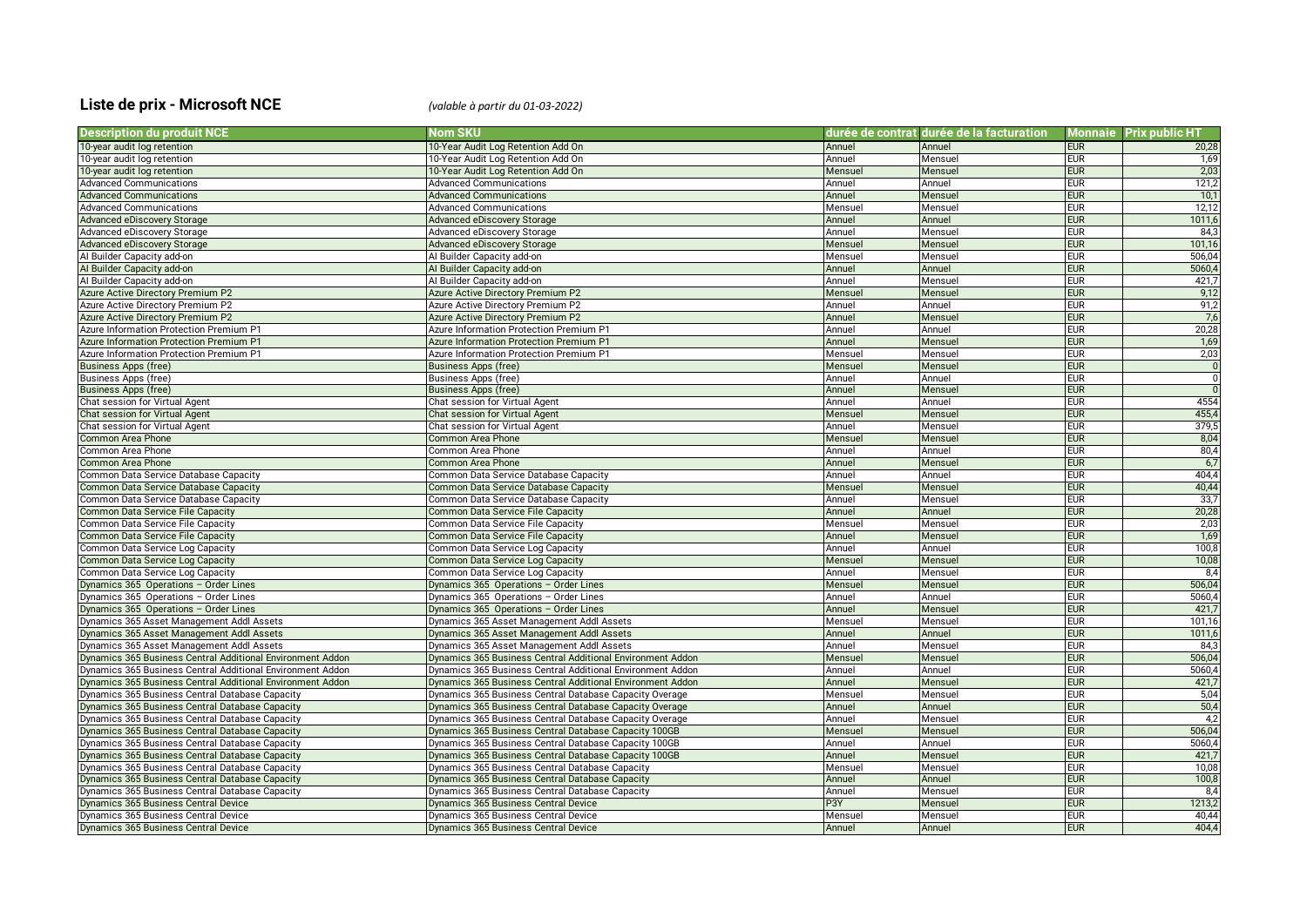| Dynamics 365 Business Central Device              | Dynamics 365 Business Central Device                               | P3Y              | Annuel  | <b>EUR</b> | 1213,2         |
|---------------------------------------------------|--------------------------------------------------------------------|------------------|---------|------------|----------------|
| Dynamics 365 Business Central Device              | Dynamics 365 Business Central Device                               | Annuel           | Mensuel | <b>EUR</b> | 33,7           |
| Dynamics 365 Business Central Essentials          | Dynamics 365 Business Central Essentials                           | P3Y              | Mensuel | <b>EUR</b> | 2124           |
| Dynamics 365 Business Central Essentials          | <b>Dynamics 365 Business Central Essentials</b>                    | Mensuel          | Mensuel | <b>EUR</b> | 70,8           |
| Dynamics 365 Business Central Essentials          | Dynamics 365 Business Central Essentials                           | Annuel           | Annuel  | <b>EUR</b> | 708            |
| Dynamics 365 Business Central Essentials          | <b>Dynamics 365 Business Central Essentials</b>                    | P <sub>3</sub> Y | Annuel  | <b>EUR</b> | 2124           |
| Dynamics 365 Business Central Essentials          | Dynamics 365 Business Central Essentials                           | Annuel           | Mensuel | <b>EUR</b> | 59             |
| Dynamics 365 Business Central External Accountant | Dynamics 365 Business Central External Accountant                  | P <sub>3</sub> Y | Mensuel | <b>EUR</b> | $\overline{0}$ |
| Dynamics 365 Business Central External Accountant | Dynamics 365 Business Central External Accountant                  | Mensuel          | Mensuel | <b>EUR</b> | $\overline{0}$ |
| Dynamics 365 Business Central External Accountant | Dynamics 365 Business Central External Accountant                  | Annuel           | Annuel  | <b>EUR</b> | $\overline{0}$ |
| Oynamics 365 Business Central External Accountant | Dynamics 365 Business Central External Accountant                  | P3Y              | Annuel  | <b>EUR</b> | $\Omega$       |
| Dynamics 365 Business Central External Accountant | Dynamics 365 Business Central External Accountant                  | Annuel           | Mensuel | <b>EUR</b> |                |
| Dynamics 365 Business Central Premium             | Dynamics 365 Business Central Premium                              | P <sub>3</sub> Y | Mensuel | <b>EUR</b> | 3034,8         |
| Dynamics 365 Business Central Premium             | Dynamics 365 Business Central Premium                              | Mensuel          | Mensuel | <b>EUR</b> | 101,16         |
| Dynamics 365 Business Central Premium             | Dynamics 365 Business Central Premium                              | Annuel           | Annuel  | <b>EUR</b> | 1011,6         |
| <b>Oynamics 365 Business Central Premium</b>      | Dynamics 365 Business Central Premium                              | P3Y              | Annuel  | <b>EUR</b> | 3034,8         |
| Dynamics 365 Business Central Premium             | Dynamics 365 Business Central Premium                              | Annuel           | Mensuel | <b>EUR</b> | 84,3           |
| Dynamics 365 Business Central Team Members        | Dynamics 365 Business Central Team Members                         | P3Y              | Mensuel | <b>EUR</b> | 241,2          |
| Dynamics 365 Business Central Team Members        | Dynamics 365 Business Central Team Members                         | Mensuel          | Mensuel | <b>EUR</b> | 8,04           |
| Dynamics 365 Business Central Team Members        | Dynamics 365 Business Central Team Members                         | Annuel           | Annuel  | <b>EUR</b> | 80,4           |
| ynamics 365 Business Central Team Members         | Dynamics 365 Business Central Team Members                         | P3Y              | Annuel  | <b>EUR</b> | 241,2          |
| Dynamics 365 Business Central Team Members        | Dynamics 365 Business Central Team Members                         | Annuel           | Mensuel | <b>EUR</b> | 6,7            |
| Dynamics 365 Commerce                             | Dynamics 365 Commerce                                              | P3Y              | Mensuel | <b>EUR</b> | 5464,8         |
| Dynamics 365 Commerce                             | Dynamics 365 Commerce                                              | Mensuel          | Mensuel | <b>EUR</b> | 182,16         |
| Dynamics 365 Commerce                             | Dynamics 365 Commerce                                              | Annuel           | Annuel  | <b>EUR</b> | 1821,6         |
| Dynamics 365 Commerce                             | Dynamics 365 Commerce                                              | P3Y              | Annuel  | <b>EUR</b> | 5464,8         |
| Dynamics 365 Commerce                             | Dynamics 365 Commerce                                              | Annuel           | Mensuel | <b>EUR</b> | 151,8          |
| Dynamics 365 Commerce                             | Dynamics 365 Commerce Attach to Qualifying Dynamics 365 Base Offer | P3Y              | Mensuel | <b>EUR</b> | 910,8          |
| Dynamics 365 Commerce                             | Dynamics 365 Commerce Attach to Qualifying Dynamics 365 Base Offer | Mensuel          | Mensuel | <b>EUR</b> | 30,36          |
| Dynamics 365 Commerce                             | Dynamics 365 Commerce Attach to Qualifying Dynamics 365 Base Offer | Annuel           | Annuel  | <b>EUR</b> | 303,6          |
| Dynamics 365 Commerce                             | Dynamics 365 Commerce Attach to Qualifying Dynamics 365 Base Offer | P3Y              | Annuel  | <b>EUR</b> | 910,8          |
|                                                   |                                                                    |                  |         | <b>EUR</b> | 25.3           |
| Dynamics 365 Commerce                             | Dynamics 365 Commerce Attach to Qualifying Dynamics 365 Base Offer | Annuel           | Mensuel |            |                |
| Dynamics 365 Commerce                             | Dynamics 365 e-Commerce Tier 3 Band 2                              | Mensuel          | Mensuel | <b>EUR</b> | 31370,76       |
| Dynamics 365 Commerce                             | Dynamics 365 e-Commerce Tier 3 Band 2                              | Annuel           | Mensuel | <b>EUR</b> | 26142,3        |
| Dynamics 365 Commerce                             | Dynamics 365 e-Commerce Tier 3 Band 2                              | Annuel           | Annuel  | <b>EUR</b> | 313707,6       |
| Oynamics 365 Commerce                             | Dynamics 365 e-Commerce Tier 3 Band 3 Overage                      | Mensuel          | Mensuel | <b>EUR</b> | 506,04         |
| Dynamics 365 Commerce                             | Dynamics 365 e-Commerce Tier 3 Band 3 Overage                      | Annuel           | Mensuel | <b>EUR</b> | 421,7          |
| Dynamics 365 Commerce                             | Dynamics 365 e-Commerce Tier 3 Band 3 Overage                      | Annuel           | Annuel  | <b>EUR</b> | 5060,4         |
| Dynamics 365 Commerce                             | Dynamics 365 e-Commerce Tier 3 Band 6 Overage                      | Mensuel          | Mensuel | <b>EUR</b> | 506,04         |
| Dynamics 365 Commerce                             | Dynamics 365 e-Commerce Tier 3 Band 6 Overage                      | Annuel           | Mensuel | <b>EUR</b> | 421,7          |
| Oynamics 365 Commerce                             | Dynamics 365 e-Commerce Tier 3 Band 6 Overage                      | Annuel           | Annuel  | <b>EUR</b> | 5060,4         |
| Dynamics 365 Commerce                             | Dynamics 365 e-Commerce Tier 1 Band 6                              | Mensuel          | Mensuel | <b>EUR</b> | 4047,84        |
| Dynamics 365 Commerce                             | Dynamics 365 e-Commerce Tier 1 Band 6                              | Annuel           | Mensuel | <b>EUR</b> | 3373,2         |
| Dynamics 365 Commerce                             | Dynamics 365 e-Commerce Tier 1 Band 6                              | Annuel           | Annuel  | <b>EUR</b> | 40478,4        |
| Dynamics 365 Commerce                             | Dynamics 365 e-Commerce Tier 1 Band 6 Overage                      | Mensuel          | Mensuel | <b>EUR</b> | 506,04         |
| Dynamics 365 Commerce                             | Dynamics 365 e-Commerce Tier 1 Band 6 Overage                      | Annuel           | Mensuel | <b>EUR</b> | 421,7          |
| Dynamics 365 Commerce                             | Dynamics 365 e-Commerce Tier 1 Band 6 Overage                      | Annuel           | Annuel  | <b>EUR</b> | 5060,4         |
| Dynamics 365 Commerce                             | Dynamics 365 e-Commerce Tier 2 Band 1 Overage                      | Mensuel          | Mensuel | <b>EUR</b> | 506.04         |
| Dynamics 365 Commerce                             | Dynamics 365 e-Commerce Tier 2 Band 1 Overage                      | Annuel           | Mensuel | <b>EUR</b> | 421,7          |
| Vynamics 365 Commerce                             | Dynamics 365 e-Commerce Tier 2 Band 1 Overage                      | Annuel           | Annuel  | <b>EUR</b> | 5060,4         |
| Dynamics 365 Commerce                             | Dynamics 365 e-Commerce Tier 2 Band 4 Overage                      | Mensuel          | Mensuel | <b>EUR</b> | 506,04         |
| Dynamics 365 Commerce                             | Dynamics 365 e-Commerce Tier 2 Band 4 Overage                      | Annuel           | Mensuel | <b>EUR</b> | 421,7          |
| Dynamics 365 Commerce                             | Dynamics 365 e-Commerce Tier 2 Band 4 Overage                      | Annuel           | Annuel  | <b>EUR</b> | 5060,4         |
| Dynamics 365 Commerce                             | Dynamics 365 e-Commerce Tier 1 Band 4 Overage                      | Mensuel          | Mensuel | <b>EUR</b> | 506,04         |
| Dynamics 365 Commerce                             | Dynamics 365 e-Commerce Tier 1 Band 4 Overage                      | Annuel           | Mensuel | <b>EUR</b> | 421,7          |
| Dynamics 365 Commerce                             | Dynamics 365 e-Commerce Tier 1 Band 4 Overage                      | Annuel           | Annuel  | <b>EUR</b> | 5060,4         |
| Dynamics 365 Commerce                             | Dynamics 365 e-Commerce Tier 2 Band 2                              | Mensuel          | Mensuel | <b>EUR</b> | 14673,48       |
| Dynamics 365 Commerce                             | Dynamics 365 e-Commerce Tier 2 Band 2                              | Annuel           | Mensuel | <b>EUR</b> | 12227,9        |
| Dynamics 365 Commerce                             | Dynamics 365 e-Commerce Tier 2 Band 2                              | Annuel           | Annuel  | <b>EUR</b> | 146734,8       |
| Dynamics 365 Commerce                             | Dynamics 365 e-Commerce Tier 2 Band 4                              | Mensuel          | Mensuel | <b>EUR</b> | 14673,48       |
| Dynamics 365 Commerce                             | Dynamics 365 e-Commerce Tier 2 Band 4                              | Annuel           | Mensuel | <b>EUR</b> | 12227,9        |
| Dynamics 365 Commerce                             | Dynamics 365 e-Commerce Tier 2 Band 4                              | Annuel           | Annuel  | <b>EUR</b> | 146734,8       |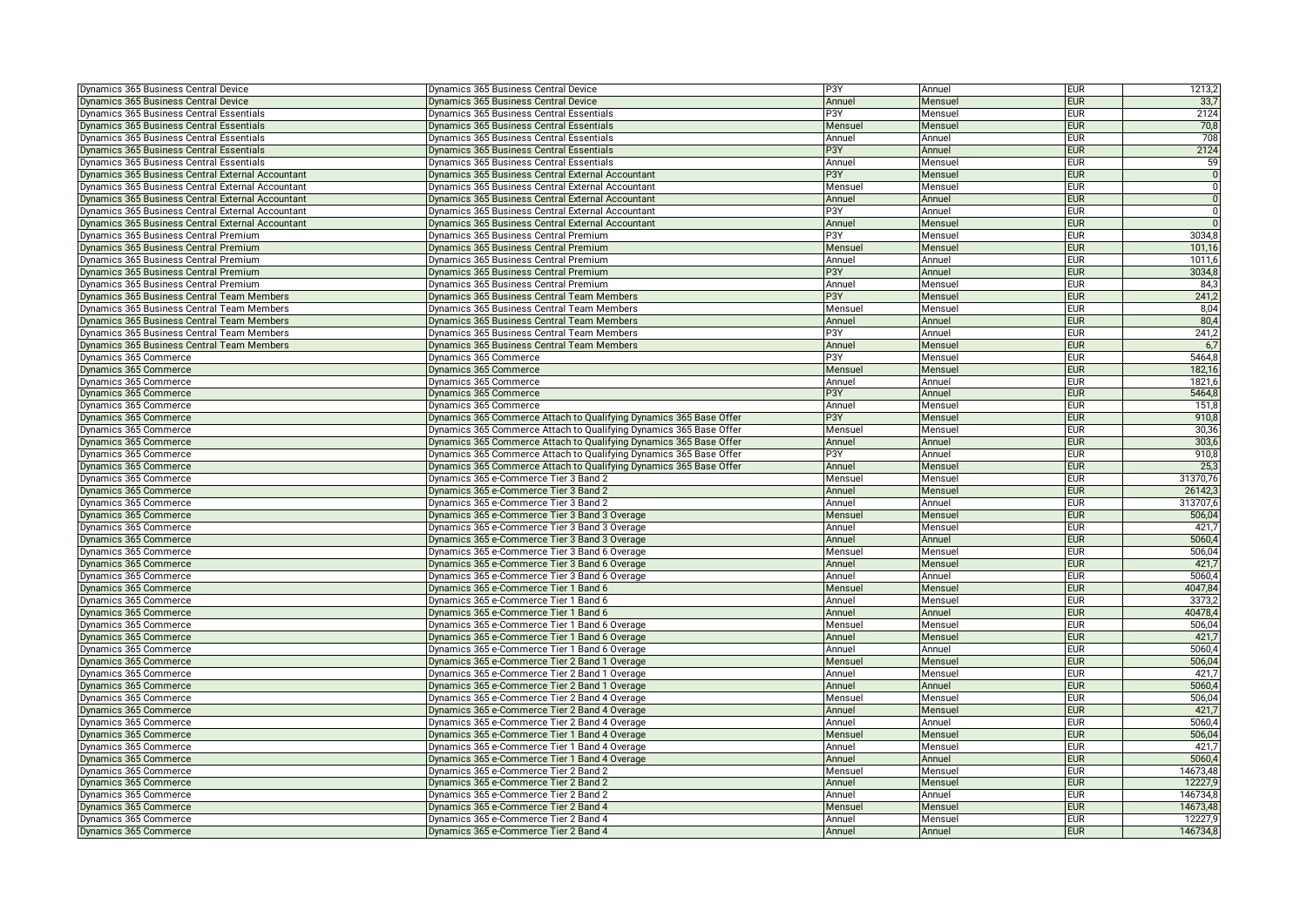| 421,7<br>Dynamics 365 Commerce<br>Dynamics 365 e-Commerce Tier 1 Band 1 Overage<br>Annuel<br><b>EUR</b><br>Mensuel<br>5060,4<br>Dynamics 365 Commerce<br>Dynamics 365 e-Commerce Tier 1 Band 1 Overage<br><b>EUR</b><br>Annuel<br>Annuel<br>Dynamics 365 Commerce<br>Dynamics 365 e-Commerce Tier 3 Band 5<br><b>EUR</b><br>31370,76<br>Mensuel<br>Mensuel<br>26142,3<br>Dynamics 365 Commerce<br>Dynamics 365 e-Commerce Tier 3 Band 5<br>Annuel<br>Mensuel<br><b>EUR</b><br>313707,6<br><b>EUR</b><br>Dynamics 365 Commerce<br>Dynamics 365 e-Commerce Tier 3 Band 5<br>Annuel<br>Annuel<br>4047,84<br><b>EUR</b><br>Dynamics 365 Commerce<br>Dynamics 365 e-Commerce Tier 1 Band 1<br>Mensuel<br>Mensuel<br>3373,2<br>Dynamics 365 Commerce<br>Dynamics 365 e-Commerce Tier 1 Band 1<br>Annuel<br>Mensuel<br><b>EUR</b><br>Dynamics 365 Commerce<br>Dynamics 365 e-Commerce Tier 1 Band 1<br><b>EUR</b><br>40478,4<br>Annuel<br>Annuel<br>31370,76<br>Dynamics 365 Commerce<br>Dynamics 365 e-Commerce Tier 3 Band 3<br>Mensuel<br>Mensuel<br><b>EUR</b><br>Dynamics 365 Commerce<br>Dynamics 365 e-Commerce Tier 3 Band 3<br><b>EUR</b><br>26142,3<br>Annuel<br>Mensuel<br>313707,6<br>Dynamics 365 Commerce<br>Dynamics 365 e-Commerce Tier 3 Band 3<br>Annuel<br>Annuel<br><b>EUR</b><br>Dynamics 365 Commerce<br>Dynamics 365 e-Commerce Tier 3 Band 4<br><b>EUR</b><br>31370,76<br>Mensuel<br>Mensuel<br>Dynamics 365 Commerce<br>Dynamics 365 e-Commerce Tier 3 Band 4<br><b>EUR</b><br>26142,3<br>Annuel<br>Mensuel<br>313707,6<br>Dynamics 365 Commerce<br>Dynamics 365 e-Commerce Tier 3 Band 4<br>Annuel<br>Annuel<br><b>EUR</b><br>506,04<br>Dynamics 365 Commerce<br>Dynamics 365 e-Commerce Tier 2 Band 3 Overage<br>Mensuel<br>Mensuel<br><b>EUR</b><br>421,7<br>Dynamics 365 Commerce<br>Dynamics 365 e-Commerce Tier 2 Band 3 Overage<br>Annuel<br><b>EUR</b><br>Mensuel<br>5060,4<br>Dynamics 365 Commerce<br><b>EUR</b><br>Dynamics 365 e-Commerce Tier 2 Band 3 Overage<br>Annuel<br>Annuel<br>506,04<br>Dynamics 365 Commerce<br>Dynamics 365 e-Commerce Tier 1 Band 3 Overage<br><b>EUR</b><br>Mensuel<br>Mensuel<br>421,7<br>Dynamics 365 Commerce<br>Dynamics 365 e-Commerce Tier 1 Band 3 Overage<br>Annuel<br><b>EUR</b><br>Mensuel<br>5060,4<br>Dynamics 365 Commerce<br>Dynamics 365 e-Commerce Tier 1 Band 3 Overage<br><b>EUR</b><br>Annuel<br>Annuel<br>Dynamics 365 Commerce<br>Dynamics 365 e-Commerce Tier 1 Band 5 Overage<br>506,04<br>Mensuel<br>Mensuel<br><b>EUR</b><br>Dynamics 365 Commerce<br>Dynamics 365 e-Commerce Tier 1 Band 5 Overage<br>Mensuel<br><b>EUR</b><br>421,7<br>Annuel<br>5060,4<br>Dynamics 365 Commerce<br>Dynamics 365 e-Commerce Tier 1 Band 5 Overage<br><b>EUR</b><br>Annuel<br>Annuel<br>506,04<br>Dynamics 365 Commerce<br>Dynamics 365 e-Commerce Tier 2 Band 2 Overage<br><b>EUR</b><br>Mensuel<br>Mensuel<br>421,7<br>Dynamics 365 Commerce<br>Dynamics 365 e-Commerce Tier 2 Band 2 Overage<br><b>EUR</b><br>Annuel<br>Mensuel<br>Dynamics 365 Commerce<br>Dynamics 365 e-Commerce Tier 2 Band 2 Overage<br>5060,4<br>Annuel<br>Annuel<br><b>EUR</b><br>Dynamics 365 e-Commerce Tier 1 Band 2 Overage<br>506,04<br>Dynamics 365 Commerce<br>Mensuel<br>Mensuel<br><b>EUR</b><br>421,7<br>Dynamics 365 Commerce<br>Dynamics 365 e-Commerce Tier 1 Band 2 Overage<br>Annuel<br>Mensuel<br><b>EUR</b><br>5060,4<br>Dynamics 365 Commerce<br>Dynamics 365 e-Commerce Tier 1 Band 2 Overage<br>Annuel<br>Annuel<br><b>EUR</b><br>14673,48<br>Dynamics 365 Commerce<br>Dynamics 365 e-Commerce Tier 2 Band 6<br><b>EUR</b><br>Mensuel<br>Mensuel<br>Dynamics 365 Commerce<br>Dynamics 365 e-Commerce Tier 2 Band 6<br>12227,9<br>Annuel<br>Mensuel<br><b>EUR</b><br>146734,8<br>Dynamics 365 Commerce<br>Dynamics 365 e-Commerce Tier 2 Band 6<br>Annuel<br>Annuel<br><b>EUR</b><br>506,04<br>Dynamics 365 Commerce<br>Dynamics 365 e-Commerce Tier 2 Band 6 Overage<br><b>EUR</b><br>Mensuel<br>Mensuel<br>421,7<br>Dynamics 365 Commerce<br>Dynamics 365 e-Commerce Tier 2 Band 6 Overage<br>Annuel<br>Mensuel<br><b>EUR</b><br>5060,4<br>Dynamics 365 Commerce<br>Dynamics 365 e-Commerce Tier 2 Band 6 Overage<br>Annuel<br><b>EUR</b><br>Annuel<br>506,04<br>Dynamics 365 Commerce<br>Dynamics 365 e-Commerce Tier 3 Band 1 Overage<br><b>EUR</b><br>Mensuel<br>Mensuel<br>Dynamics 365 Commerce<br>Dynamics 365 e-Commerce Tier 3 Band 1 Overage<br><b>EUR</b><br>421,7<br>Annuel<br>Mensuel<br>5060,4<br>Dynamics 365 Commerce<br>Dynamics 365 e-Commerce Tier 3 Band 1 Overage<br><b>EUR</b><br>Annuel<br>Annuel<br>Dynamics 365 Commerce<br>Dynamics 365 e-Commerce Tier 1 Band 4<br>4047,84<br>Mensuel<br>Mensuel<br><b>EUR</b><br>3373,2<br>Dynamics 365 Commerce<br>Dynamics 365 e-Commerce Tier 1 Band 4<br>Annuel<br>Mensuel<br><b>EUR</b><br>40478,4<br>Dynamics 365 Commerce<br>Dynamics 365 e-Commerce Tier 1 Band 4<br>Annuel<br>Annuel<br><b>EUR</b><br>Dynamics 365 e-Commerce Tier 3 Band 6<br>31370,76<br>Dynamics 365 Commerce<br><b>EUR</b><br>Mensuel<br>Mensuel<br>Dynamics 365 Commerce<br>Dynamics 365 e-Commerce Tier 3 Band 6<br><b>EUR</b><br>26142,3<br>Annuel<br>Mensuel<br>Dynamics 365 Commerce<br>Dynamics 365 e-Commerce Tier 3 Band 6<br>313707,6<br>Annuel<br>Annuel<br><b>EUR</b><br>506,04<br>Dynamics 365 Commerce<br>Dynamics 365 e-Commerce Tier 3 Band 5 Overage<br>Mensuel<br>Mensuel<br><b>EUR</b><br><b>EUR</b><br>421,7<br>Dynamics 365 Commerce<br>Dynamics 365 e-Commerce Tier 3 Band 5 Overage<br>Annuel<br>Mensuel<br>5060,4<br>Dynamics 365 e-Commerce Tier 3 Band 5 Overage<br>Dynamics 365 Commerce<br><b>EUR</b><br>Annuel<br>Annuel<br>506,04<br>Dynamics 365 Commerce<br>Dynamics 365 e-Commerce Tier 3 Band 4 Overage<br><b>EUR</b><br>Mensuel<br>Mensuel<br>Dynamics 365 Commerce<br>Dynamics 365 e-Commerce Tier 3 Band 4 Overage<br><b>EUR</b><br>421,7<br>Annuel<br>Mensuel<br>5060,4<br>Dynamics 365 Commerce<br>Dynamics 365 e-Commerce Tier 3 Band 4 Overage<br>Annuel<br>Annuel<br><b>EUR</b><br>4047,84<br>Dynamics 365 Commerce<br>Dynamics 365 e-Commerce Tier 1 Band 2<br>Mensuel<br>Mensuel<br><b>EUR</b><br>Dynamics 365 e-Commerce Tier 1 Band 2<br>3373,2<br>Dynamics 365 Commerce<br>Annuel<br><b>EUR</b><br>Mensuel<br>40478,4<br>Dynamics 365 Commerce<br>Dynamics 365 e-Commerce Tier 1 Band 2<br>Annuel<br>Annuel<br><b>EUR</b><br>Dynamics 365 Commerce<br>Dynamics 365 e-Commerce Tier 3 Band 2 Overage<br><b>EUR</b><br>506,04<br>Mensuel<br>Mensuel<br>421,7<br>Dynamics 365 Commerce<br>Dynamics 365 e-Commerce Tier 3 Band 2 Overage<br>Annuel<br><b>EUR</b><br>Mensuel<br>Dynamics 365 Commerce<br>Dynamics 365 e-Commerce Tier 3 Band 2 Overage<br><b>EUR</b><br>5060,4<br>Annuel<br>Annuel<br>Dynamics 365 e-Commerce Tier 1 Band 3<br>4047,84<br>Dynamics 365 Commerce<br>Mensuel<br>Mensuel<br><b>EUR</b><br>3373,2<br>Dynamics 365 Commerce<br>Dynamics 365 e-Commerce Tier 1 Band 3<br>Annuel<br>Mensuel<br><b>EUR</b><br>40478,4<br>Dynamics 365 Commerce<br>Dynamics 365 e-Commerce Tier 1 Band 3<br>Annuel<br>Annuel<br><b>EUR</b><br>Dynamics 365 e-Commerce Tier 2 Band 1<br>14673,48<br>Dynamics 365 Commerce<br>Mensuel<br>Mensuel<br><b>EUR</b><br>Mensuel<br>Annuel | Dynamics 365 Commerce | Dynamics 365 e-Commerce Tier 1 Band 1 Overage | Mensuel | Mensuel | <b>EUR</b> | 506,04  |
|-----------------------------------------------------------------------------------------------------------------------------------------------------------------------------------------------------------------------------------------------------------------------------------------------------------------------------------------------------------------------------------------------------------------------------------------------------------------------------------------------------------------------------------------------------------------------------------------------------------------------------------------------------------------------------------------------------------------------------------------------------------------------------------------------------------------------------------------------------------------------------------------------------------------------------------------------------------------------------------------------------------------------------------------------------------------------------------------------------------------------------------------------------------------------------------------------------------------------------------------------------------------------------------------------------------------------------------------------------------------------------------------------------------------------------------------------------------------------------------------------------------------------------------------------------------------------------------------------------------------------------------------------------------------------------------------------------------------------------------------------------------------------------------------------------------------------------------------------------------------------------------------------------------------------------------------------------------------------------------------------------------------------------------------------------------------------------------------------------------------------------------------------------------------------------------------------------------------------------------------------------------------------------------------------------------------------------------------------------------------------------------------------------------------------------------------------------------------------------------------------------------------------------------------------------------------------------------------------------------------------------------------------------------------------------------------------------------------------------------------------------------------------------------------------------------------------------------------------------------------------------------------------------------------------------------------------------------------------------------------------------------------------------------------------------------------------------------------------------------------------------------------------------------------------------------------------------------------------------------------------------------------------------------------------------------------------------------------------------------------------------------------------------------------------------------------------------------------------------------------------------------------------------------------------------------------------------------------------------------------------------------------------------------------------------------------------------------------------------------------------------------------------------------------------------------------------------------------------------------------------------------------------------------------------------------------------------------------------------------------------------------------------------------------------------------------------------------------------------------------------------------------------------------------------------------------------------------------------------------------------------------------------------------------------------------------------------------------------------------------------------------------------------------------------------------------------------------------------------------------------------------------------------------------------------------------------------------------------------------------------------------------------------------------------------------------------------------------------------------------------------------------------------------------------------------------------------------------------------------------------------------------------------------------------------------------------------------------------------------------------------------------------------------------------------------------------------------------------------------------------------------------------------------------------------------------------------------------------------------------------------------------------------------------------------------------------------------------------------------------------------------------------------------------------------------------------------------------------------------------------------------------------------------------------------------------------------------------------------------------------------------------------------------------------------------------------------------------------------------------------------------------------------------------------------------------------------------------------------------------------------------------------------------------------------------------------------------------------------------------------------------------------------------------------------------------------------------------------------------------------------------------------------------------------------------------------------------------------------------------------------------------------------------------------------------------------------------------------------------------------------------------------------------------------------------------------------------------------------------------------------------------------------------------------------------------------------------------------------------------------------------------------------------------------------------------------------------------------------------------------------------------------------------------------------------------------------------------------------------------------------------------------------------------------------------------------------------------------------------------------------------------------------------------------------------------------------------------------------------------------------------------------------------------------------------------------------------------------------------------------|-----------------------|-----------------------------------------------|---------|---------|------------|---------|
|                                                                                                                                                                                                                                                                                                                                                                                                                                                                                                                                                                                                                                                                                                                                                                                                                                                                                                                                                                                                                                                                                                                                                                                                                                                                                                                                                                                                                                                                                                                                                                                                                                                                                                                                                                                                                                                                                                                                                                                                                                                                                                                                                                                                                                                                                                                                                                                                                                                                                                                                                                                                                                                                                                                                                                                                                                                                                                                                                                                                                                                                                                                                                                                                                                                                                                                                                                                                                                                                                                                                                                                                                                                                                                                                                                                                                                                                                                                                                                                                                                                                                                                                                                                                                                                                                                                                                                                                                                                                                                                                                                                                                                                                                                                                                                                                                                                                                                                                                                                                                                                                                                                                                                                                                                                                                                                                                                                                                                                                                                                                                                                                                                                                                                                                                                                                                                                                                                                                                                                                                                                                                                                                                                                                                                                                                                                                                                                                                                                                                                                                                                                                                                                                                                                                                                                                                                                                                                                                                                                                                                                                                                                                                                                                                                               |                       |                                               |         |         |            |         |
|                                                                                                                                                                                                                                                                                                                                                                                                                                                                                                                                                                                                                                                                                                                                                                                                                                                                                                                                                                                                                                                                                                                                                                                                                                                                                                                                                                                                                                                                                                                                                                                                                                                                                                                                                                                                                                                                                                                                                                                                                                                                                                                                                                                                                                                                                                                                                                                                                                                                                                                                                                                                                                                                                                                                                                                                                                                                                                                                                                                                                                                                                                                                                                                                                                                                                                                                                                                                                                                                                                                                                                                                                                                                                                                                                                                                                                                                                                                                                                                                                                                                                                                                                                                                                                                                                                                                                                                                                                                                                                                                                                                                                                                                                                                                                                                                                                                                                                                                                                                                                                                                                                                                                                                                                                                                                                                                                                                                                                                                                                                                                                                                                                                                                                                                                                                                                                                                                                                                                                                                                                                                                                                                                                                                                                                                                                                                                                                                                                                                                                                                                                                                                                                                                                                                                                                                                                                                                                                                                                                                                                                                                                                                                                                                                                               |                       |                                               |         |         |            |         |
|                                                                                                                                                                                                                                                                                                                                                                                                                                                                                                                                                                                                                                                                                                                                                                                                                                                                                                                                                                                                                                                                                                                                                                                                                                                                                                                                                                                                                                                                                                                                                                                                                                                                                                                                                                                                                                                                                                                                                                                                                                                                                                                                                                                                                                                                                                                                                                                                                                                                                                                                                                                                                                                                                                                                                                                                                                                                                                                                                                                                                                                                                                                                                                                                                                                                                                                                                                                                                                                                                                                                                                                                                                                                                                                                                                                                                                                                                                                                                                                                                                                                                                                                                                                                                                                                                                                                                                                                                                                                                                                                                                                                                                                                                                                                                                                                                                                                                                                                                                                                                                                                                                                                                                                                                                                                                                                                                                                                                                                                                                                                                                                                                                                                                                                                                                                                                                                                                                                                                                                                                                                                                                                                                                                                                                                                                                                                                                                                                                                                                                                                                                                                                                                                                                                                                                                                                                                                                                                                                                                                                                                                                                                                                                                                                                               |                       |                                               |         |         |            |         |
|                                                                                                                                                                                                                                                                                                                                                                                                                                                                                                                                                                                                                                                                                                                                                                                                                                                                                                                                                                                                                                                                                                                                                                                                                                                                                                                                                                                                                                                                                                                                                                                                                                                                                                                                                                                                                                                                                                                                                                                                                                                                                                                                                                                                                                                                                                                                                                                                                                                                                                                                                                                                                                                                                                                                                                                                                                                                                                                                                                                                                                                                                                                                                                                                                                                                                                                                                                                                                                                                                                                                                                                                                                                                                                                                                                                                                                                                                                                                                                                                                                                                                                                                                                                                                                                                                                                                                                                                                                                                                                                                                                                                                                                                                                                                                                                                                                                                                                                                                                                                                                                                                                                                                                                                                                                                                                                                                                                                                                                                                                                                                                                                                                                                                                                                                                                                                                                                                                                                                                                                                                                                                                                                                                                                                                                                                                                                                                                                                                                                                                                                                                                                                                                                                                                                                                                                                                                                                                                                                                                                                                                                                                                                                                                                                                               |                       |                                               |         |         |            |         |
|                                                                                                                                                                                                                                                                                                                                                                                                                                                                                                                                                                                                                                                                                                                                                                                                                                                                                                                                                                                                                                                                                                                                                                                                                                                                                                                                                                                                                                                                                                                                                                                                                                                                                                                                                                                                                                                                                                                                                                                                                                                                                                                                                                                                                                                                                                                                                                                                                                                                                                                                                                                                                                                                                                                                                                                                                                                                                                                                                                                                                                                                                                                                                                                                                                                                                                                                                                                                                                                                                                                                                                                                                                                                                                                                                                                                                                                                                                                                                                                                                                                                                                                                                                                                                                                                                                                                                                                                                                                                                                                                                                                                                                                                                                                                                                                                                                                                                                                                                                                                                                                                                                                                                                                                                                                                                                                                                                                                                                                                                                                                                                                                                                                                                                                                                                                                                                                                                                                                                                                                                                                                                                                                                                                                                                                                                                                                                                                                                                                                                                                                                                                                                                                                                                                                                                                                                                                                                                                                                                                                                                                                                                                                                                                                                                               |                       |                                               |         |         |            |         |
|                                                                                                                                                                                                                                                                                                                                                                                                                                                                                                                                                                                                                                                                                                                                                                                                                                                                                                                                                                                                                                                                                                                                                                                                                                                                                                                                                                                                                                                                                                                                                                                                                                                                                                                                                                                                                                                                                                                                                                                                                                                                                                                                                                                                                                                                                                                                                                                                                                                                                                                                                                                                                                                                                                                                                                                                                                                                                                                                                                                                                                                                                                                                                                                                                                                                                                                                                                                                                                                                                                                                                                                                                                                                                                                                                                                                                                                                                                                                                                                                                                                                                                                                                                                                                                                                                                                                                                                                                                                                                                                                                                                                                                                                                                                                                                                                                                                                                                                                                                                                                                                                                                                                                                                                                                                                                                                                                                                                                                                                                                                                                                                                                                                                                                                                                                                                                                                                                                                                                                                                                                                                                                                                                                                                                                                                                                                                                                                                                                                                                                                                                                                                                                                                                                                                                                                                                                                                                                                                                                                                                                                                                                                                                                                                                                               |                       |                                               |         |         |            |         |
|                                                                                                                                                                                                                                                                                                                                                                                                                                                                                                                                                                                                                                                                                                                                                                                                                                                                                                                                                                                                                                                                                                                                                                                                                                                                                                                                                                                                                                                                                                                                                                                                                                                                                                                                                                                                                                                                                                                                                                                                                                                                                                                                                                                                                                                                                                                                                                                                                                                                                                                                                                                                                                                                                                                                                                                                                                                                                                                                                                                                                                                                                                                                                                                                                                                                                                                                                                                                                                                                                                                                                                                                                                                                                                                                                                                                                                                                                                                                                                                                                                                                                                                                                                                                                                                                                                                                                                                                                                                                                                                                                                                                                                                                                                                                                                                                                                                                                                                                                                                                                                                                                                                                                                                                                                                                                                                                                                                                                                                                                                                                                                                                                                                                                                                                                                                                                                                                                                                                                                                                                                                                                                                                                                                                                                                                                                                                                                                                                                                                                                                                                                                                                                                                                                                                                                                                                                                                                                                                                                                                                                                                                                                                                                                                                                               |                       |                                               |         |         |            |         |
|                                                                                                                                                                                                                                                                                                                                                                                                                                                                                                                                                                                                                                                                                                                                                                                                                                                                                                                                                                                                                                                                                                                                                                                                                                                                                                                                                                                                                                                                                                                                                                                                                                                                                                                                                                                                                                                                                                                                                                                                                                                                                                                                                                                                                                                                                                                                                                                                                                                                                                                                                                                                                                                                                                                                                                                                                                                                                                                                                                                                                                                                                                                                                                                                                                                                                                                                                                                                                                                                                                                                                                                                                                                                                                                                                                                                                                                                                                                                                                                                                                                                                                                                                                                                                                                                                                                                                                                                                                                                                                                                                                                                                                                                                                                                                                                                                                                                                                                                                                                                                                                                                                                                                                                                                                                                                                                                                                                                                                                                                                                                                                                                                                                                                                                                                                                                                                                                                                                                                                                                                                                                                                                                                                                                                                                                                                                                                                                                                                                                                                                                                                                                                                                                                                                                                                                                                                                                                                                                                                                                                                                                                                                                                                                                                                               |                       |                                               |         |         |            |         |
|                                                                                                                                                                                                                                                                                                                                                                                                                                                                                                                                                                                                                                                                                                                                                                                                                                                                                                                                                                                                                                                                                                                                                                                                                                                                                                                                                                                                                                                                                                                                                                                                                                                                                                                                                                                                                                                                                                                                                                                                                                                                                                                                                                                                                                                                                                                                                                                                                                                                                                                                                                                                                                                                                                                                                                                                                                                                                                                                                                                                                                                                                                                                                                                                                                                                                                                                                                                                                                                                                                                                                                                                                                                                                                                                                                                                                                                                                                                                                                                                                                                                                                                                                                                                                                                                                                                                                                                                                                                                                                                                                                                                                                                                                                                                                                                                                                                                                                                                                                                                                                                                                                                                                                                                                                                                                                                                                                                                                                                                                                                                                                                                                                                                                                                                                                                                                                                                                                                                                                                                                                                                                                                                                                                                                                                                                                                                                                                                                                                                                                                                                                                                                                                                                                                                                                                                                                                                                                                                                                                                                                                                                                                                                                                                                                               |                       |                                               |         |         |            |         |
|                                                                                                                                                                                                                                                                                                                                                                                                                                                                                                                                                                                                                                                                                                                                                                                                                                                                                                                                                                                                                                                                                                                                                                                                                                                                                                                                                                                                                                                                                                                                                                                                                                                                                                                                                                                                                                                                                                                                                                                                                                                                                                                                                                                                                                                                                                                                                                                                                                                                                                                                                                                                                                                                                                                                                                                                                                                                                                                                                                                                                                                                                                                                                                                                                                                                                                                                                                                                                                                                                                                                                                                                                                                                                                                                                                                                                                                                                                                                                                                                                                                                                                                                                                                                                                                                                                                                                                                                                                                                                                                                                                                                                                                                                                                                                                                                                                                                                                                                                                                                                                                                                                                                                                                                                                                                                                                                                                                                                                                                                                                                                                                                                                                                                                                                                                                                                                                                                                                                                                                                                                                                                                                                                                                                                                                                                                                                                                                                                                                                                                                                                                                                                                                                                                                                                                                                                                                                                                                                                                                                                                                                                                                                                                                                                                               |                       |                                               |         |         |            |         |
|                                                                                                                                                                                                                                                                                                                                                                                                                                                                                                                                                                                                                                                                                                                                                                                                                                                                                                                                                                                                                                                                                                                                                                                                                                                                                                                                                                                                                                                                                                                                                                                                                                                                                                                                                                                                                                                                                                                                                                                                                                                                                                                                                                                                                                                                                                                                                                                                                                                                                                                                                                                                                                                                                                                                                                                                                                                                                                                                                                                                                                                                                                                                                                                                                                                                                                                                                                                                                                                                                                                                                                                                                                                                                                                                                                                                                                                                                                                                                                                                                                                                                                                                                                                                                                                                                                                                                                                                                                                                                                                                                                                                                                                                                                                                                                                                                                                                                                                                                                                                                                                                                                                                                                                                                                                                                                                                                                                                                                                                                                                                                                                                                                                                                                                                                                                                                                                                                                                                                                                                                                                                                                                                                                                                                                                                                                                                                                                                                                                                                                                                                                                                                                                                                                                                                                                                                                                                                                                                                                                                                                                                                                                                                                                                                                               |                       |                                               |         |         |            |         |
|                                                                                                                                                                                                                                                                                                                                                                                                                                                                                                                                                                                                                                                                                                                                                                                                                                                                                                                                                                                                                                                                                                                                                                                                                                                                                                                                                                                                                                                                                                                                                                                                                                                                                                                                                                                                                                                                                                                                                                                                                                                                                                                                                                                                                                                                                                                                                                                                                                                                                                                                                                                                                                                                                                                                                                                                                                                                                                                                                                                                                                                                                                                                                                                                                                                                                                                                                                                                                                                                                                                                                                                                                                                                                                                                                                                                                                                                                                                                                                                                                                                                                                                                                                                                                                                                                                                                                                                                                                                                                                                                                                                                                                                                                                                                                                                                                                                                                                                                                                                                                                                                                                                                                                                                                                                                                                                                                                                                                                                                                                                                                                                                                                                                                                                                                                                                                                                                                                                                                                                                                                                                                                                                                                                                                                                                                                                                                                                                                                                                                                                                                                                                                                                                                                                                                                                                                                                                                                                                                                                                                                                                                                                                                                                                                                               |                       |                                               |         |         |            |         |
|                                                                                                                                                                                                                                                                                                                                                                                                                                                                                                                                                                                                                                                                                                                                                                                                                                                                                                                                                                                                                                                                                                                                                                                                                                                                                                                                                                                                                                                                                                                                                                                                                                                                                                                                                                                                                                                                                                                                                                                                                                                                                                                                                                                                                                                                                                                                                                                                                                                                                                                                                                                                                                                                                                                                                                                                                                                                                                                                                                                                                                                                                                                                                                                                                                                                                                                                                                                                                                                                                                                                                                                                                                                                                                                                                                                                                                                                                                                                                                                                                                                                                                                                                                                                                                                                                                                                                                                                                                                                                                                                                                                                                                                                                                                                                                                                                                                                                                                                                                                                                                                                                                                                                                                                                                                                                                                                                                                                                                                                                                                                                                                                                                                                                                                                                                                                                                                                                                                                                                                                                                                                                                                                                                                                                                                                                                                                                                                                                                                                                                                                                                                                                                                                                                                                                                                                                                                                                                                                                                                                                                                                                                                                                                                                                                               |                       |                                               |         |         |            |         |
|                                                                                                                                                                                                                                                                                                                                                                                                                                                                                                                                                                                                                                                                                                                                                                                                                                                                                                                                                                                                                                                                                                                                                                                                                                                                                                                                                                                                                                                                                                                                                                                                                                                                                                                                                                                                                                                                                                                                                                                                                                                                                                                                                                                                                                                                                                                                                                                                                                                                                                                                                                                                                                                                                                                                                                                                                                                                                                                                                                                                                                                                                                                                                                                                                                                                                                                                                                                                                                                                                                                                                                                                                                                                                                                                                                                                                                                                                                                                                                                                                                                                                                                                                                                                                                                                                                                                                                                                                                                                                                                                                                                                                                                                                                                                                                                                                                                                                                                                                                                                                                                                                                                                                                                                                                                                                                                                                                                                                                                                                                                                                                                                                                                                                                                                                                                                                                                                                                                                                                                                                                                                                                                                                                                                                                                                                                                                                                                                                                                                                                                                                                                                                                                                                                                                                                                                                                                                                                                                                                                                                                                                                                                                                                                                                                               |                       |                                               |         |         |            |         |
|                                                                                                                                                                                                                                                                                                                                                                                                                                                                                                                                                                                                                                                                                                                                                                                                                                                                                                                                                                                                                                                                                                                                                                                                                                                                                                                                                                                                                                                                                                                                                                                                                                                                                                                                                                                                                                                                                                                                                                                                                                                                                                                                                                                                                                                                                                                                                                                                                                                                                                                                                                                                                                                                                                                                                                                                                                                                                                                                                                                                                                                                                                                                                                                                                                                                                                                                                                                                                                                                                                                                                                                                                                                                                                                                                                                                                                                                                                                                                                                                                                                                                                                                                                                                                                                                                                                                                                                                                                                                                                                                                                                                                                                                                                                                                                                                                                                                                                                                                                                                                                                                                                                                                                                                                                                                                                                                                                                                                                                                                                                                                                                                                                                                                                                                                                                                                                                                                                                                                                                                                                                                                                                                                                                                                                                                                                                                                                                                                                                                                                                                                                                                                                                                                                                                                                                                                                                                                                                                                                                                                                                                                                                                                                                                                                               |                       |                                               |         |         |            |         |
|                                                                                                                                                                                                                                                                                                                                                                                                                                                                                                                                                                                                                                                                                                                                                                                                                                                                                                                                                                                                                                                                                                                                                                                                                                                                                                                                                                                                                                                                                                                                                                                                                                                                                                                                                                                                                                                                                                                                                                                                                                                                                                                                                                                                                                                                                                                                                                                                                                                                                                                                                                                                                                                                                                                                                                                                                                                                                                                                                                                                                                                                                                                                                                                                                                                                                                                                                                                                                                                                                                                                                                                                                                                                                                                                                                                                                                                                                                                                                                                                                                                                                                                                                                                                                                                                                                                                                                                                                                                                                                                                                                                                                                                                                                                                                                                                                                                                                                                                                                                                                                                                                                                                                                                                                                                                                                                                                                                                                                                                                                                                                                                                                                                                                                                                                                                                                                                                                                                                                                                                                                                                                                                                                                                                                                                                                                                                                                                                                                                                                                                                                                                                                                                                                                                                                                                                                                                                                                                                                                                                                                                                                                                                                                                                                                               |                       |                                               |         |         |            |         |
|                                                                                                                                                                                                                                                                                                                                                                                                                                                                                                                                                                                                                                                                                                                                                                                                                                                                                                                                                                                                                                                                                                                                                                                                                                                                                                                                                                                                                                                                                                                                                                                                                                                                                                                                                                                                                                                                                                                                                                                                                                                                                                                                                                                                                                                                                                                                                                                                                                                                                                                                                                                                                                                                                                                                                                                                                                                                                                                                                                                                                                                                                                                                                                                                                                                                                                                                                                                                                                                                                                                                                                                                                                                                                                                                                                                                                                                                                                                                                                                                                                                                                                                                                                                                                                                                                                                                                                                                                                                                                                                                                                                                                                                                                                                                                                                                                                                                                                                                                                                                                                                                                                                                                                                                                                                                                                                                                                                                                                                                                                                                                                                                                                                                                                                                                                                                                                                                                                                                                                                                                                                                                                                                                                                                                                                                                                                                                                                                                                                                                                                                                                                                                                                                                                                                                                                                                                                                                                                                                                                                                                                                                                                                                                                                                                               |                       |                                               |         |         |            |         |
|                                                                                                                                                                                                                                                                                                                                                                                                                                                                                                                                                                                                                                                                                                                                                                                                                                                                                                                                                                                                                                                                                                                                                                                                                                                                                                                                                                                                                                                                                                                                                                                                                                                                                                                                                                                                                                                                                                                                                                                                                                                                                                                                                                                                                                                                                                                                                                                                                                                                                                                                                                                                                                                                                                                                                                                                                                                                                                                                                                                                                                                                                                                                                                                                                                                                                                                                                                                                                                                                                                                                                                                                                                                                                                                                                                                                                                                                                                                                                                                                                                                                                                                                                                                                                                                                                                                                                                                                                                                                                                                                                                                                                                                                                                                                                                                                                                                                                                                                                                                                                                                                                                                                                                                                                                                                                                                                                                                                                                                                                                                                                                                                                                                                                                                                                                                                                                                                                                                                                                                                                                                                                                                                                                                                                                                                                                                                                                                                                                                                                                                                                                                                                                                                                                                                                                                                                                                                                                                                                                                                                                                                                                                                                                                                                                               |                       |                                               |         |         |            |         |
|                                                                                                                                                                                                                                                                                                                                                                                                                                                                                                                                                                                                                                                                                                                                                                                                                                                                                                                                                                                                                                                                                                                                                                                                                                                                                                                                                                                                                                                                                                                                                                                                                                                                                                                                                                                                                                                                                                                                                                                                                                                                                                                                                                                                                                                                                                                                                                                                                                                                                                                                                                                                                                                                                                                                                                                                                                                                                                                                                                                                                                                                                                                                                                                                                                                                                                                                                                                                                                                                                                                                                                                                                                                                                                                                                                                                                                                                                                                                                                                                                                                                                                                                                                                                                                                                                                                                                                                                                                                                                                                                                                                                                                                                                                                                                                                                                                                                                                                                                                                                                                                                                                                                                                                                                                                                                                                                                                                                                                                                                                                                                                                                                                                                                                                                                                                                                                                                                                                                                                                                                                                                                                                                                                                                                                                                                                                                                                                                                                                                                                                                                                                                                                                                                                                                                                                                                                                                                                                                                                                                                                                                                                                                                                                                                                               |                       |                                               |         |         |            |         |
|                                                                                                                                                                                                                                                                                                                                                                                                                                                                                                                                                                                                                                                                                                                                                                                                                                                                                                                                                                                                                                                                                                                                                                                                                                                                                                                                                                                                                                                                                                                                                                                                                                                                                                                                                                                                                                                                                                                                                                                                                                                                                                                                                                                                                                                                                                                                                                                                                                                                                                                                                                                                                                                                                                                                                                                                                                                                                                                                                                                                                                                                                                                                                                                                                                                                                                                                                                                                                                                                                                                                                                                                                                                                                                                                                                                                                                                                                                                                                                                                                                                                                                                                                                                                                                                                                                                                                                                                                                                                                                                                                                                                                                                                                                                                                                                                                                                                                                                                                                                                                                                                                                                                                                                                                                                                                                                                                                                                                                                                                                                                                                                                                                                                                                                                                                                                                                                                                                                                                                                                                                                                                                                                                                                                                                                                                                                                                                                                                                                                                                                                                                                                                                                                                                                                                                                                                                                                                                                                                                                                                                                                                                                                                                                                                                               |                       |                                               |         |         |            |         |
|                                                                                                                                                                                                                                                                                                                                                                                                                                                                                                                                                                                                                                                                                                                                                                                                                                                                                                                                                                                                                                                                                                                                                                                                                                                                                                                                                                                                                                                                                                                                                                                                                                                                                                                                                                                                                                                                                                                                                                                                                                                                                                                                                                                                                                                                                                                                                                                                                                                                                                                                                                                                                                                                                                                                                                                                                                                                                                                                                                                                                                                                                                                                                                                                                                                                                                                                                                                                                                                                                                                                                                                                                                                                                                                                                                                                                                                                                                                                                                                                                                                                                                                                                                                                                                                                                                                                                                                                                                                                                                                                                                                                                                                                                                                                                                                                                                                                                                                                                                                                                                                                                                                                                                                                                                                                                                                                                                                                                                                                                                                                                                                                                                                                                                                                                                                                                                                                                                                                                                                                                                                                                                                                                                                                                                                                                                                                                                                                                                                                                                                                                                                                                                                                                                                                                                                                                                                                                                                                                                                                                                                                                                                                                                                                                                               |                       |                                               |         |         |            |         |
|                                                                                                                                                                                                                                                                                                                                                                                                                                                                                                                                                                                                                                                                                                                                                                                                                                                                                                                                                                                                                                                                                                                                                                                                                                                                                                                                                                                                                                                                                                                                                                                                                                                                                                                                                                                                                                                                                                                                                                                                                                                                                                                                                                                                                                                                                                                                                                                                                                                                                                                                                                                                                                                                                                                                                                                                                                                                                                                                                                                                                                                                                                                                                                                                                                                                                                                                                                                                                                                                                                                                                                                                                                                                                                                                                                                                                                                                                                                                                                                                                                                                                                                                                                                                                                                                                                                                                                                                                                                                                                                                                                                                                                                                                                                                                                                                                                                                                                                                                                                                                                                                                                                                                                                                                                                                                                                                                                                                                                                                                                                                                                                                                                                                                                                                                                                                                                                                                                                                                                                                                                                                                                                                                                                                                                                                                                                                                                                                                                                                                                                                                                                                                                                                                                                                                                                                                                                                                                                                                                                                                                                                                                                                                                                                                                               |                       |                                               |         |         |            |         |
|                                                                                                                                                                                                                                                                                                                                                                                                                                                                                                                                                                                                                                                                                                                                                                                                                                                                                                                                                                                                                                                                                                                                                                                                                                                                                                                                                                                                                                                                                                                                                                                                                                                                                                                                                                                                                                                                                                                                                                                                                                                                                                                                                                                                                                                                                                                                                                                                                                                                                                                                                                                                                                                                                                                                                                                                                                                                                                                                                                                                                                                                                                                                                                                                                                                                                                                                                                                                                                                                                                                                                                                                                                                                                                                                                                                                                                                                                                                                                                                                                                                                                                                                                                                                                                                                                                                                                                                                                                                                                                                                                                                                                                                                                                                                                                                                                                                                                                                                                                                                                                                                                                                                                                                                                                                                                                                                                                                                                                                                                                                                                                                                                                                                                                                                                                                                                                                                                                                                                                                                                                                                                                                                                                                                                                                                                                                                                                                                                                                                                                                                                                                                                                                                                                                                                                                                                                                                                                                                                                                                                                                                                                                                                                                                                                               |                       |                                               |         |         |            |         |
|                                                                                                                                                                                                                                                                                                                                                                                                                                                                                                                                                                                                                                                                                                                                                                                                                                                                                                                                                                                                                                                                                                                                                                                                                                                                                                                                                                                                                                                                                                                                                                                                                                                                                                                                                                                                                                                                                                                                                                                                                                                                                                                                                                                                                                                                                                                                                                                                                                                                                                                                                                                                                                                                                                                                                                                                                                                                                                                                                                                                                                                                                                                                                                                                                                                                                                                                                                                                                                                                                                                                                                                                                                                                                                                                                                                                                                                                                                                                                                                                                                                                                                                                                                                                                                                                                                                                                                                                                                                                                                                                                                                                                                                                                                                                                                                                                                                                                                                                                                                                                                                                                                                                                                                                                                                                                                                                                                                                                                                                                                                                                                                                                                                                                                                                                                                                                                                                                                                                                                                                                                                                                                                                                                                                                                                                                                                                                                                                                                                                                                                                                                                                                                                                                                                                                                                                                                                                                                                                                                                                                                                                                                                                                                                                                                               |                       |                                               |         |         |            |         |
|                                                                                                                                                                                                                                                                                                                                                                                                                                                                                                                                                                                                                                                                                                                                                                                                                                                                                                                                                                                                                                                                                                                                                                                                                                                                                                                                                                                                                                                                                                                                                                                                                                                                                                                                                                                                                                                                                                                                                                                                                                                                                                                                                                                                                                                                                                                                                                                                                                                                                                                                                                                                                                                                                                                                                                                                                                                                                                                                                                                                                                                                                                                                                                                                                                                                                                                                                                                                                                                                                                                                                                                                                                                                                                                                                                                                                                                                                                                                                                                                                                                                                                                                                                                                                                                                                                                                                                                                                                                                                                                                                                                                                                                                                                                                                                                                                                                                                                                                                                                                                                                                                                                                                                                                                                                                                                                                                                                                                                                                                                                                                                                                                                                                                                                                                                                                                                                                                                                                                                                                                                                                                                                                                                                                                                                                                                                                                                                                                                                                                                                                                                                                                                                                                                                                                                                                                                                                                                                                                                                                                                                                                                                                                                                                                                               |                       |                                               |         |         |            |         |
|                                                                                                                                                                                                                                                                                                                                                                                                                                                                                                                                                                                                                                                                                                                                                                                                                                                                                                                                                                                                                                                                                                                                                                                                                                                                                                                                                                                                                                                                                                                                                                                                                                                                                                                                                                                                                                                                                                                                                                                                                                                                                                                                                                                                                                                                                                                                                                                                                                                                                                                                                                                                                                                                                                                                                                                                                                                                                                                                                                                                                                                                                                                                                                                                                                                                                                                                                                                                                                                                                                                                                                                                                                                                                                                                                                                                                                                                                                                                                                                                                                                                                                                                                                                                                                                                                                                                                                                                                                                                                                                                                                                                                                                                                                                                                                                                                                                                                                                                                                                                                                                                                                                                                                                                                                                                                                                                                                                                                                                                                                                                                                                                                                                                                                                                                                                                                                                                                                                                                                                                                                                                                                                                                                                                                                                                                                                                                                                                                                                                                                                                                                                                                                                                                                                                                                                                                                                                                                                                                                                                                                                                                                                                                                                                                                               |                       |                                               |         |         |            |         |
|                                                                                                                                                                                                                                                                                                                                                                                                                                                                                                                                                                                                                                                                                                                                                                                                                                                                                                                                                                                                                                                                                                                                                                                                                                                                                                                                                                                                                                                                                                                                                                                                                                                                                                                                                                                                                                                                                                                                                                                                                                                                                                                                                                                                                                                                                                                                                                                                                                                                                                                                                                                                                                                                                                                                                                                                                                                                                                                                                                                                                                                                                                                                                                                                                                                                                                                                                                                                                                                                                                                                                                                                                                                                                                                                                                                                                                                                                                                                                                                                                                                                                                                                                                                                                                                                                                                                                                                                                                                                                                                                                                                                                                                                                                                                                                                                                                                                                                                                                                                                                                                                                                                                                                                                                                                                                                                                                                                                                                                                                                                                                                                                                                                                                                                                                                                                                                                                                                                                                                                                                                                                                                                                                                                                                                                                                                                                                                                                                                                                                                                                                                                                                                                                                                                                                                                                                                                                                                                                                                                                                                                                                                                                                                                                                                               |                       |                                               |         |         |            |         |
|                                                                                                                                                                                                                                                                                                                                                                                                                                                                                                                                                                                                                                                                                                                                                                                                                                                                                                                                                                                                                                                                                                                                                                                                                                                                                                                                                                                                                                                                                                                                                                                                                                                                                                                                                                                                                                                                                                                                                                                                                                                                                                                                                                                                                                                                                                                                                                                                                                                                                                                                                                                                                                                                                                                                                                                                                                                                                                                                                                                                                                                                                                                                                                                                                                                                                                                                                                                                                                                                                                                                                                                                                                                                                                                                                                                                                                                                                                                                                                                                                                                                                                                                                                                                                                                                                                                                                                                                                                                                                                                                                                                                                                                                                                                                                                                                                                                                                                                                                                                                                                                                                                                                                                                                                                                                                                                                                                                                                                                                                                                                                                                                                                                                                                                                                                                                                                                                                                                                                                                                                                                                                                                                                                                                                                                                                                                                                                                                                                                                                                                                                                                                                                                                                                                                                                                                                                                                                                                                                                                                                                                                                                                                                                                                                                               |                       |                                               |         |         |            |         |
|                                                                                                                                                                                                                                                                                                                                                                                                                                                                                                                                                                                                                                                                                                                                                                                                                                                                                                                                                                                                                                                                                                                                                                                                                                                                                                                                                                                                                                                                                                                                                                                                                                                                                                                                                                                                                                                                                                                                                                                                                                                                                                                                                                                                                                                                                                                                                                                                                                                                                                                                                                                                                                                                                                                                                                                                                                                                                                                                                                                                                                                                                                                                                                                                                                                                                                                                                                                                                                                                                                                                                                                                                                                                                                                                                                                                                                                                                                                                                                                                                                                                                                                                                                                                                                                                                                                                                                                                                                                                                                                                                                                                                                                                                                                                                                                                                                                                                                                                                                                                                                                                                                                                                                                                                                                                                                                                                                                                                                                                                                                                                                                                                                                                                                                                                                                                                                                                                                                                                                                                                                                                                                                                                                                                                                                                                                                                                                                                                                                                                                                                                                                                                                                                                                                                                                                                                                                                                                                                                                                                                                                                                                                                                                                                                                               |                       |                                               |         |         |            |         |
|                                                                                                                                                                                                                                                                                                                                                                                                                                                                                                                                                                                                                                                                                                                                                                                                                                                                                                                                                                                                                                                                                                                                                                                                                                                                                                                                                                                                                                                                                                                                                                                                                                                                                                                                                                                                                                                                                                                                                                                                                                                                                                                                                                                                                                                                                                                                                                                                                                                                                                                                                                                                                                                                                                                                                                                                                                                                                                                                                                                                                                                                                                                                                                                                                                                                                                                                                                                                                                                                                                                                                                                                                                                                                                                                                                                                                                                                                                                                                                                                                                                                                                                                                                                                                                                                                                                                                                                                                                                                                                                                                                                                                                                                                                                                                                                                                                                                                                                                                                                                                                                                                                                                                                                                                                                                                                                                                                                                                                                                                                                                                                                                                                                                                                                                                                                                                                                                                                                                                                                                                                                                                                                                                                                                                                                                                                                                                                                                                                                                                                                                                                                                                                                                                                                                                                                                                                                                                                                                                                                                                                                                                                                                                                                                                                               |                       |                                               |         |         |            |         |
|                                                                                                                                                                                                                                                                                                                                                                                                                                                                                                                                                                                                                                                                                                                                                                                                                                                                                                                                                                                                                                                                                                                                                                                                                                                                                                                                                                                                                                                                                                                                                                                                                                                                                                                                                                                                                                                                                                                                                                                                                                                                                                                                                                                                                                                                                                                                                                                                                                                                                                                                                                                                                                                                                                                                                                                                                                                                                                                                                                                                                                                                                                                                                                                                                                                                                                                                                                                                                                                                                                                                                                                                                                                                                                                                                                                                                                                                                                                                                                                                                                                                                                                                                                                                                                                                                                                                                                                                                                                                                                                                                                                                                                                                                                                                                                                                                                                                                                                                                                                                                                                                                                                                                                                                                                                                                                                                                                                                                                                                                                                                                                                                                                                                                                                                                                                                                                                                                                                                                                                                                                                                                                                                                                                                                                                                                                                                                                                                                                                                                                                                                                                                                                                                                                                                                                                                                                                                                                                                                                                                                                                                                                                                                                                                                                               |                       |                                               |         |         |            |         |
|                                                                                                                                                                                                                                                                                                                                                                                                                                                                                                                                                                                                                                                                                                                                                                                                                                                                                                                                                                                                                                                                                                                                                                                                                                                                                                                                                                                                                                                                                                                                                                                                                                                                                                                                                                                                                                                                                                                                                                                                                                                                                                                                                                                                                                                                                                                                                                                                                                                                                                                                                                                                                                                                                                                                                                                                                                                                                                                                                                                                                                                                                                                                                                                                                                                                                                                                                                                                                                                                                                                                                                                                                                                                                                                                                                                                                                                                                                                                                                                                                                                                                                                                                                                                                                                                                                                                                                                                                                                                                                                                                                                                                                                                                                                                                                                                                                                                                                                                                                                                                                                                                                                                                                                                                                                                                                                                                                                                                                                                                                                                                                                                                                                                                                                                                                                                                                                                                                                                                                                                                                                                                                                                                                                                                                                                                                                                                                                                                                                                                                                                                                                                                                                                                                                                                                                                                                                                                                                                                                                                                                                                                                                                                                                                                                               |                       |                                               |         |         |            |         |
|                                                                                                                                                                                                                                                                                                                                                                                                                                                                                                                                                                                                                                                                                                                                                                                                                                                                                                                                                                                                                                                                                                                                                                                                                                                                                                                                                                                                                                                                                                                                                                                                                                                                                                                                                                                                                                                                                                                                                                                                                                                                                                                                                                                                                                                                                                                                                                                                                                                                                                                                                                                                                                                                                                                                                                                                                                                                                                                                                                                                                                                                                                                                                                                                                                                                                                                                                                                                                                                                                                                                                                                                                                                                                                                                                                                                                                                                                                                                                                                                                                                                                                                                                                                                                                                                                                                                                                                                                                                                                                                                                                                                                                                                                                                                                                                                                                                                                                                                                                                                                                                                                                                                                                                                                                                                                                                                                                                                                                                                                                                                                                                                                                                                                                                                                                                                                                                                                                                                                                                                                                                                                                                                                                                                                                                                                                                                                                                                                                                                                                                                                                                                                                                                                                                                                                                                                                                                                                                                                                                                                                                                                                                                                                                                                                               |                       |                                               |         |         |            |         |
|                                                                                                                                                                                                                                                                                                                                                                                                                                                                                                                                                                                                                                                                                                                                                                                                                                                                                                                                                                                                                                                                                                                                                                                                                                                                                                                                                                                                                                                                                                                                                                                                                                                                                                                                                                                                                                                                                                                                                                                                                                                                                                                                                                                                                                                                                                                                                                                                                                                                                                                                                                                                                                                                                                                                                                                                                                                                                                                                                                                                                                                                                                                                                                                                                                                                                                                                                                                                                                                                                                                                                                                                                                                                                                                                                                                                                                                                                                                                                                                                                                                                                                                                                                                                                                                                                                                                                                                                                                                                                                                                                                                                                                                                                                                                                                                                                                                                                                                                                                                                                                                                                                                                                                                                                                                                                                                                                                                                                                                                                                                                                                                                                                                                                                                                                                                                                                                                                                                                                                                                                                                                                                                                                                                                                                                                                                                                                                                                                                                                                                                                                                                                                                                                                                                                                                                                                                                                                                                                                                                                                                                                                                                                                                                                                                               |                       |                                               |         |         |            |         |
|                                                                                                                                                                                                                                                                                                                                                                                                                                                                                                                                                                                                                                                                                                                                                                                                                                                                                                                                                                                                                                                                                                                                                                                                                                                                                                                                                                                                                                                                                                                                                                                                                                                                                                                                                                                                                                                                                                                                                                                                                                                                                                                                                                                                                                                                                                                                                                                                                                                                                                                                                                                                                                                                                                                                                                                                                                                                                                                                                                                                                                                                                                                                                                                                                                                                                                                                                                                                                                                                                                                                                                                                                                                                                                                                                                                                                                                                                                                                                                                                                                                                                                                                                                                                                                                                                                                                                                                                                                                                                                                                                                                                                                                                                                                                                                                                                                                                                                                                                                                                                                                                                                                                                                                                                                                                                                                                                                                                                                                                                                                                                                                                                                                                                                                                                                                                                                                                                                                                                                                                                                                                                                                                                                                                                                                                                                                                                                                                                                                                                                                                                                                                                                                                                                                                                                                                                                                                                                                                                                                                                                                                                                                                                                                                                                               |                       |                                               |         |         |            |         |
|                                                                                                                                                                                                                                                                                                                                                                                                                                                                                                                                                                                                                                                                                                                                                                                                                                                                                                                                                                                                                                                                                                                                                                                                                                                                                                                                                                                                                                                                                                                                                                                                                                                                                                                                                                                                                                                                                                                                                                                                                                                                                                                                                                                                                                                                                                                                                                                                                                                                                                                                                                                                                                                                                                                                                                                                                                                                                                                                                                                                                                                                                                                                                                                                                                                                                                                                                                                                                                                                                                                                                                                                                                                                                                                                                                                                                                                                                                                                                                                                                                                                                                                                                                                                                                                                                                                                                                                                                                                                                                                                                                                                                                                                                                                                                                                                                                                                                                                                                                                                                                                                                                                                                                                                                                                                                                                                                                                                                                                                                                                                                                                                                                                                                                                                                                                                                                                                                                                                                                                                                                                                                                                                                                                                                                                                                                                                                                                                                                                                                                                                                                                                                                                                                                                                                                                                                                                                                                                                                                                                                                                                                                                                                                                                                                               |                       |                                               |         |         |            |         |
|                                                                                                                                                                                                                                                                                                                                                                                                                                                                                                                                                                                                                                                                                                                                                                                                                                                                                                                                                                                                                                                                                                                                                                                                                                                                                                                                                                                                                                                                                                                                                                                                                                                                                                                                                                                                                                                                                                                                                                                                                                                                                                                                                                                                                                                                                                                                                                                                                                                                                                                                                                                                                                                                                                                                                                                                                                                                                                                                                                                                                                                                                                                                                                                                                                                                                                                                                                                                                                                                                                                                                                                                                                                                                                                                                                                                                                                                                                                                                                                                                                                                                                                                                                                                                                                                                                                                                                                                                                                                                                                                                                                                                                                                                                                                                                                                                                                                                                                                                                                                                                                                                                                                                                                                                                                                                                                                                                                                                                                                                                                                                                                                                                                                                                                                                                                                                                                                                                                                                                                                                                                                                                                                                                                                                                                                                                                                                                                                                                                                                                                                                                                                                                                                                                                                                                                                                                                                                                                                                                                                                                                                                                                                                                                                                                               |                       |                                               |         |         |            |         |
|                                                                                                                                                                                                                                                                                                                                                                                                                                                                                                                                                                                                                                                                                                                                                                                                                                                                                                                                                                                                                                                                                                                                                                                                                                                                                                                                                                                                                                                                                                                                                                                                                                                                                                                                                                                                                                                                                                                                                                                                                                                                                                                                                                                                                                                                                                                                                                                                                                                                                                                                                                                                                                                                                                                                                                                                                                                                                                                                                                                                                                                                                                                                                                                                                                                                                                                                                                                                                                                                                                                                                                                                                                                                                                                                                                                                                                                                                                                                                                                                                                                                                                                                                                                                                                                                                                                                                                                                                                                                                                                                                                                                                                                                                                                                                                                                                                                                                                                                                                                                                                                                                                                                                                                                                                                                                                                                                                                                                                                                                                                                                                                                                                                                                                                                                                                                                                                                                                                                                                                                                                                                                                                                                                                                                                                                                                                                                                                                                                                                                                                                                                                                                                                                                                                                                                                                                                                                                                                                                                                                                                                                                                                                                                                                                                               |                       |                                               |         |         |            |         |
|                                                                                                                                                                                                                                                                                                                                                                                                                                                                                                                                                                                                                                                                                                                                                                                                                                                                                                                                                                                                                                                                                                                                                                                                                                                                                                                                                                                                                                                                                                                                                                                                                                                                                                                                                                                                                                                                                                                                                                                                                                                                                                                                                                                                                                                                                                                                                                                                                                                                                                                                                                                                                                                                                                                                                                                                                                                                                                                                                                                                                                                                                                                                                                                                                                                                                                                                                                                                                                                                                                                                                                                                                                                                                                                                                                                                                                                                                                                                                                                                                                                                                                                                                                                                                                                                                                                                                                                                                                                                                                                                                                                                                                                                                                                                                                                                                                                                                                                                                                                                                                                                                                                                                                                                                                                                                                                                                                                                                                                                                                                                                                                                                                                                                                                                                                                                                                                                                                                                                                                                                                                                                                                                                                                                                                                                                                                                                                                                                                                                                                                                                                                                                                                                                                                                                                                                                                                                                                                                                                                                                                                                                                                                                                                                                                               |                       |                                               |         |         |            |         |
|                                                                                                                                                                                                                                                                                                                                                                                                                                                                                                                                                                                                                                                                                                                                                                                                                                                                                                                                                                                                                                                                                                                                                                                                                                                                                                                                                                                                                                                                                                                                                                                                                                                                                                                                                                                                                                                                                                                                                                                                                                                                                                                                                                                                                                                                                                                                                                                                                                                                                                                                                                                                                                                                                                                                                                                                                                                                                                                                                                                                                                                                                                                                                                                                                                                                                                                                                                                                                                                                                                                                                                                                                                                                                                                                                                                                                                                                                                                                                                                                                                                                                                                                                                                                                                                                                                                                                                                                                                                                                                                                                                                                                                                                                                                                                                                                                                                                                                                                                                                                                                                                                                                                                                                                                                                                                                                                                                                                                                                                                                                                                                                                                                                                                                                                                                                                                                                                                                                                                                                                                                                                                                                                                                                                                                                                                                                                                                                                                                                                                                                                                                                                                                                                                                                                                                                                                                                                                                                                                                                                                                                                                                                                                                                                                                               |                       |                                               |         |         |            |         |
|                                                                                                                                                                                                                                                                                                                                                                                                                                                                                                                                                                                                                                                                                                                                                                                                                                                                                                                                                                                                                                                                                                                                                                                                                                                                                                                                                                                                                                                                                                                                                                                                                                                                                                                                                                                                                                                                                                                                                                                                                                                                                                                                                                                                                                                                                                                                                                                                                                                                                                                                                                                                                                                                                                                                                                                                                                                                                                                                                                                                                                                                                                                                                                                                                                                                                                                                                                                                                                                                                                                                                                                                                                                                                                                                                                                                                                                                                                                                                                                                                                                                                                                                                                                                                                                                                                                                                                                                                                                                                                                                                                                                                                                                                                                                                                                                                                                                                                                                                                                                                                                                                                                                                                                                                                                                                                                                                                                                                                                                                                                                                                                                                                                                                                                                                                                                                                                                                                                                                                                                                                                                                                                                                                                                                                                                                                                                                                                                                                                                                                                                                                                                                                                                                                                                                                                                                                                                                                                                                                                                                                                                                                                                                                                                                                               |                       |                                               |         |         |            |         |
|                                                                                                                                                                                                                                                                                                                                                                                                                                                                                                                                                                                                                                                                                                                                                                                                                                                                                                                                                                                                                                                                                                                                                                                                                                                                                                                                                                                                                                                                                                                                                                                                                                                                                                                                                                                                                                                                                                                                                                                                                                                                                                                                                                                                                                                                                                                                                                                                                                                                                                                                                                                                                                                                                                                                                                                                                                                                                                                                                                                                                                                                                                                                                                                                                                                                                                                                                                                                                                                                                                                                                                                                                                                                                                                                                                                                                                                                                                                                                                                                                                                                                                                                                                                                                                                                                                                                                                                                                                                                                                                                                                                                                                                                                                                                                                                                                                                                                                                                                                                                                                                                                                                                                                                                                                                                                                                                                                                                                                                                                                                                                                                                                                                                                                                                                                                                                                                                                                                                                                                                                                                                                                                                                                                                                                                                                                                                                                                                                                                                                                                                                                                                                                                                                                                                                                                                                                                                                                                                                                                                                                                                                                                                                                                                                                               |                       |                                               |         |         |            |         |
|                                                                                                                                                                                                                                                                                                                                                                                                                                                                                                                                                                                                                                                                                                                                                                                                                                                                                                                                                                                                                                                                                                                                                                                                                                                                                                                                                                                                                                                                                                                                                                                                                                                                                                                                                                                                                                                                                                                                                                                                                                                                                                                                                                                                                                                                                                                                                                                                                                                                                                                                                                                                                                                                                                                                                                                                                                                                                                                                                                                                                                                                                                                                                                                                                                                                                                                                                                                                                                                                                                                                                                                                                                                                                                                                                                                                                                                                                                                                                                                                                                                                                                                                                                                                                                                                                                                                                                                                                                                                                                                                                                                                                                                                                                                                                                                                                                                                                                                                                                                                                                                                                                                                                                                                                                                                                                                                                                                                                                                                                                                                                                                                                                                                                                                                                                                                                                                                                                                                                                                                                                                                                                                                                                                                                                                                                                                                                                                                                                                                                                                                                                                                                                                                                                                                                                                                                                                                                                                                                                                                                                                                                                                                                                                                                                               |                       |                                               |         |         |            |         |
|                                                                                                                                                                                                                                                                                                                                                                                                                                                                                                                                                                                                                                                                                                                                                                                                                                                                                                                                                                                                                                                                                                                                                                                                                                                                                                                                                                                                                                                                                                                                                                                                                                                                                                                                                                                                                                                                                                                                                                                                                                                                                                                                                                                                                                                                                                                                                                                                                                                                                                                                                                                                                                                                                                                                                                                                                                                                                                                                                                                                                                                                                                                                                                                                                                                                                                                                                                                                                                                                                                                                                                                                                                                                                                                                                                                                                                                                                                                                                                                                                                                                                                                                                                                                                                                                                                                                                                                                                                                                                                                                                                                                                                                                                                                                                                                                                                                                                                                                                                                                                                                                                                                                                                                                                                                                                                                                                                                                                                                                                                                                                                                                                                                                                                                                                                                                                                                                                                                                                                                                                                                                                                                                                                                                                                                                                                                                                                                                                                                                                                                                                                                                                                                                                                                                                                                                                                                                                                                                                                                                                                                                                                                                                                                                                                               |                       |                                               |         |         |            |         |
|                                                                                                                                                                                                                                                                                                                                                                                                                                                                                                                                                                                                                                                                                                                                                                                                                                                                                                                                                                                                                                                                                                                                                                                                                                                                                                                                                                                                                                                                                                                                                                                                                                                                                                                                                                                                                                                                                                                                                                                                                                                                                                                                                                                                                                                                                                                                                                                                                                                                                                                                                                                                                                                                                                                                                                                                                                                                                                                                                                                                                                                                                                                                                                                                                                                                                                                                                                                                                                                                                                                                                                                                                                                                                                                                                                                                                                                                                                                                                                                                                                                                                                                                                                                                                                                                                                                                                                                                                                                                                                                                                                                                                                                                                                                                                                                                                                                                                                                                                                                                                                                                                                                                                                                                                                                                                                                                                                                                                                                                                                                                                                                                                                                                                                                                                                                                                                                                                                                                                                                                                                                                                                                                                                                                                                                                                                                                                                                                                                                                                                                                                                                                                                                                                                                                                                                                                                                                                                                                                                                                                                                                                                                                                                                                                                               |                       |                                               |         |         |            |         |
|                                                                                                                                                                                                                                                                                                                                                                                                                                                                                                                                                                                                                                                                                                                                                                                                                                                                                                                                                                                                                                                                                                                                                                                                                                                                                                                                                                                                                                                                                                                                                                                                                                                                                                                                                                                                                                                                                                                                                                                                                                                                                                                                                                                                                                                                                                                                                                                                                                                                                                                                                                                                                                                                                                                                                                                                                                                                                                                                                                                                                                                                                                                                                                                                                                                                                                                                                                                                                                                                                                                                                                                                                                                                                                                                                                                                                                                                                                                                                                                                                                                                                                                                                                                                                                                                                                                                                                                                                                                                                                                                                                                                                                                                                                                                                                                                                                                                                                                                                                                                                                                                                                                                                                                                                                                                                                                                                                                                                                                                                                                                                                                                                                                                                                                                                                                                                                                                                                                                                                                                                                                                                                                                                                                                                                                                                                                                                                                                                                                                                                                                                                                                                                                                                                                                                                                                                                                                                                                                                                                                                                                                                                                                                                                                                                               |                       |                                               |         |         |            |         |
|                                                                                                                                                                                                                                                                                                                                                                                                                                                                                                                                                                                                                                                                                                                                                                                                                                                                                                                                                                                                                                                                                                                                                                                                                                                                                                                                                                                                                                                                                                                                                                                                                                                                                                                                                                                                                                                                                                                                                                                                                                                                                                                                                                                                                                                                                                                                                                                                                                                                                                                                                                                                                                                                                                                                                                                                                                                                                                                                                                                                                                                                                                                                                                                                                                                                                                                                                                                                                                                                                                                                                                                                                                                                                                                                                                                                                                                                                                                                                                                                                                                                                                                                                                                                                                                                                                                                                                                                                                                                                                                                                                                                                                                                                                                                                                                                                                                                                                                                                                                                                                                                                                                                                                                                                                                                                                                                                                                                                                                                                                                                                                                                                                                                                                                                                                                                                                                                                                                                                                                                                                                                                                                                                                                                                                                                                                                                                                                                                                                                                                                                                                                                                                                                                                                                                                                                                                                                                                                                                                                                                                                                                                                                                                                                                                               |                       |                                               |         |         |            |         |
|                                                                                                                                                                                                                                                                                                                                                                                                                                                                                                                                                                                                                                                                                                                                                                                                                                                                                                                                                                                                                                                                                                                                                                                                                                                                                                                                                                                                                                                                                                                                                                                                                                                                                                                                                                                                                                                                                                                                                                                                                                                                                                                                                                                                                                                                                                                                                                                                                                                                                                                                                                                                                                                                                                                                                                                                                                                                                                                                                                                                                                                                                                                                                                                                                                                                                                                                                                                                                                                                                                                                                                                                                                                                                                                                                                                                                                                                                                                                                                                                                                                                                                                                                                                                                                                                                                                                                                                                                                                                                                                                                                                                                                                                                                                                                                                                                                                                                                                                                                                                                                                                                                                                                                                                                                                                                                                                                                                                                                                                                                                                                                                                                                                                                                                                                                                                                                                                                                                                                                                                                                                                                                                                                                                                                                                                                                                                                                                                                                                                                                                                                                                                                                                                                                                                                                                                                                                                                                                                                                                                                                                                                                                                                                                                                                               |                       |                                               |         |         |            |         |
|                                                                                                                                                                                                                                                                                                                                                                                                                                                                                                                                                                                                                                                                                                                                                                                                                                                                                                                                                                                                                                                                                                                                                                                                                                                                                                                                                                                                                                                                                                                                                                                                                                                                                                                                                                                                                                                                                                                                                                                                                                                                                                                                                                                                                                                                                                                                                                                                                                                                                                                                                                                                                                                                                                                                                                                                                                                                                                                                                                                                                                                                                                                                                                                                                                                                                                                                                                                                                                                                                                                                                                                                                                                                                                                                                                                                                                                                                                                                                                                                                                                                                                                                                                                                                                                                                                                                                                                                                                                                                                                                                                                                                                                                                                                                                                                                                                                                                                                                                                                                                                                                                                                                                                                                                                                                                                                                                                                                                                                                                                                                                                                                                                                                                                                                                                                                                                                                                                                                                                                                                                                                                                                                                                                                                                                                                                                                                                                                                                                                                                                                                                                                                                                                                                                                                                                                                                                                                                                                                                                                                                                                                                                                                                                                                                               |                       |                                               |         |         |            |         |
|                                                                                                                                                                                                                                                                                                                                                                                                                                                                                                                                                                                                                                                                                                                                                                                                                                                                                                                                                                                                                                                                                                                                                                                                                                                                                                                                                                                                                                                                                                                                                                                                                                                                                                                                                                                                                                                                                                                                                                                                                                                                                                                                                                                                                                                                                                                                                                                                                                                                                                                                                                                                                                                                                                                                                                                                                                                                                                                                                                                                                                                                                                                                                                                                                                                                                                                                                                                                                                                                                                                                                                                                                                                                                                                                                                                                                                                                                                                                                                                                                                                                                                                                                                                                                                                                                                                                                                                                                                                                                                                                                                                                                                                                                                                                                                                                                                                                                                                                                                                                                                                                                                                                                                                                                                                                                                                                                                                                                                                                                                                                                                                                                                                                                                                                                                                                                                                                                                                                                                                                                                                                                                                                                                                                                                                                                                                                                                                                                                                                                                                                                                                                                                                                                                                                                                                                                                                                                                                                                                                                                                                                                                                                                                                                                                               |                       |                                               |         |         |            |         |
|                                                                                                                                                                                                                                                                                                                                                                                                                                                                                                                                                                                                                                                                                                                                                                                                                                                                                                                                                                                                                                                                                                                                                                                                                                                                                                                                                                                                                                                                                                                                                                                                                                                                                                                                                                                                                                                                                                                                                                                                                                                                                                                                                                                                                                                                                                                                                                                                                                                                                                                                                                                                                                                                                                                                                                                                                                                                                                                                                                                                                                                                                                                                                                                                                                                                                                                                                                                                                                                                                                                                                                                                                                                                                                                                                                                                                                                                                                                                                                                                                                                                                                                                                                                                                                                                                                                                                                                                                                                                                                                                                                                                                                                                                                                                                                                                                                                                                                                                                                                                                                                                                                                                                                                                                                                                                                                                                                                                                                                                                                                                                                                                                                                                                                                                                                                                                                                                                                                                                                                                                                                                                                                                                                                                                                                                                                                                                                                                                                                                                                                                                                                                                                                                                                                                                                                                                                                                                                                                                                                                                                                                                                                                                                                                                                               |                       |                                               |         |         |            |         |
|                                                                                                                                                                                                                                                                                                                                                                                                                                                                                                                                                                                                                                                                                                                                                                                                                                                                                                                                                                                                                                                                                                                                                                                                                                                                                                                                                                                                                                                                                                                                                                                                                                                                                                                                                                                                                                                                                                                                                                                                                                                                                                                                                                                                                                                                                                                                                                                                                                                                                                                                                                                                                                                                                                                                                                                                                                                                                                                                                                                                                                                                                                                                                                                                                                                                                                                                                                                                                                                                                                                                                                                                                                                                                                                                                                                                                                                                                                                                                                                                                                                                                                                                                                                                                                                                                                                                                                                                                                                                                                                                                                                                                                                                                                                                                                                                                                                                                                                                                                                                                                                                                                                                                                                                                                                                                                                                                                                                                                                                                                                                                                                                                                                                                                                                                                                                                                                                                                                                                                                                                                                                                                                                                                                                                                                                                                                                                                                                                                                                                                                                                                                                                                                                                                                                                                                                                                                                                                                                                                                                                                                                                                                                                                                                                                               |                       |                                               |         |         |            |         |
|                                                                                                                                                                                                                                                                                                                                                                                                                                                                                                                                                                                                                                                                                                                                                                                                                                                                                                                                                                                                                                                                                                                                                                                                                                                                                                                                                                                                                                                                                                                                                                                                                                                                                                                                                                                                                                                                                                                                                                                                                                                                                                                                                                                                                                                                                                                                                                                                                                                                                                                                                                                                                                                                                                                                                                                                                                                                                                                                                                                                                                                                                                                                                                                                                                                                                                                                                                                                                                                                                                                                                                                                                                                                                                                                                                                                                                                                                                                                                                                                                                                                                                                                                                                                                                                                                                                                                                                                                                                                                                                                                                                                                                                                                                                                                                                                                                                                                                                                                                                                                                                                                                                                                                                                                                                                                                                                                                                                                                                                                                                                                                                                                                                                                                                                                                                                                                                                                                                                                                                                                                                                                                                                                                                                                                                                                                                                                                                                                                                                                                                                                                                                                                                                                                                                                                                                                                                                                                                                                                                                                                                                                                                                                                                                                                               |                       |                                               |         |         |            |         |
|                                                                                                                                                                                                                                                                                                                                                                                                                                                                                                                                                                                                                                                                                                                                                                                                                                                                                                                                                                                                                                                                                                                                                                                                                                                                                                                                                                                                                                                                                                                                                                                                                                                                                                                                                                                                                                                                                                                                                                                                                                                                                                                                                                                                                                                                                                                                                                                                                                                                                                                                                                                                                                                                                                                                                                                                                                                                                                                                                                                                                                                                                                                                                                                                                                                                                                                                                                                                                                                                                                                                                                                                                                                                                                                                                                                                                                                                                                                                                                                                                                                                                                                                                                                                                                                                                                                                                                                                                                                                                                                                                                                                                                                                                                                                                                                                                                                                                                                                                                                                                                                                                                                                                                                                                                                                                                                                                                                                                                                                                                                                                                                                                                                                                                                                                                                                                                                                                                                                                                                                                                                                                                                                                                                                                                                                                                                                                                                                                                                                                                                                                                                                                                                                                                                                                                                                                                                                                                                                                                                                                                                                                                                                                                                                                                               |                       |                                               |         |         |            |         |
|                                                                                                                                                                                                                                                                                                                                                                                                                                                                                                                                                                                                                                                                                                                                                                                                                                                                                                                                                                                                                                                                                                                                                                                                                                                                                                                                                                                                                                                                                                                                                                                                                                                                                                                                                                                                                                                                                                                                                                                                                                                                                                                                                                                                                                                                                                                                                                                                                                                                                                                                                                                                                                                                                                                                                                                                                                                                                                                                                                                                                                                                                                                                                                                                                                                                                                                                                                                                                                                                                                                                                                                                                                                                                                                                                                                                                                                                                                                                                                                                                                                                                                                                                                                                                                                                                                                                                                                                                                                                                                                                                                                                                                                                                                                                                                                                                                                                                                                                                                                                                                                                                                                                                                                                                                                                                                                                                                                                                                                                                                                                                                                                                                                                                                                                                                                                                                                                                                                                                                                                                                                                                                                                                                                                                                                                                                                                                                                                                                                                                                                                                                                                                                                                                                                                                                                                                                                                                                                                                                                                                                                                                                                                                                                                                                               |                       |                                               |         |         |            |         |
|                                                                                                                                                                                                                                                                                                                                                                                                                                                                                                                                                                                                                                                                                                                                                                                                                                                                                                                                                                                                                                                                                                                                                                                                                                                                                                                                                                                                                                                                                                                                                                                                                                                                                                                                                                                                                                                                                                                                                                                                                                                                                                                                                                                                                                                                                                                                                                                                                                                                                                                                                                                                                                                                                                                                                                                                                                                                                                                                                                                                                                                                                                                                                                                                                                                                                                                                                                                                                                                                                                                                                                                                                                                                                                                                                                                                                                                                                                                                                                                                                                                                                                                                                                                                                                                                                                                                                                                                                                                                                                                                                                                                                                                                                                                                                                                                                                                                                                                                                                                                                                                                                                                                                                                                                                                                                                                                                                                                                                                                                                                                                                                                                                                                                                                                                                                                                                                                                                                                                                                                                                                                                                                                                                                                                                                                                                                                                                                                                                                                                                                                                                                                                                                                                                                                                                                                                                                                                                                                                                                                                                                                                                                                                                                                                                               |                       |                                               |         |         |            |         |
|                                                                                                                                                                                                                                                                                                                                                                                                                                                                                                                                                                                                                                                                                                                                                                                                                                                                                                                                                                                                                                                                                                                                                                                                                                                                                                                                                                                                                                                                                                                                                                                                                                                                                                                                                                                                                                                                                                                                                                                                                                                                                                                                                                                                                                                                                                                                                                                                                                                                                                                                                                                                                                                                                                                                                                                                                                                                                                                                                                                                                                                                                                                                                                                                                                                                                                                                                                                                                                                                                                                                                                                                                                                                                                                                                                                                                                                                                                                                                                                                                                                                                                                                                                                                                                                                                                                                                                                                                                                                                                                                                                                                                                                                                                                                                                                                                                                                                                                                                                                                                                                                                                                                                                                                                                                                                                                                                                                                                                                                                                                                                                                                                                                                                                                                                                                                                                                                                                                                                                                                                                                                                                                                                                                                                                                                                                                                                                                                                                                                                                                                                                                                                                                                                                                                                                                                                                                                                                                                                                                                                                                                                                                                                                                                                                               |                       |                                               |         |         |            |         |
|                                                                                                                                                                                                                                                                                                                                                                                                                                                                                                                                                                                                                                                                                                                                                                                                                                                                                                                                                                                                                                                                                                                                                                                                                                                                                                                                                                                                                                                                                                                                                                                                                                                                                                                                                                                                                                                                                                                                                                                                                                                                                                                                                                                                                                                                                                                                                                                                                                                                                                                                                                                                                                                                                                                                                                                                                                                                                                                                                                                                                                                                                                                                                                                                                                                                                                                                                                                                                                                                                                                                                                                                                                                                                                                                                                                                                                                                                                                                                                                                                                                                                                                                                                                                                                                                                                                                                                                                                                                                                                                                                                                                                                                                                                                                                                                                                                                                                                                                                                                                                                                                                                                                                                                                                                                                                                                                                                                                                                                                                                                                                                                                                                                                                                                                                                                                                                                                                                                                                                                                                                                                                                                                                                                                                                                                                                                                                                                                                                                                                                                                                                                                                                                                                                                                                                                                                                                                                                                                                                                                                                                                                                                                                                                                                                               |                       |                                               |         |         |            |         |
|                                                                                                                                                                                                                                                                                                                                                                                                                                                                                                                                                                                                                                                                                                                                                                                                                                                                                                                                                                                                                                                                                                                                                                                                                                                                                                                                                                                                                                                                                                                                                                                                                                                                                                                                                                                                                                                                                                                                                                                                                                                                                                                                                                                                                                                                                                                                                                                                                                                                                                                                                                                                                                                                                                                                                                                                                                                                                                                                                                                                                                                                                                                                                                                                                                                                                                                                                                                                                                                                                                                                                                                                                                                                                                                                                                                                                                                                                                                                                                                                                                                                                                                                                                                                                                                                                                                                                                                                                                                                                                                                                                                                                                                                                                                                                                                                                                                                                                                                                                                                                                                                                                                                                                                                                                                                                                                                                                                                                                                                                                                                                                                                                                                                                                                                                                                                                                                                                                                                                                                                                                                                                                                                                                                                                                                                                                                                                                                                                                                                                                                                                                                                                                                                                                                                                                                                                                                                                                                                                                                                                                                                                                                                                                                                                                               |                       |                                               |         |         |            |         |
|                                                                                                                                                                                                                                                                                                                                                                                                                                                                                                                                                                                                                                                                                                                                                                                                                                                                                                                                                                                                                                                                                                                                                                                                                                                                                                                                                                                                                                                                                                                                                                                                                                                                                                                                                                                                                                                                                                                                                                                                                                                                                                                                                                                                                                                                                                                                                                                                                                                                                                                                                                                                                                                                                                                                                                                                                                                                                                                                                                                                                                                                                                                                                                                                                                                                                                                                                                                                                                                                                                                                                                                                                                                                                                                                                                                                                                                                                                                                                                                                                                                                                                                                                                                                                                                                                                                                                                                                                                                                                                                                                                                                                                                                                                                                                                                                                                                                                                                                                                                                                                                                                                                                                                                                                                                                                                                                                                                                                                                                                                                                                                                                                                                                                                                                                                                                                                                                                                                                                                                                                                                                                                                                                                                                                                                                                                                                                                                                                                                                                                                                                                                                                                                                                                                                                                                                                                                                                                                                                                                                                                                                                                                                                                                                                                               |                       |                                               |         |         |            |         |
|                                                                                                                                                                                                                                                                                                                                                                                                                                                                                                                                                                                                                                                                                                                                                                                                                                                                                                                                                                                                                                                                                                                                                                                                                                                                                                                                                                                                                                                                                                                                                                                                                                                                                                                                                                                                                                                                                                                                                                                                                                                                                                                                                                                                                                                                                                                                                                                                                                                                                                                                                                                                                                                                                                                                                                                                                                                                                                                                                                                                                                                                                                                                                                                                                                                                                                                                                                                                                                                                                                                                                                                                                                                                                                                                                                                                                                                                                                                                                                                                                                                                                                                                                                                                                                                                                                                                                                                                                                                                                                                                                                                                                                                                                                                                                                                                                                                                                                                                                                                                                                                                                                                                                                                                                                                                                                                                                                                                                                                                                                                                                                                                                                                                                                                                                                                                                                                                                                                                                                                                                                                                                                                                                                                                                                                                                                                                                                                                                                                                                                                                                                                                                                                                                                                                                                                                                                                                                                                                                                                                                                                                                                                                                                                                                                               | Dynamics 365 Commerce | Dynamics 365 e-Commerce Tier 2 Band 1         |         |         | <b>EUR</b> | 12227,9 |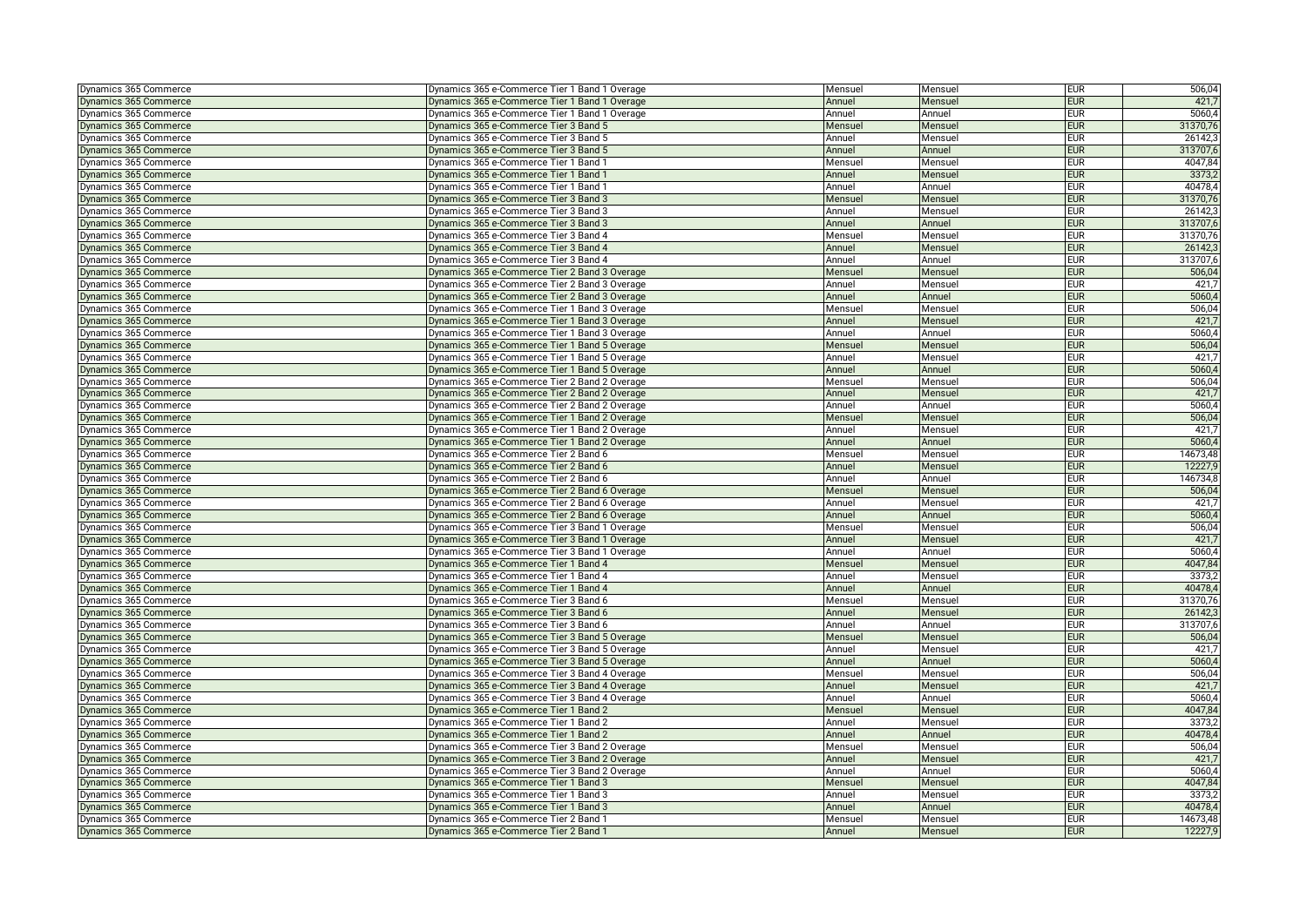| Dynamics 365 Commerce                                             | Dynamics 365 e-Commerce Tier 2 Band 1                                                          | Annuel  | Annuel  | <b>EUR</b> | 146734,8 |
|-------------------------------------------------------------------|------------------------------------------------------------------------------------------------|---------|---------|------------|----------|
| Dynamics 365 Commerce                                             | Dynamics 365 e-Commerce Tier 2 Band 3                                                          | Mensuel | Mensuel | <b>EUR</b> | 14673,48 |
| Dynamics 365 Commerce                                             | Dynamics 365 e-Commerce Tier 2 Band 3                                                          | Annuel  | Mensuel | <b>EUR</b> | 12227,9  |
| Dynamics 365 Commerce                                             | Dynamics 365 e-Commerce Tier 2 Band 3                                                          | Annuel  | Annuel  | <b>EUR</b> | 146734,8 |
| Dynamics 365 Commerce                                             | Dynamics 365 e-Commerce Tier 2 Band 5 Overage                                                  | Mensuel | Mensuel | <b>EUR</b> | 506,04   |
| Dynamics 365 Commerce                                             | Dynamics 365 e-Commerce Tier 2 Band 5 Overage                                                  | Annuel  | Mensuel | <b>EUR</b> | 421,7    |
| Dynamics 365 Commerce                                             | Dynamics 365 e-Commerce Tier 2 Band 5 Overage                                                  | Annuel  | Annuel  | <b>EUR</b> | 5060.4   |
| Dynamics 365 Commerce                                             | Dynamics 365 e-Commerce Tier 1 Band 5                                                          | Mensuel | Mensuel | <b>EUR</b> | 4047,84  |
| Dynamics 365 Commerce                                             | Dynamics 365 e-Commerce Tier 1 Band 5                                                          | Annuel  | Mensuel | <b>EUR</b> | 3373,2   |
| Dynamics 365 Commerce                                             | Dynamics 365 e-Commerce Tier 1 Band 5                                                          | Annuel  | Annuel  | <b>EUR</b> | 40478,4  |
| Dynamics 365 Commerce                                             | Dynamics 365 e-Commerce Tier 3 Band                                                            | Mensue  | Mensuel | <b>EUR</b> | 31370,76 |
| Dynamics 365 Commerce                                             | Dynamics 365 e-Commerce Tier 3 Band 1                                                          | Annuel  | Mensuel | <b>EUR</b> | 26142.3  |
| Dynamics 365 Commerce                                             | Dynamics 365 e-Commerce Tier 3 Band 1                                                          | Annuel  | Annuel  | <b>EUR</b> | 313707,6 |
| Dynamics 365 Commerce                                             | Dynamics 365 e-Commerce Tier 2 Band 5                                                          | Mensuel | Mensuel | <b>EUR</b> | 14673,48 |
| Dynamics 365 Commerce                                             | Dynamics 365 e-Commerce Tier 2 Band 5                                                          | Annuel  | Mensuel | <b>EUR</b> | 12227,9  |
| Dynamics 365 Commerce                                             | Dynamics 365 e-Commerce Tier 2 Band 5                                                          | Annuel  | Annuel  | <b>EUR</b> | 146734,8 |
| Dynamics 365 Customer Insights                                    | Dynamics 365 Customer Insights B2B Accounts Add-on                                             | Annuel  | Annuel  | <b>EUR</b> | 10119.6  |
| Dynamics 365 Customer Insights                                    | Dynamics 365 Customer Insights B2B Accounts Add-on                                             | Mensuel | Mensuel | <b>EUR</b> | 1011,96  |
| Dynamics 365 Customer Insights                                    | Dynamics 365 Customer Insights B2B Accounts Add-on                                             | Annuel  | Mensuel | <b>EUR</b> | 843,3    |
| Dynamics 365 Customer Insights                                    | Dynamics 365 Customer Insights Real-Time Data Events                                           | Annuel  | Annuel  | <b>EUR</b> | 758,4    |
| Dynamics 365 Customer Insights                                    | Dynamics 365 Customer Insights Real-Time Data Events                                           | Mensuel | Mensuel | <b>EUR</b> | 75,84    |
| Dynamics 365 Customer Insights                                    | Dynamics 365 Customer Insights Real-Time Data Events                                           | Annuel  | Mensuel | <b>EUR</b> | 63,2     |
| Dynamics 365 Customer Insights                                    | Dynamics 365 Customer Insights Attach                                                          | Annuel  | Annuel  | <b>EUR</b> | 10119,6  |
| Dynamics 365 Customer Insights                                    | Dynamics 365 Customer Insights Attach                                                          | Mensuel | Mensuel | <b>EUR</b> | 1011,96  |
| Dynamics 365 Customer Insights                                    | Dynamics 365 Customer Insights Attach                                                          | Annuel  | Mensuel | <b>EUR</b> | 843,3    |
| Dynamics 365 Customer Insights                                    | Dynamics 365 Customer Insights                                                                 | Annuel  | Annuel  | <b>EUR</b> | 15180    |
| Dynamics 365 Customer Insights                                    | Dynamics 365 Customer Insights                                                                 | Mensuel | Mensuel | <b>EUR</b> | 1518     |
| Dynamics 365 Customer Insights                                    | Dynamics 365 Customer Insights                                                                 | Annuel  | Mensuel | <b>EUR</b> | 1265     |
| Dynamics 365 Customer Insights                                    | Dynamics 365 Customer Insights B2C Profiles Add-on                                             | Annuel  | Annuel  | <b>EUR</b> | 10119.6  |
| Dynamics 365 Customer Insights                                    | Dynamics 365 Customer Insights B2C Profiles Add-on                                             | Mensuel | Mensuel | <b>EUR</b> | 1011,96  |
| Dynamics 365 Customer Insights                                    | Dynamics 365 Customer Insights B2C Profiles Add-on                                             | Annuel  | Mensuel | <b>EUR</b> | 843,3    |
| Dynamics 365 Customer Service Call Intelligence Minutes Add-on    | Dynamics 365 Customer Service Call Intelligence Minutes Add-on                                 | Annuel  | Annuel  | <b>EUR</b> | 151,2    |
| Dynamics 365 Customer Service Call Intelligence Minutes Add-on    | Dynamics 365 Customer Service Call Intelligence Minutes Add-on                                 | Mensuel | Mensuel | <b>EUR</b> | 15,12    |
| Dynamics 365 Customer Service Call Intelligence Minutes Add-on    | Dynamics 365 Customer Service Call Intelligence Minutes Add-on                                 | Annuel  | Mensuel | <b>EUR</b> | 12,6     |
| Dynamics 365 Customer Service Chat                                | Dynamics 365 Customer Service Chat                                                             | Mensuel | Mensuel | <b>EUR</b> | 60,72    |
| Dynamics 365 Customer Service Chat                                | Dynamics 365 Customer Service Chat                                                             | Annuel  | Annuel  | <b>EUR</b> | 607,2    |
| Dynamics 365 Customer Service Chat                                | Dynamics 365 Customer Service Chat                                                             | Annuel  | Mensuel | <b>EUR</b> | 50,6     |
| Dynamics 365 Customer Service Digital Messaging add-on            | Dynamics 365 Customer Service Digital Messaging add-on                                         | Annuel  | Annuel  | <b>EUR</b> | 758,4    |
| Dynamics 365 Customer Service Digital Messaging add-on            | Dynamics 365 Customer Service Digital Messaging add-on                                         | Mensue  | Mensuel | <b>EUR</b> | 75,84    |
| Dynamics 365 Customer Service Digital Messaging add-on            | Dynamics 365 Customer Service Digital Messaging add-on                                         | Annuel  | Mensuel | <b>EUR</b> | 63,2     |
| Dynamics 365 Customer Service Digital Messaging and Voice Add-in  | Dynamics 365 Customer Service Digital Messaging and Voice Add-in                               | Annuel  | Annuel  | <b>EUR</b> | 910,8    |
| Dynamics 365 Customer Service Digital Messaging and Voice Add-in  | Dynamics 365 Customer Service Digital Messaging and Voice Add-in                               | Mensuel | Mensuel | <b>EUR</b> | 91,08    |
| Dynamics 365 Customer Service Digital Messaging and Voice Add-in  | Dynamics 365 Customer Service Digital Messaging and Voice Add-in                               | Annuel  | Mensuel | <b>EUR</b> | 75,9     |
| Dynamics 365 Customer Service Enterprise                          | Dynamics 365 Customer Service Enterprise Device                                                | P3Y     | Mensuel | <b>EUR</b> | 4402,8   |
| Dynamics 365 Customer Service Enterprise                          | Dynamics 365 Customer Service Enterprise Device                                                | Annuel  | Annuel  | <b>EUR</b> | 1467.6   |
| Dynamics 365 Customer Service Enterprise                          | Dynamics 365 Customer Service Enterprise Device                                                | P3Y     | Annuel  | <b>EUR</b> | 4402,8   |
| Dynamics 365 Customer Service Enterprise                          | Dynamics 365 Customer Service Enterprise Device                                                | Mensuel | Mensuel | <b>EUR</b> | 146,76   |
| Dynamics 365 Customer Service Enterprise                          | Dynamics 365 Customer Service Enterprise Device                                                | Annuel  | Mensuel | <b>EUR</b> | 122,3    |
| Dynamics 365 Customer Service Enterprise                          | Dynamics 365 Customer Service Enterprise Attach to Qualifying Dynamics 365 Base Offer  P3Y     |         | Mensuel | <b>EUR</b> | 608,4    |
| Dynamics 365 Customer Service Enterprise                          | Dynamics 365 Customer Service Enterprise Attach to Qualifying Dynamics 365 Base Offer          | Annuel  | Annuel  | <b>EUR</b> | 202,8    |
| Dynamics 365 Customer Service Enterprise                          | Dynamics 365 Customer Service Enterprise Attach to Qualifying Dynamics 365 Base Offer          | P3Y     | Annuel  | <b>EUR</b> | 608,4    |
| Dynamics 365 Customer Service Enterprise                          | Dynamics 365 Customer Service Enterprise Attach to Qualifying Dynamics 365 Base Offer          | Mensuel | Mensuel | <b>EUR</b> | 20,28    |
| Dynamics 365 Customer Service Enterprise                          | Dynamics 365 Customer Service Enterprise Attach to Qualifying Dynamics 365 Base Offer   Annuel |         | Mensuel | <b>EUR</b> | 16,9     |
| Dynamics 365 Customer Service Enterprise                          | Dynamics 365 Customer Service Enterprise                                                       | P3Y     | Mensuel | <b>EUR</b> | 2883,6   |
| Dynamics 365 Customer Service Enterprise                          | Dynamics 365 Customer Service Enterprise                                                       | Annuel  | Annuel  | <b>EUR</b> | 961,2    |
| Dynamics 365 Customer Service Enterprise                          | Dynamics 365 Customer Service Enterprise                                                       | P3Y     | Annuel  | <b>EUR</b> | 2883,6   |
| Dynamics 365 Customer Service Enterprise                          | Dynamics 365 Customer Service Enterprise                                                       | Mensuel | Mensuel | <b>EUR</b> | 96,12    |
| Dynamics 365 Customer Service Enterprise                          | Dynamics 365 Customer Service Enterprise                                                       | Annuel  | Mensuel | <b>EUR</b> | 80,1     |
| Dynamics 365 Customer Service Enterprise                          | Dynamics 365 Customer Service unified routing add-on                                           | Annuel  | Annuel  | <b>EUR</b> | 8095,2   |
| Dynamics 365 Customer Service Enterprise                          | Dynamics 365 Customer Service unified routing add-on                                           | Mensuel | Mensuel | <b>EUR</b> | 809,52   |
| Dynamics 365 Customer Service Enterprise                          | Dynamics 365 Customer Service unified routing add-on                                           | Annuel  | Mensuel | <b>EUR</b> | 674,6    |
| Dynamics 365 Customer Service Intelligent Voicebot Minutes Add-on | Dynamics 365 Customer Service Intelligent Voicebot Minutes Add-on                              | Annuel  | Annuel  | <b>EUR</b> | 1264.8   |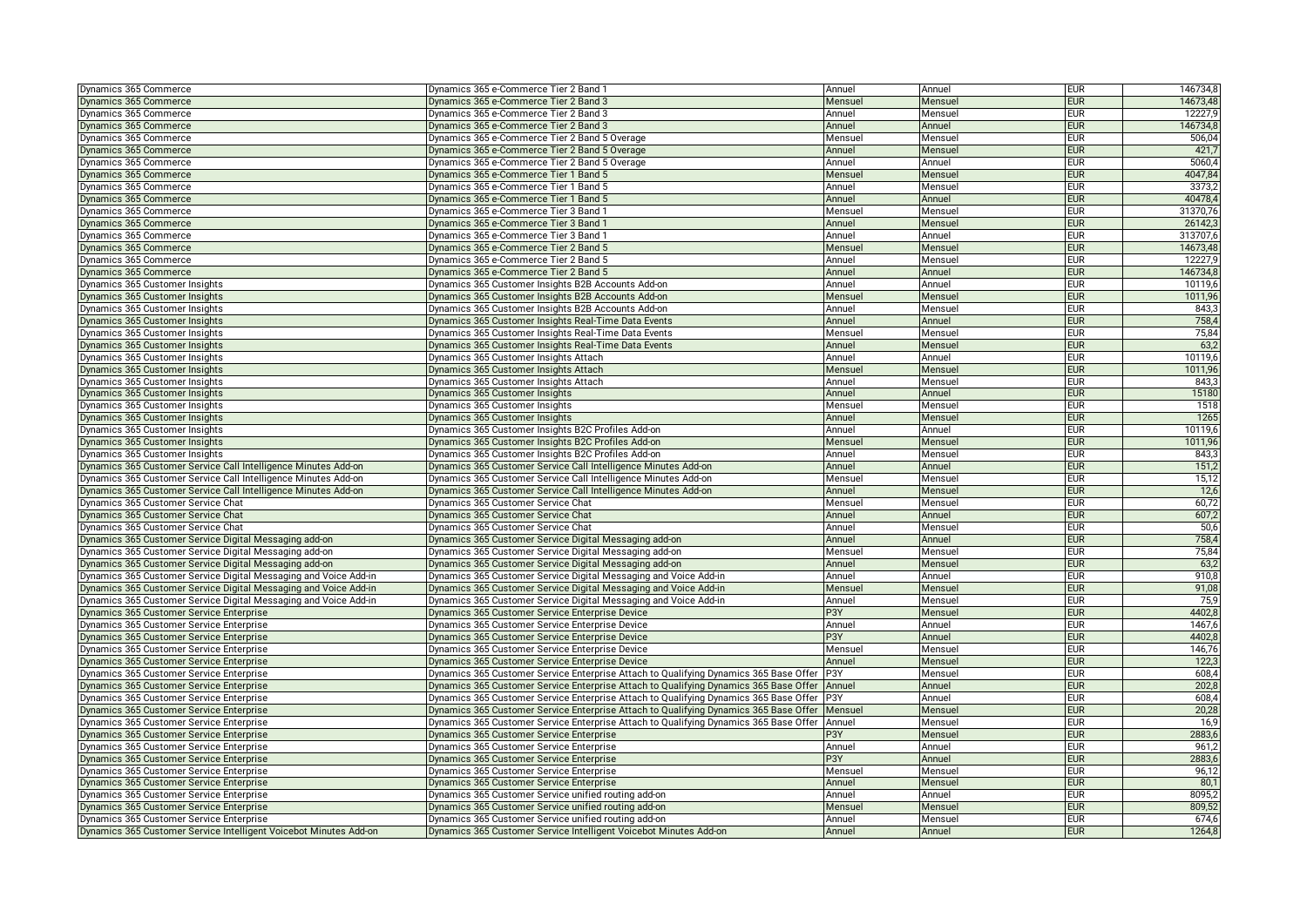| Dynamics 365 Customer Service Intelligent Voicebot Minutes Add-on | Dynamics 365 Customer Service Intelligent Voicebot Minutes Add-on                              | Mensuel          | Mensuel | <b>EUR</b> | 126,48           |
|-------------------------------------------------------------------|------------------------------------------------------------------------------------------------|------------------|---------|------------|------------------|
| Dynamics 365 Customer Service Intelligent Voicebot Minutes Add-on | Dynamics 365 Customer Service Intelligent Voicebot Minutes Add-on                              | Annuel           | Mensuel | <b>EUR</b> | 105,4            |
| Dynamics 365 Customer Service Professional                        | Dynamics 365 Customer Service Professional Attach to Qualifying Dynamics 365 Base Offe P3Y     |                  | Mensuel | <b>EUR</b> | 608,4            |
| Dynamics 365 Customer Service Professional                        | Dynamics 365 Customer Service Professional Attach to Qualifying Dynamics 365 Base Offe Annuel  |                  | Annuel  | <b>EUR</b> | 202,8            |
| Dynamics 365 Customer Service Professional                        | Dynamics 365 Customer Service Professional Attach to Qualifying Dynamics 365 Base Offe P3Y     |                  | Annuel  | <b>EUR</b> | 608,4            |
| Dynamics 365 Customer Service Professional                        | Dynamics 365 Customer Service Professional Attach to Qualifying Dynamics 365 Base Offe Mensuel |                  | Mensuel | <b>EUR</b> | 20,28            |
| Dynamics 365 Customer Service Professional                        | Dynamics 365 Customer Service Professional Attach to Qualifying Dynamics 365 Base OffeAnnuel   |                  | Mensuel | <b>EUR</b> | 16,9             |
| Dynamics 365 Customer Service Professional                        | Dynamics 365 Customer Service Professional                                                     | P3Y              | Mensuel | <b>EUR</b> | 1519,2           |
| Dynamics 365 Customer Service Professional                        | Dynamics 365 Customer Service Professional                                                     | Annuel           | Annuel  | <b>EUR</b> | 506,4            |
| Dynamics 365 Customer Service Professional                        | Dynamics 365 Customer Service Professional                                                     | P3Y              | Annuel  | <b>EUR</b> | 1519,2           |
| Dynamics 365 Customer Service Professional                        | Dynamics 365 Customer Service Professional                                                     | Mensuel          | Mensuel | <b>EUR</b> | 50,64            |
| Dynamics 365 Customer Service Professional                        | Dynamics 365 Customer Service Professional                                                     | Annuel           | Mensuel | <b>EUR</b> | 42,2             |
| Dynamics 365 Customer Service Voice Channel Add-in                | Dynamics 365 Customer Service Voice Channel Add-in                                             | Annuel           | Annuel  | <b>EUR</b> | 758,4            |
| Dynamics 365 Customer Service Voice Channel Add-in                | Dynamics 365 Customer Service Voice Channel Add-in                                             | Mensuel          | Mensuel | <b>EUR</b> | 75,84            |
| Dynamics 365 Customer Service Voice Channel Add-in                | Dynamics 365 Customer Service Voice Channel Add-in                                             | Annuel           | Mensuel | <b>EUR</b> | 63,2             |
| Dynamics 365 Customer Voice                                       | Dynamics 365 Customer Voice                                                                    | Annuel           | Annuel  | <b>EUR</b> | 2024,4           |
| Dynamics 365 Customer Voice                                       | Dynamics 365 Customer Voice                                                                    | Mensuel          | Mensuel | <b>EUR</b> | 202,44           |
| Dynamics 365 Customer Voice                                       | Dynamics 365 Customer Voice                                                                    | Annuel           | Mensuel | <b>EUR</b> | 168,7            |
| Dynamics 365 Customer Voice Additional Response                   | Dynamics 365 Customer Voice Additional Responses                                               | Annuel           | Annuel  | <b>EUR</b> | 1011,6           |
| Dynamics 365 Customer Voice Additional Response                   | Dynamics 365 Customer Voice Additional Responses                                               | Mensuel          | Mensuel | <b>EUR</b> | 101,16           |
| Dynamics 365 Customer Voice Additional Response                   | Dynamics 365 Customer Voice Additional Responses                                               | Annuel           | Mensuel | <b>EUR</b> | 84,3             |
| Dynamics 365 Customer Voice USL                                   | Dynamics 365 Customer Voice USL                                                                | Annuel           | Annuel  | <b>EUR</b> | $\overline{0}$   |
| Dynamics 365 Customer Voice USI                                   | Dynamics 365 Customer Voice USL                                                                | Mensuel          | Mensuel | <b>EUR</b> | $\overline{0}$   |
| Dynamics 365 Customer Voice USL                                   | Dynamics 365 Customer Voice USL                                                                | Annuel           | Mensuel | <b>EUR</b> |                  |
| Dynamics 365 E-Invoicing Documents                                | Electronic Invoicing Add-on for Dynamics 365                                                   | Mensuel          | Mensuel | <b>EUR</b> | 303,6            |
| <b>Dynamics 365 E-Invoicing Documents</b>                         | Electronic Invoicing Add-on for Dynamics 365                                                   | Annuel           | Annuel  | <b>EUR</b> | 3036             |
|                                                                   | Electronic Invoicing Add-on for Dynamics 365                                                   | Annuel           | Mensuel | <b>EUR</b> | 253              |
| Dynamics 365 E-Invoicing Documents                                |                                                                                                | P <sub>3</sub> Y |         | <b>EUR</b> | 9108             |
| Dynamics 365 E-Invoicing Documents                                | Electronic Invoicing Add-on for Dynamics 365                                                   | P3Y              | Mensuel | <b>EUR</b> | 9108             |
| Dynamics 365 E-Invoicing Documents                                | Electronic Invoicing Add-on for Dynamics 365                                                   |                  | Annuel  |            |                  |
| Dynamics 365 Field Service                                        | Dynamics 365 Field Service Device                                                              | Annuel           | Annuel  | <b>EUR</b> | 1467,6           |
| Dynamics 365 Field Service                                        | Dynamics 365 Field Service Device                                                              | Annuel           | Mensuel | <b>EUR</b> | 122,3            |
| Dynamics 365 Field Service                                        | Dynamics 365 Field Service Attach to Qualifying Dynamics 365 Base Offer                        | P3Y              | Mensuel | <b>EUR</b> | 608,4            |
| Dynamics 365 Field Service                                        | Dynamics 365 Field Service Attach to Qualifying Dynamics 365 Base Offer                        | Annuel           | Annuel  | <b>EUR</b> | 202,8            |
| Dynamics 365 Field Service                                        | Dynamics 365 Field Service Attach to Qualifying Dynamics 365 Base Offer                        | P3Y              | Annuel  | <b>EUR</b> | 608,4            |
| Dynamics 365 Field Service                                        | Dynamics 365 Field Service Attach to Qualifying Dynamics 365 Base Offer                        | Mensuel          | Mensuel | <b>EUR</b> | 20,28            |
| Dynamics 365 Field Service                                        | Dynamics 365 Field Service Attach to Qualifying Dynamics 365 Base Offer                        | Annuel           | Mensuel | <b>EUR</b> | 16,9             |
| Dynamics 365 Field Service                                        | Dynamics 365 Field Service                                                                     | P3Y              | Mensuel | <b>EUR</b> | 2883,6           |
| Dynamics 365 Field Service                                        | Dynamics 365 Field Service                                                                     | Annuel           | Annuel  | <b>EUR</b> | 961,2            |
| Dynamics 365 Field Service                                        | Dynamics 365 Field Service                                                                     | P3Y              | Annuel  | <b>EUR</b> | 2883,6           |
| Dynamics 365 Field Service                                        | Dynamics 365 Field Service                                                                     | Mensuel          | Mensuel | <b>EUR</b> | 96,12            |
| Dynamics 365 Field Service                                        | Dynamics 365 Field Service                                                                     | Annuel           | Mensuel | <b>EUR</b> | 80,1             |
| Dynamics 365 Field Service - Resource Scheduling Optimization     | Dynamics 365 Field Service - Resource Scheduling Optimization                                  | Annuel           | Annuel  | <b>EUR</b> | 303,6            |
| Dynamics 365 Field Service - Resource Scheduling Optimization     | Dynamics 365 Field Service - Resource Scheduling Optimization                                  | Mensuel          | Mensuel | <b>EUR</b> | 30,36            |
| Dynamics 365 Field Service - Resource Scheduling Optimization     | Dynamics 365 Field Service - Resource Scheduling Optimization                                  | Annuel           | Mensuel | <b>EUR</b> | 25,3             |
| Dynamics 365 Finance                                              | Dynamics 365 Finance Attach to Qualifying Dynamics 365 Base Offer                              | P3Y              | Mensuel | <b>EUR</b> | 910,8            |
| Dynamics 365 Finance                                              | Dynamics 365 Finance Attach to Qualifying Dynamics 365 Base Offer                              | Mensuel          | Mensuel | <b>EUR</b> | 30,36            |
| Dynamics 365 Finance                                              | Dynamics 365 Finance Attach to Qualifying Dynamics 365 Base Offer                              | Annuel           | Annuel  | <b>EUR</b> | 303 <sub>6</sub> |
| Dynamics 365 Finance                                              | Dynamics 365 Finance Attach to Qualifying Dynamics 365 Base Offer                              | P <sub>3</sub> Y | Annuel  | <b>EUR</b> | 910,8            |
| Dynamics 365 Finance                                              | Dynamics 365 Finance Attach to Qualifying Dynamics 365 Base Offer                              | Annuel           | Mensuel | <b>EUR</b> | 25,3             |
| Dynamics 365 Finance                                              | Dynamics 365 Finance                                                                           | P3Y              | Mensuel | <b>EUR</b> | 5464,8           |
| Dynamics 365 Finance                                              | Dynamics 365 Finance                                                                           | Mensuel          | Mensuel | <b>EUR</b> | 182,16           |
| Dynamics 365 Finance                                              | Dynamics 365 Finance                                                                           | Annuel           | Annuel  | <b>EUR</b> | 1821,6           |
| Dynamics 365 Finance                                              | Dynamics 365 Finance                                                                           | P3Y              | Annuel  | <b>EUR</b> | 5464,8           |
| Dynamics 365 Finance                                              | Dynamics 365 Finance                                                                           | Annuel           | Mensuel | <b>EUR</b> | 151.8            |
| Dynamics 365 Fraud Protection - Account Protection                | Dynamics 365 Fraud Protection Account Protection                                               | Mensuel          | Mensuel | <b>EUR</b> | 1011,96          |
| Dynamics 365 Fraud Protection - Account Protection                | Dynamics 365 Fraud Protection Account Protection                                               | Annuel           | Annuel  | <b>EUR</b> | 10119.6          |
| Dynamics 365 Fraud Protection - Account Protection                | Dynamics 365 Fraud Protection Account Protection                                               | Annuel           | Mensuel | <b>EUR</b> | 843,3            |
| Dynamics 365 Fraud Protection - Account Protection                | Dynamics 365 Fraud Protection Account Protection Addon                                         | Mensuel          | Mensuel | <b>EUR</b> | 151,8            |
| Dynamics 365 Fraud Protection - Account Protection                | Dynamics 365 Fraud Protection Account Protection Addon                                         | Annuel           | Annuel  | <b>EUR</b> | 1518             |
| Dynamics 365 Fraud Protection - Account Protection                | Dynamics 365 Fraud Protection Account Protection Addon                                         | Annuel           | Mensuel | <b>EUR</b> | 126,5            |
| Dynamics 365 Fraud Protection - Loss Prevention                   | Dynamics 365 Fraud Protection Loss Prevention Addon                                            | Mensuel          | Mensuel | <b>EUR</b> | 151,8            |
| Dynamics 365 Fraud Protection - Loss Prevention                   | Dynamics 365 Fraud Protection Loss Prevention Addon                                            | Annuel           | Annuel  | <b>EUR</b> | 1518             |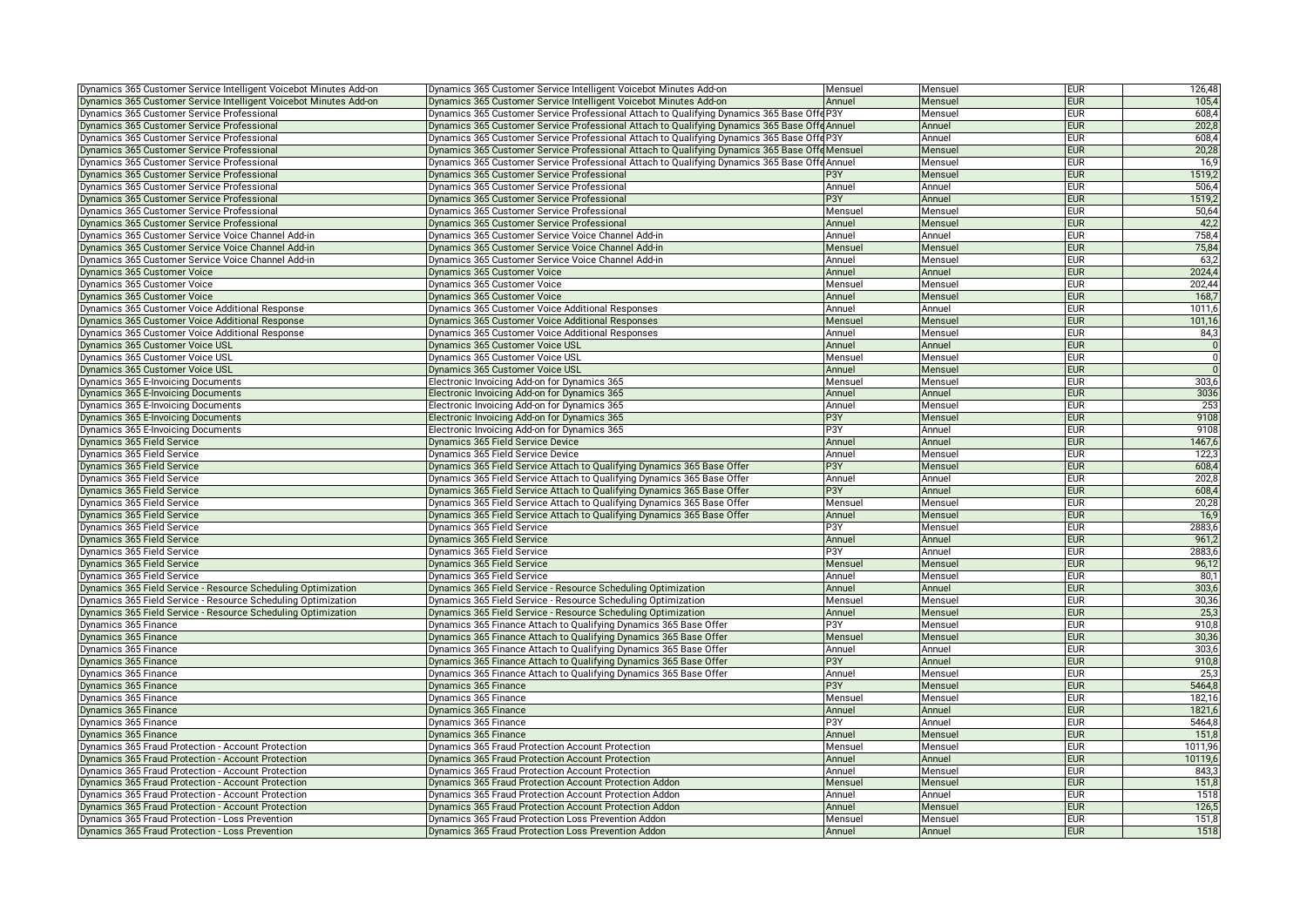| Dynamics 365 Fraud Protection - Loss Prevention        | Dynamics 365 Fraud Protection Loss Prevention Addon                       | Annuel           | Mensuel | <b>EUR</b> | 126,5          |
|--------------------------------------------------------|---------------------------------------------------------------------------|------------------|---------|------------|----------------|
| Dynamics 365 Fraud Protection - Loss Prevention        | Dynamics 365 Fraud Protection Loss Prevention                             | Mensuel          | Mensuel | <b>EUR</b> | 1011,96        |
| Dynamics 365 Fraud Protection - Loss Prevention        | Dynamics 365 Fraud Protection Loss Prevention                             | Annuel           | Annuel  | <b>EUR</b> | 10119,6        |
| Dynamics 365 Fraud Protection - Loss Prevention        | Dynamics 365 Fraud Protection Loss Prevention                             | Annuel           | Mensuel | <b>EUR</b> | 843,3          |
| Dynamics 365 Fraud Protection - Purchase Protection    | Dynamics 365 Fraud Protection Purchase Protection Addon                   | Mensuel          | Mensuel | <b>EUR</b> | 151,8          |
| Dynamics 365 Fraud Protection - Purchase Protection    | Dynamics 365 Fraud Protection Purchase Protection Addon                   | Annuel           | Annuel  | <b>EUR</b> | 1518           |
| Dynamics 365 Fraud Protection - Purchase Protection    | Dynamics 365 Fraud Protection Purchase Protection Addon                   | Annuel           | Mensuel | <b>EUR</b> | 126,5          |
| Dynamics 365 Fraud Protection - Purchase Protection    | Dynamics 365 Fraud Protection Purchase Protection                         | Mensuel          | Mensuel | <b>EUR</b> | 1011,96        |
| Dynamics 365 Fraud Protection - Purchase Protection    | Dynamics 365 Fraud Protection Purchase Protection                         | Annuel           | Annuel  | <b>EUR</b> | 10119,6        |
| Dynamics 365 Fraud Protection - Purchase Protection    | Dynamics 365 Fraud Protection Purchase Protection                         | Annuel           | Mensuel | <b>EUR</b> | 843,3          |
| Dynamics 365 Guides                                    | Dynamics 365 Guides                                                       | Mensue           | Mensuel | <b>EUR</b> | 65,76          |
| Dynamics 365 Guides                                    | Dynamics 365 Guides                                                       | Annuel           | Annuel  | <b>EUR</b> | 657,6          |
| Dynamics 365 Guides                                    | Dynamics 365 Guides                                                       | Annuel           | Mensuel | <b>EUR</b> | 54,8           |
| Dynamics 365 Human Resources                           | Dynamics 365 Human Resources Sandbox                                      | P <sub>3</sub> Y | Mensuel | <b>EUR</b> | 42501,6        |
| Dynamics 365 Human Resources                           | Dynamics 365 Human Resources Sandbox                                      | P <sub>3</sub> Y | Annuel  | <b>EUR</b> | 42501,6        |
| Dynamics 365 Human Resources                           | Dynamics 365 Human Resources Sandbox                                      | Mensuel          | Mensuel | <b>EUR</b> | 1416,72        |
| Dynamics 365 Human Resources                           | Dynamics 365 Human Resources Sandbox                                      | Annuel           | Mensuel | <b>EUR</b> | 1180,6         |
| Dynamics 365 Human Resources                           | Dynamics 365 Human Resources Sandbox                                      | Annuel           | Annuel  | <b>EUR</b> | 14167,2        |
| Dynamics 365 Human Resources                           | Dynamics 365 Human Resources Attach to Qualifying Dynamics 365 Base Offer | P3Y              | Mensuel | <b>EUR</b> | 910,8          |
| Dynamics 365 Human Resources                           | Dynamics 365 Human Resources Attach to Qualifying Dynamics 365 Base Offer | P <sub>3</sub> Y | Annuel  | <b>EUR</b> | 910,8          |
| Dynamics 365 Human Resources                           | Dynamics 365 Human Resources Attach to Qualifying Dynamics 365 Base Offer | Mensuel          | Mensuel | <b>EUR</b> | 30,36          |
| Dynamics 365 Human Resources                           | Dynamics 365 Human Resources Attach to Qualifying Dynamics 365 Base Offer | Annuel           | Mensuel | <b>EUR</b> | 25,3           |
| Dynamics 365 Human Resources                           | Dynamics 365 Human Resources Attach to Qualifying Dynamics 365 Base Offer | Annuel           | Annuel  | <b>EUR</b> | 303,6          |
| Dynamics 365 Human Resources                           | Dynamics 365 Human Resources Self Service                                 | P3Y              | Mensuel | <b>EUR</b> | 122,4          |
|                                                        |                                                                           | P3Y              |         |            |                |
| Dynamics 365 Human Resources                           | Dynamics 365 Human Resources Self Service                                 |                  | Annuel  | <b>EUR</b> | 122,4          |
| Dynamics 365 Human Resources                           | Dynamics 365 Human Resources Self Service                                 | Mensuel          | Mensuel | <b>EUR</b> | 4,08           |
| Dynamics 365 Human Resources                           | Dynamics 365 Human Resources Self Service                                 | Annuel           | Mensuel | <b>EUR</b> | 3,4            |
| Dynamics 365 Human Resources                           | Dynamics 365 Human Resources Self Service                                 | Annuel           | Annuel  | <b>EUR</b> | 40,8           |
| Dynamics 365 Human Resources                           | Dynamics 365 Human Resources                                              | P3Y              | Mensuel | <b>EUR</b> | 3643,2         |
| Dynamics 365 Human Resources                           | Dynamics 365 Human Resources                                              | P <sub>3</sub> Y | Annuel  | <b>EUR</b> | 3643,2         |
| Dynamics 365 Human Resources                           | Dynamics 365 Human Resources                                              | Mensuel          | Mensuel | <b>EUR</b> | 121.44         |
| Dynamics 365 Human Resources                           | Dynamics 365 Human Resources                                              | Annuel           | Mensuel | <b>EUR</b> | 101,2          |
| Dynamics 365 Human Resources                           | Dynamics 365 Human Resources                                              | Annuel           | Annuel  | <b>EUR</b> | 1214,4         |
| Dynamics 365 Intelligent Order Management              | Dynamics 365 Intelligent Order Management USL                             | Mensuel          | Mensuel | <b>EUR</b> | $\overline{0}$ |
| Dynamics 365 Intelligent Order Management              | Dynamics 365 Intelligent Order Management USL                             | Annuel           | Annuel  | <b>EUR</b> | $\overline{0}$ |
| Dynamics 365 Intelligent Order Management              | Dynamics 365 Intelligent Order Management USL                             | Annuel           | Mensuel | <b>EUR</b> | $\Omega$       |
| Dynamics 365 Intelligent Order Management              | Dynamics 365 Intelligent Order Management                                 | Mensuel          | Mensuel | <b>EUR</b> | 303,6          |
| Dynamics 365 Intelligent Order Management              | Dynamics 365 Intelligent Order Management                                 | Annuel           | Annuel  | <b>EUR</b> | 3036           |
| Dynamics 365 Intelligent Order Management              | Dynamics 365 Intelligent Order Management                                 | Annuel           | Mensuel | <b>EUR</b> | 253            |
| Dynamics 365 Marketing                                 | DO NOT USE Dynamics 365 Marketing Attach                                  | Annuel           | Annuel  | <b>EUR</b> | 7590           |
| Dynamics 365 Marketing                                 | DO NOT USE Dynamics 365 Marketing Attach                                  | Annuel           | Mensuel | <b>EUR</b> | 632,5          |
| Dynamics 365 Marketing                                 | Dynamics 365 Marketing                                                    | Annuel           | Annuel  | <b>EUR</b> | 15180          |
| Dynamics 365 Marketing                                 | Dynamics 365 Marketing                                                    | Mensuel          | Mensuel | <b>EUR</b> | 1518           |
| Dynamics 365 Marketing                                 | Dynamics 365 Marketing                                                    | Annuel           | Mensuel | <b>EUR</b> | 1265           |
| Dynamics 365 Marketing Interactions Add on pack        | Dynamics 365 Marketing Interactions Add on pack: Tier 1                   | Annuel           | Annuel  | <b>EUR</b> | 2276,4         |
| Dynamics 365 Marketing Interactions Add on pack        | Dynamics 365 Marketing Interactions Add on pack: Tier 1                   | Mensuel          | Mensuel | <b>EUR</b> | 227,64         |
| Dynamics 365 Marketing Interactions Add on pack        | Dynamics 365 Marketing Interactions Add on pack: Tier 1                   | Annuel           | Mensuel | <b>EUR</b> | 189,7          |
| Dynamics 365 Marketing Additional Application          | Dynamics 365 Marketing Additional Application                             | Annuel           | Annuel  | <b>EUR</b> | 5060,4         |
| Dynamics 365 Marketing Additional Application          | Dynamics 365 Marketing Additional Application                             | Mensue           | Mensuel | <b>EUR</b> | 506,04         |
| Dynamics 365 Marketing Additional Application          | Dynamics 365 Marketing Additional Application                             | Annuel           | Mensuel | <b>EUR</b> | 421,7          |
| Dynamics 365 Marketing Additional Non-Prod Application | Dynamics 365 Marketing Additional Non-Prod Application                    | Annuel           | Annuel  | <b>EUR</b> | 2529,6         |
| Dynamics 365 Marketing Additional Non-Prod Application | Dynamics 365 Marketing Additional Non-Prod Application                    | Mensuel          | Mensuel | <b>EUR</b> | 252,96         |
| Dynamics 365 Marketing Additional Non-Prod Application | Dynamics 365 Marketing Additional Non-Prod Application                    | Annuel           | Mensuel | <b>EUR</b> | 210,8          |
| Dynamics 365 Marketing Addnl Contacts                  | Dynamics 365 Marketing Addnl Contacts Tier 5                              | Annuel           | Annuel  | <b>EUR</b> | 5060,4         |
| Dynamics 365 Marketing Addnl Contacts                  | Dynamics 365 Marketing Addnl Contacts Tier 5                              | Mensue           | Mensuel | <b>EUR</b> | 506,04         |
| Dynamics 365 Marketing Addnl Contacts                  | Dynamics 365 Marketing Addnl Contacts Tier 5                              | Annuel           | Mensuel | <b>EUR</b> | 421,7          |
| Dynamics 365 Marketing Addnl Contacts                  | Dynamics 365 Marketing Addnl Contacts Tier 2                              | Annuel           | Annuel  | <b>EUR</b> | 15180          |
| Dynamics 365 Marketing Addnl Contacts                  | Dynamics 365 Marketing Addnl Contacts Tier 2                              | Mensuel          | Mensuel | <b>EUR</b> | 1518           |
| Dynamics 365 Marketing Addnl Contacts                  | Dynamics 365 Marketing Addnl Contacts Tier 2                              | Annuel           | Mensuel | <b>EUR</b> | 1265           |
| Dynamics 365 Marketing Addnl Contacts                  | Dynamics 365 Marketing Addnl Contacts Tier 1 for CE Plan                  | Annuel           | Annuel  | <b>EUR</b> | 6072           |
| Dynamics 365 Marketing Addnl Contacts                  | Dynamics 365 Marketing Addnl Contacts Tier 1 for CE Plan                  | Mensue           | Mensuel | <b>EUR</b> | 607,2          |
| Dynamics 365 Marketing Addnl Contacts                  | Dynamics 365 Marketing Addnl Contacts Tier 1 for CE Plan                  | Annuel           | Mensuel | <b>EUR</b> | 506            |
|                                                        |                                                                           |                  |         |            |                |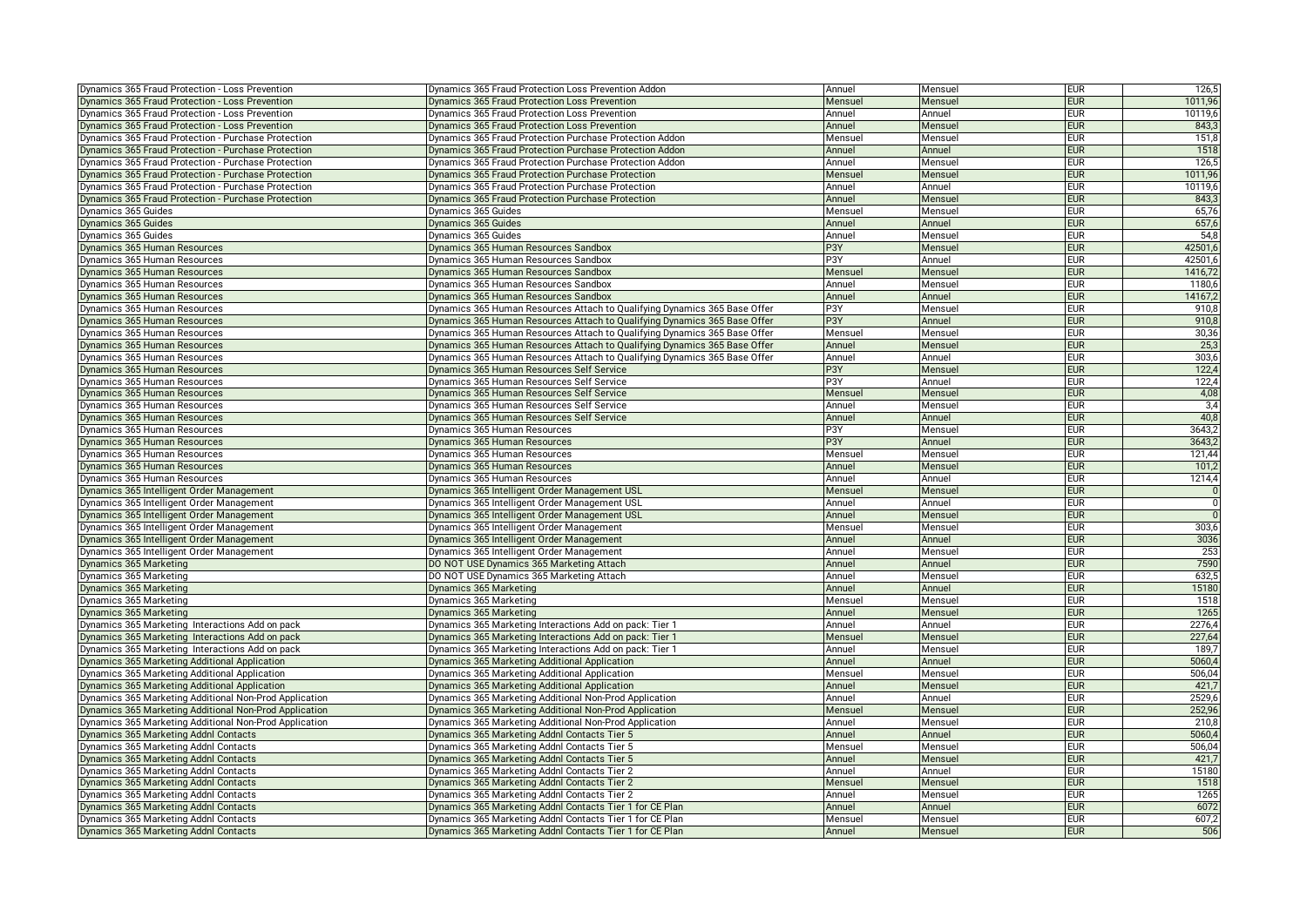| Dynamics 365 Marketing Addnl Contacts                                                                                                            | Dynamics 365 Marketing Addnl Contacts Tier 4                                                                                                                    | Annuel            | Annuel             | <b>EUR</b> | 7590     |
|--------------------------------------------------------------------------------------------------------------------------------------------------|-----------------------------------------------------------------------------------------------------------------------------------------------------------------|-------------------|--------------------|------------|----------|
| Dynamics 365 Marketing Addnl Contacts                                                                                                            | Dynamics 365 Marketing Addnl Contacts Tier 4                                                                                                                    | Mensuel           | Mensuel            | eur        | 759      |
| Dynamics 365 Marketing Addnl Contacts                                                                                                            | Dynamics 365 Marketing Addnl Contacts Tier 4                                                                                                                    | Annuel            | Mensuel            | <b>EUR</b> | 632,5    |
| Dynamics 365 Marketing Addnl Contacts                                                                                                            | Dynamics 365 Marketing Addnl Contacts Tier 3                                                                                                                    | Annuel            | Annuel             | <b>EUR</b> | 12649,2  |
| Dynamics 365 Marketing Addnl Contacts                                                                                                            | Dynamics 365 Marketing Addnl Contacts Tier 3                                                                                                                    | Mensuel           | Mensuel            | eur        | 1264,92  |
| Dynamics 365 Marketing Addnl Contacts                                                                                                            | Dynamics 365 Marketing Addnl Contacts Tier 3                                                                                                                    | Annuel            | Mensuel            | EUR        | 1054,7   |
| Dynamics 365 Marketing Addnl Contacts                                                                                                            | Dynamics 365 Marketing Addnl Contacts Tier 1                                                                                                                    | Annuel            | Annuel             | eur        | 2529,6   |
| Dynamics 365 Marketing Addnl Contacts                                                                                                            | Dynamics 365 Marketing Addnl Contacts Tier 1                                                                                                                    | Mensuel           | Mensuel            | <b>EUR</b> | 252,96   |
| Dynamics 365 Marketing Addnl Contacts                                                                                                            | Dynamics 365 Marketing Addnl Contacts Tier 1                                                                                                                    | Annuel            | Mensuel            | <b>EUR</b> | 210,8    |
| Dynamics 365 Marketing Attach                                                                                                                    | Dynamics 365 Marketing Attach                                                                                                                                   | Annuel            | Annuel             | eur        | 7590     |
| Dynamics 365 Marketing Attach                                                                                                                    | Dynamics 365 Marketing Attach                                                                                                                                   | Mensuel           | Mensuel            | eur        | 759      |
| Dynamics 365 Marketing Attach                                                                                                                    | Dynamics 365 Marketing Attach                                                                                                                                   | Annuel            | Mensuel            | <b>EUR</b> | 632,5    |
| Dynamics 365 Operations - Activity                                                                                                               | Dynamics 365 Operations - Activity                                                                                                                              | P3Y               | Mensuel            | <b>EUR</b> | 1519,2   |
| Dynamics 365 Operations - Activity                                                                                                               | Dynamics 365 Operations - Activity                                                                                                                              | Mensuel           | Mensuel            | eur        | 50,64    |
| Dynamics 365 Operations - Activity                                                                                                               | Dynamics 365 Operations - Activity                                                                                                                              | Annuel            | Annuel             | eur        | 506,4    |
| Dynamics 365 Operations - Activity                                                                                                               | Dynamics 365 Operations – Activity                                                                                                                              | P3Y               | Annuel             | <b>EUR</b> | 1519,2   |
| Dynamics 365 Operations - Activity                                                                                                               | Dynamics 365 Operations – Activity                                                                                                                              | Annuel            | Mensuel            | eur        | 42,2     |
| Dynamics 365 Operations - Database Capacity                                                                                                      | Dynamics 365 Operations - Database Capacity                                                                                                                     | Mensuel           | Mensuel            | <b>EUR</b> | 40,44    |
| Dynamics 365 Operations - Database Capacity                                                                                                      | Dynamics 365 Operations - Database Capacity                                                                                                                     | Annuel            | Annuel             | eur        | 404,4    |
| Dynamics 365 Operations - Database Capacity                                                                                                      | Dynamics 365 Operations - Database Capacity                                                                                                                     | Annuel            | Mensuel            | <b>EUR</b> | 33,7     |
| Dynamics 365 Operations - Device                                                                                                                 | Dynamics 365 Operations - Device                                                                                                                                | P3Y               | Mensuel            | EUR        | 2275,2   |
| Dynamics 365 Operations - Device                                                                                                                 | Dynamics 365 Operations - Device                                                                                                                                | Mensuel           | Mensuel            | eur        | 75,84    |
| Dynamics 365 Operations - Device                                                                                                                 | Dynamics 365 Operations - Device                                                                                                                                | Annuel            | Annuel             | <b>EUR</b> | 758,4    |
| Dynamics 365 Operations - Device                                                                                                                 | Dynamics 365 Operations - Device                                                                                                                                | P3Y               | Annuel             | <b>EUR</b> | 2275,2   |
| Dynamics 365 Operations - Device                                                                                                                 | Dynamics 365 Operations - Device                                                                                                                                | Annuel            | Mensuel            | <b>EUR</b> | 63,2     |
| Dynamics 365 Operations - File Capacity                                                                                                          | Dynamics 365 Operations - File Capacity                                                                                                                         | Mensuel           | Mensuel            | <b>EUR</b> | 2,03     |
| Dynamics 365 Operations - File Capacity                                                                                                          | Dynamics 365 Operations - File Capacity                                                                                                                         | Annuel            | Annuel             | eur        | 20,28    |
| Dynamics 365 Operations - File Capacity                                                                                                          | Dynamics 365 Operations - File Capacity                                                                                                                         | Annuel            | Mensuel            | <b>EUR</b> | 1,69     |
| Dynamics 365 Operations - Sandbox Tier 2: Standard Acceptance Testing                                                                            | Dynamics 365 Operations - Sandbox Tier 2:Standard Acceptance Testing                                                                                            | P3Y               | Mensuel            | eur        | 40986    |
| Dynamics 365 Operations - Sandbox Tier 2: Standard Acceptance Testing                                                                            | Dynamics 365 Operations - Sandbox Tier 2:Standard Acceptance Testing                                                                                            | Mensuel           | Mensuel            | <b>EUR</b> | 1366,2   |
| Dynamics 365 Operations - Sandbox Tier 2: Standard Acceptance Testing                                                                            | Dynamics 365 Operations - Sandbox Tier 2:Standard Acceptance Testing                                                                                            | Annuel            | Annuel             | eur        | 13662    |
| Dynamics 365 Operations - Sandbox Tier 2: Standard Acceptance Testing                                                                            | Dynamics 365 Operations - Sandbox Tier 2:Standard Acceptance Testing                                                                                            | P3Y               | Annuel             | <b>EUR</b> | 40986    |
| Dynamics 365 Operations - Sandbox Tier 2: Standard Acceptance Testing                                                                            | Dynamics 365 Operations - Sandbox Tier 2:Standard Acceptance Testing                                                                                            | Annuel            | Mensuel            | eur        | 1138,    |
| Dynamics 365 Operations - Sandbox Tier 3: Premier Acceptance Testing                                                                             | Dynamics 365 Operations - Sandbox Tier 3:Premier Acceptance Testing                                                                                             | P3Y               | Mensuel            | eur        | 122954,4 |
| Dynamics 365 Operations - Sandbox Tier 3: Premier Acceptance Testing                                                                             | Dynamics 365 Operations - Sandbox Tier 3: Premier Acceptance Testing                                                                                            | Mensuel           | Mensuel            | <b>EUR</b> | 4098,48  |
| Dynamics 365 Operations - Sandbox Tier 3: Premier Acceptance Testing                                                                             | Dynamics 365 Operations - Sandbox Tier 3:Premier Acceptance Testing                                                                                             | Annuel            | Annuel             | <b>EUR</b> | 40984.8  |
|                                                                                                                                                  |                                                                                                                                                                 | P3Y               |                    | eur        | 122954,4 |
| Dynamics 365 Operations - Sandbox Tier 3: Premier Acceptance Testing<br>Dynamics 365 Operations - Sandbox Tier 3: Premier Acceptance Testing     | Dynamics 365 Operations - Sandbox Tier 3:Premier Acceptance Testing<br>Dynamics 365 Operations - Sandbox Tier 3: Premier Acceptance Testing                     |                   | Annuel             | <b>EUR</b> | 3415,4   |
| Dynamics 365 Operations - Sandbox Tier 4: Standard Performance Testing                                                                           | Dynamics 365 Operations - Sandbox Tier 4:Standard Performance Testing                                                                                           | Annuel<br>P3Y     | Mensuel<br>Mensuel | eur        | 239835,6 |
|                                                                                                                                                  |                                                                                                                                                                 |                   |                    |            | 7994,52  |
| Dynamics 365 Operations - Sandbox Tier 4: Standard Performance Testing<br>Dynamics 365 Operations - Sandbox Tier 4: Standard Performance Testing | Dynamics 365 Operations - Sandbox Tier 4:Standard Performance Testing<br>Dynamics 365 Operations - Sandbox Tier 4:Standard Performance Testing                  | Mensuel<br>Annuel | Mensuel<br>Annuel  | eur<br>eur | 79945.2  |
|                                                                                                                                                  |                                                                                                                                                                 |                   |                    |            |          |
| Dynamics 365 Operations - Sandbox Tier 4: Standard Performance Testing                                                                           | Dynamics 365 Operations - Sandbox Tier 4:Standard Performance Testing                                                                                           | P3Y               | Annuel             | eur<br>eur | 239835,6 |
| Dynamics 365 Operations - Sandbox Tier 4: Standard Performance Testing                                                                           | Dynamics 365 Operations - Sandbox Tier 4:Standard Performance Testing                                                                                           | Annuel            | Mensuel            |            | 6662,    |
| Dynamics 365 Operations - Sandbox Tier 5: Premier Performance Testing                                                                            | Dynamics 365 Operations - Sandbox Tier 5: Premier Performance Testing                                                                                           | P3Y               | Mensuel            | eur        | 364305,6 |
| Dynamics 365 Operations - Sandbox Tier 5: Premier Performance Testing                                                                            | Dynamics 365 Operations - Sandbox Tier 5: Premier Performance Testing                                                                                           | Mensuel           | Mensuel            | eur        | 12143,52 |
| Dynamics 365 Operations - Sandbox Tier 5: Premier Performance Testing                                                                            | Dynamics 365 Operations - Sandbox Tier 5: Premier Performance Testing                                                                                           | Annuel            | Annuel             | eur        | 121435,2 |
| Dynamics 365 Operations - Sandbox Tier 5: Premier Performance Testing                                                                            | Dynamics 365 Operations - Sandbox Tier 5:Premier Performance Testing                                                                                            | P3Y               | Annuel             | <b>EUR</b> | 364305,6 |
| Dynamics 365 Operations - Sandbox Tier 5: Premier Performance Testing                                                                            | Dynamics 365 Operations - Sandbox Tier 5: Premier Performance Testing                                                                                           | Annuel            | Mensuel            | <b>EUR</b> | 10119,6  |
|                                                                                                                                                  | Dynamics 365 Plan - Unified Operations Sandbox Tier 2:Standard Acceptance Te Dynamics 365 Plan - Unified Operations Sandbox Tier 2:Standard Acceptance Testing  | Annuel            | Annuel             | eur        | 13662    |
|                                                                                                                                                  | Dynamics 365 Plan - Unified Operations Sandbox Tier 2:Standard Acceptance TeDynamics 365 Plan - Unified Operations Sandbox Tier 2:Standard Acceptance Testing   | Mensuel           | Mensuel            | <b>EUR</b> | 1366,2   |
|                                                                                                                                                  | Dynamics 365 Plan - Unified Operations Sandbox Tier 2:Standard Acceptance TeDynamics 365 Plan - Unified Operations Sandbox Tier 2:Standard Acceptance Testing   | Annuel            | Mensuel            | eur        | 1138,5   |
|                                                                                                                                                  | Dynamics 365 Plan - Unified Operations Sandbox Tier 3:Premier Acceptance Tes Dynamics 365 Plan - Unified Operations Sandbox Tier 3:Premier Acceptance Testing   | Annuel            | Annuel             | eur        | 40984,8  |
|                                                                                                                                                  | Dynamics 365 Plan - Unified Operations Sandbox Tier 3:Premier Acceptance TesDynamics 365 Plan - Unified Operations Sandbox Tier 3:Premier Acceptance Testing    | Mensuel           | Mensuel            | eur        | 4098,48  |
|                                                                                                                                                  | Dynamics 365 Plan - Unified Operations Sandbox Tier 3:Premier Acceptance TesDynamics 365 Plan - Unified Operations Sandbox Tier 3:Premier Acceptance Testing    | Annuel            | Mensuel            | eur        | 3415,4   |
|                                                                                                                                                  | Dynamics 365 Plan - Unified Operations Sandbox Tier 4:Standard Performance 1 Dynamics 365 Plan - Unified Operations Sandbox Tier 4:Standard Performance Testing | Annuel            | Annuel             | eur        | 79945.2  |
|                                                                                                                                                  | Dynamics 365 Plan - Unified Operations Sandbox Tier 4:Standard Performance T Dynamics 365 Plan - Unified Operations Sandbox Tier 4:Standard Performance Testing | Mensuel           | Mensuel            | eur        | 7994,52  |
|                                                                                                                                                  | Dynamics 365 Plan - Unified Operations Sandbox Tier 4:Standard Performance 1 Dynamics 365 Plan - Unified Operations Sandbox Tier 4:Standard Performance Testing | Annuel            | Mensuel            | <b>EUR</b> | 6662,    |
|                                                                                                                                                  | Dynamics 365 Plan - Unified Operations Sandbox Tier 5:Premier Performance ToDynamics 365 Plan - Unified Operations Sandbox Tier 5:Premier Performance Testing   | Annuel            | Annuel             | <b>EUR</b> | 121435,2 |
|                                                                                                                                                  | Dynamics 365 Plan - Unified Operations Sandbox Tier 5:Premier Performance ToDynamics 365 Plan - Unified Operations Sandbox Tier 5:Premier Performance Testing   | Mensuel           | Mensuel            | eur        | 12143,52 |
|                                                                                                                                                  | Dynamics 365 Plan - Unified Operations Sandbox Tier 5:Premier Performance ToDynamics 365 Plan - Unified Operations Sandbox Tier 5:Premier Performance Testing   | Annuel            | Mensuel            | eur        | 10119,6  |
| Dynamics 365 Project Operations                                                                                                                  | Dynamics 365 Project Operations Attach                                                                                                                          | P3Y               | Mensuel            | eur        | 910.8    |
| Dynamics 365 Project Operations                                                                                                                  | Dynamics 365 Project Operations Attach                                                                                                                          | Mensuel           | Mensuel            | <b>EUR</b> | 30,36    |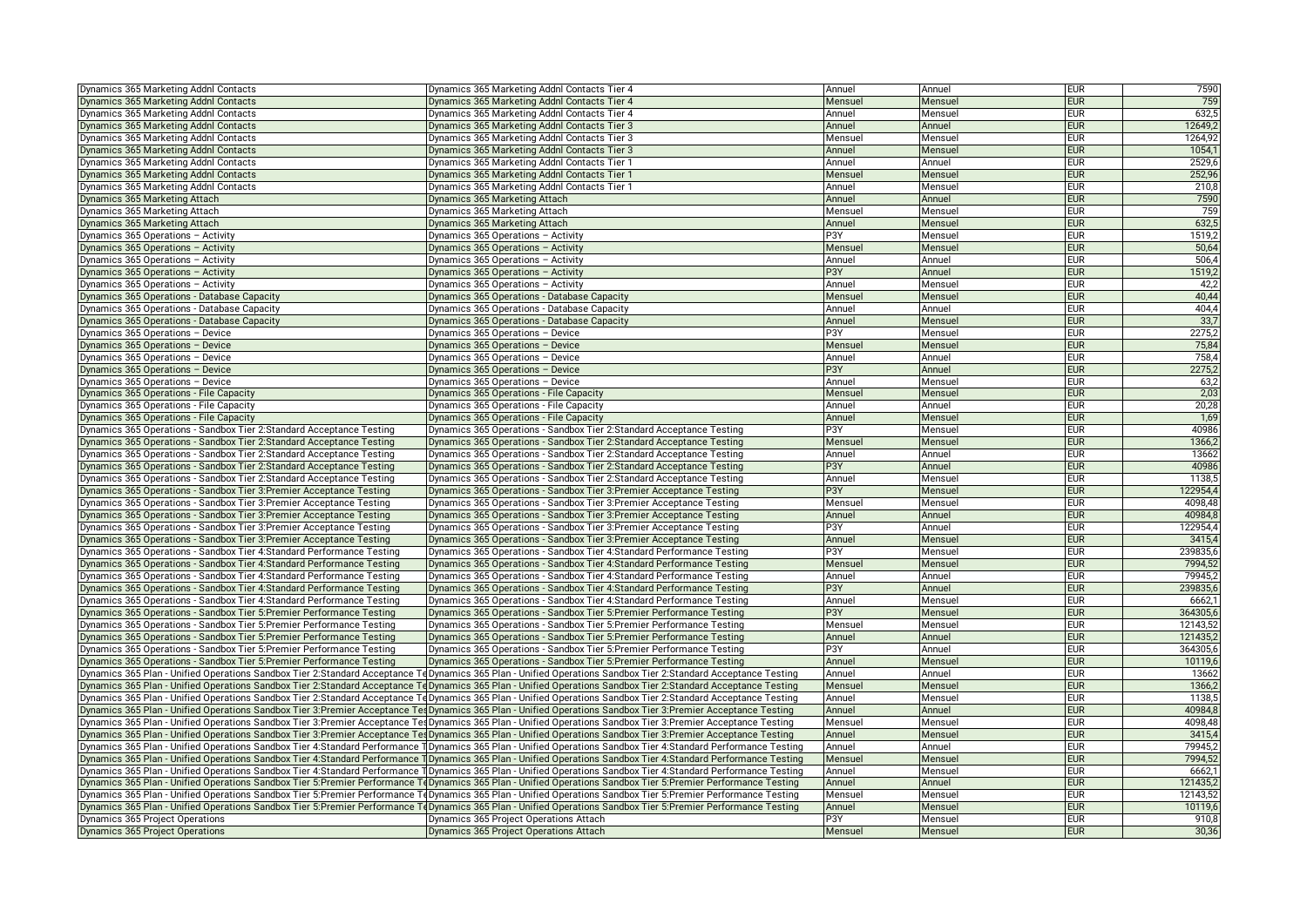| Dynamics 365 Project Operations                    | Dynamics 365 Project Operations Attach                                       | Annuel           | Annuel            | <b>EUR</b> | 303,6   |
|----------------------------------------------------|------------------------------------------------------------------------------|------------------|-------------------|------------|---------|
| Dynamics 365 Project Operations                    | Dynamics 365 Project Operations Attach                                       | P3Y              | Annuel            | <b>EUR</b> | 910,8   |
| Dynamics 365 Project Operations                    | Dynamics 365 Project Operations Attach                                       | Annuel           | Mensuel           | <b>EUR</b> | 25,3    |
| Dynamics 365 Project Operations                    | Dynamics 365 Project Operations                                              | P3Y              | Mensuel           | <b>EUR</b> | 3643,2  |
| Dynamics 365 Project Operations                    | Dynamics 365 Project Operations                                              | Mensuel          | Mensuel           | <b>EUR</b> | 121,44  |
| Dynamics 365 Project Operations                    | Dynamics 365 Project Operations                                              | Annuel           | Annuel            | <b>EUR</b> | 1214,4  |
| Dynamics 365 Project Operations                    | Dynamics 365 Project Operations                                              | P3Y              | Annuel            | <b>EUR</b> | 3643,2  |
| Dynamics 365 Project Operations                    | Dynamics 365 Project Operations                                              | Annuel           | Mensuel           | <b>EUR</b> | 101,2   |
| Dynamics 365 Remote Assist                         | Dynamics 365 Remote Assist                                                   | Mensuel          | Mensuel           | <b>EUR</b> | 65,76   |
| Dynamics 365 Remote Assist                         | Dynamics 365 Remote Assist                                                   | Annuel           | Annuel            | <b>EUR</b> | 657,6   |
| Dynamics 365 Remote Assist                         | Dynamics 365 Remote Assist                                                   | Annuel           | Mensuel           | <b>EUR</b> | 54,8    |
| Dynamics 365 Remote Assist Attach                  | Dynamics 365 Remote Assist Attach                                            | Mensuel          | Mensuel           | <b>EUR</b> | 20,28   |
| Dynamics 365 Remote Assist Attach                  | Dynamics 365 Remote Assist Attach                                            | Annuel           | Annuel            | <b>EUR</b> | 202,8   |
| Dynamics 365 Remote Assist Attach                  | Dynamics 365 Remote Assist Attach                                            | Annuel           | Mensuel           | <b>EUR</b> | 16,9    |
| Dynamics 365 Sales Conversation Intelligence AddOn | Dynamics 365 Sales Conversation Intelligence AddOn                           | Annuel           | Annuel            | <b>EUR</b> | 20239,2 |
| Dynamics 365 Sales Conversation Intelligence AddOn | Dynamics 365 Sales Conversation Intelligence AddOn                           | Mensuel          | Mensuel           | <b>EUR</b> | 2023,92 |
| Dynamics 365 Sales Conversation Intelligence AddOn | Dynamics 365 Sales Conversation Intelligence AddOn                           | Annuel           | Mensuel           | <b>EUR</b> | 1686,6  |
| Dynamics 365 Sales Enterprise                      | Dynamics 365 Sales Enterprise Edition Device                                 | P3Y              | Mensuel           | <b>EUR</b> | 4402,8  |
| Dynamics 365 Sales Enterprise                      | Dynamics 365 Sales Enterprise Edition Device                                 | Annuel           | Annuel            | <b>EUR</b> | 1467,6  |
| Dynamics 365 Sales Enterprise                      | Dynamics 365 Sales Enterprise Edition Device                                 | P3Y              | Annuel            | <b>EUR</b> | 4402,8  |
| Dynamics 365 Sales Enterprise                      | Dynamics 365 Sales Enterprise Edition Device                                 | Mensuel          | Mensuel           | <b>EUR</b> | 146,76  |
| Dynamics 365 Sales Enterprise                      | Dynamics 365 Sales Enterprise Edition Device                                 | Annuel           | Mensuel           | <b>EUR</b> | 122,3   |
|                                                    |                                                                              |                  |                   | <b>EUR</b> |         |
| Dynamics 365 Sales Enterprise                      | Dynamics 365 Sales Enterprise Edition                                        | P3Y<br>Annuel    | Mensuel<br>Annuel | <b>EUR</b> | 2883,6  |
| Dynamics 365 Sales Enterprise                      | Dynamics 365 Sales Enterprise Edition                                        |                  |                   |            | 961,2   |
| Dynamics 365 Sales Enterprise                      | Dynamics 365 Sales Enterprise Edition                                        | P3Y              | Annuel            | <b>EUR</b> | 2883,6  |
| Dynamics 365 Sales Enterprise                      | Dynamics 365 Sales Enterprise Edition                                        | Mensuel          | Mensuel           | <b>EUR</b> | 96,12   |
| Dynamics 365 Sales Enterprise                      | Dynamics 365 Sales Enterprise Edition                                        | Annuel           | Mensuel           | <b>EUR</b> | 80,1    |
| Dynamics 365 Sales Enterprise                      | Dynamics 365 Sales Enterprise Attach to Qualifying Dynamics 365 Base Offer   | P3Y              | Mensuel           | <b>EUR</b> | 608,4   |
| Dynamics 365 Sales Enterprise                      | Dynamics 365 Sales Enterprise Attach to Qualifying Dynamics 365 Base Offer   | Annuel           | Annuel            | <b>EUR</b> | 202,8   |
| Dynamics 365 Sales Enterprise                      | Dynamics 365 Sales Enterprise Attach to Qualifying Dynamics 365 Base Offer   | P <sub>3</sub> Y | Annuel            | <b>EUR</b> | 608,4   |
| Dynamics 365 Sales Enterprise                      | Dynamics 365 Sales Enterprise Attach to Qualifying Dynamics 365 Base Offer   | Mensuel          | Mensuel           | <b>EUR</b> | 20,28   |
| Dynamics 365 Sales Enterprise                      | Dynamics 365 Sales Enterprise Attach to Qualifying Dynamics 365 Base Offer   | Annuel           | Mensuel           | <b>EUR</b> | 16,9    |
| Dynamics 365 Sales Insights                        | Dynamics 365 Sales Insights                                                  | Annuel           | Annuel            | <b>EUR</b> | 506,4   |
| Dynamics 365 Sales Insights                        | Dynamics 365 Sales Insights                                                  | Mensuel          | Mensuel           | <b>EUR</b> | 50,64   |
| Dynamics 365 Sales Insights                        | Dynamics 365 Sales Insights                                                  | Annuel           | Mensuel           | <b>EUR</b> | 42,2    |
| Dynamics 365 Sales Premium                         | Dynamics 365 Sales Premium                                                   | Annuel           | Annuel            | <b>EUR</b> | 1365,6  |
| Dynamics 365 Sales Premium                         | Dynamics 365 Sales Premium                                                   | Mensuel          | Mensuel           | <b>EUR</b> | 136,56  |
| Dynamics 365 Sales Premium                         | Dynamics 365 Sales Premium                                                   | Annuel           | Mensuel           | <b>EUR</b> | 113,8   |
| Dynamics 365 Sales Professional                    | Dynamics 365 Sales Professional Attach to Qualifying Dynamics 365 Base Offer | P3Y              | Mensuel           | <b>EUR</b> | 608,4   |
| Dynamics 365 Sales Professional                    | Dynamics 365 Sales Professional Attach to Qualifying Dynamics 365 Base Offer | Annuel           | Annuel            | <b>EUR</b> | 202,8   |
| Dynamics 365 Sales Professional                    | Dynamics 365 Sales Professional Attach to Qualifying Dynamics 365 Base Offer | P3Y              | Annuel            | <b>EUR</b> | 608,4   |
| Dynamics 365 Sales Professional                    | Dynamics 365 Sales Professional Attach to Qualifying Dynamics 365 Base Offer | Mensuel          | Mensuel           | <b>EUR</b> | 20,28   |
| Dynamics 365 Sales Professional                    | Dynamics 365 Sales Professional Attach to Qualifying Dynamics 365 Base Offer | Annuel           | Mensuel           | <b>EUR</b> | 16,9    |
| Dynamics 365 Sales Professional                    | Dynamics 365 Sales Professional                                              | P3Y              | Mensuel           | <b>EUR</b> | 1972,8  |
| Dynamics 365 Sales Professional                    | Dynamics 365 Sales Professional                                              | Annuel           | Annuel            | <b>EUR</b> | 657,6   |
| Dynamics 365 Sales Professional                    | Dynamics 365 Sales Professional                                              | P3Y              | Annuel            | <b>EUR</b> | 1972,8  |
| Dynamics 365 Sales Professional                    | Dynamics 365 Sales Professional                                              | Mensuel          | Mensuel           | <b>EUR</b> | 65,76   |
| Dynamics 365 Sales Professional                    | Dynamics 365 Sales Professional                                              | Annuel           | Mensuel           | <b>EUR</b> | 54,8    |
| Dynamics 365 Supply Chain Management               | Basic Edge Scale Unit add-in for Dynamics 365 Supply Chain Management        | P3Y              | Mensuel           | <b>EUR</b> | 60717,6 |
| Dynamics 365 Supply Chain Management               | Basic Edge Scale Unit add-in for Dynamics 365 Supply Chain Management        | Mensuel          | Mensuel           | <b>EUR</b> | 2023,92 |
| Dynamics 365 Supply Chain Management               | Basic Edge Scale Unit add-in for Dynamics 365 Supply Chain Management        | Annuel           | Annuel            | <b>EUR</b> | 20239,  |
| Dynamics 365 Supply Chain Management               | Basic Edge Scale Unit add-in for Dynamics 365 Supply Chain Management        | P <sub>3</sub> Y | Annuel            | <b>EUR</b> | 60717,6 |
| Dynamics 365 Supply Chain Management               | Basic Edge Scale Unit add-in for Dynamics 365 Supply Chain Management        | Annuel           | Mensuel           | <b>EUR</b> | 1686,6  |
| Dynamics 365 Supply Chain Management               | Basic Edge Scale Unit Overage                                                | P <sub>3</sub> Y | Mensuel           | <b>EUR</b> | 1519,2  |
| Dynamics 365 Supply Chain Management               | Basic Edge Scale Unit Overage                                                | Mensuel          | Mensuel           | <b>EUR</b> | 50,64   |
| Dynamics 365 Supply Chain Management               | Basic Edge Scale Unit Overage                                                | Annuel           | Annuel            | <b>EUR</b> | 506,4   |
| Dynamics 365 Supply Chain Management               | Basic Edge Scale Unit Overage                                                | P3Y              | Annuel            | <b>EUR</b> | 1519,2  |
| Dynamics 365 Supply Chain Management               | Basic Edge Scale Unit Overage                                                | Annuel           | Mensuel           | <b>EUR</b> | 42,2    |
| Dynamics 365 Supply Chain Management               | Standard Edge Scale Unit Overage                                             | P3Y              | Mensuel           | <b>EUR</b> | 7588,8  |
| Dynamics 365 Supply Chain Management               | Standard Edge Scale Unit Overage                                             | Mensuel          | Mensuel           | <b>EUR</b> | 252,96  |
| Dynamics 365 Supply Chain Management               | Standard Edge Scale Unit Overage                                             | Annuel           | Annuel            | <b>EUR</b> | 2529,6  |
| Dynamics 365 Supply Chain Management               | Standard Edge Scale Unit Overage                                             | P3Y              | Annuel            | <b>EUR</b> | 7588,8  |
|                                                    |                                                                              |                  |                   |            |         |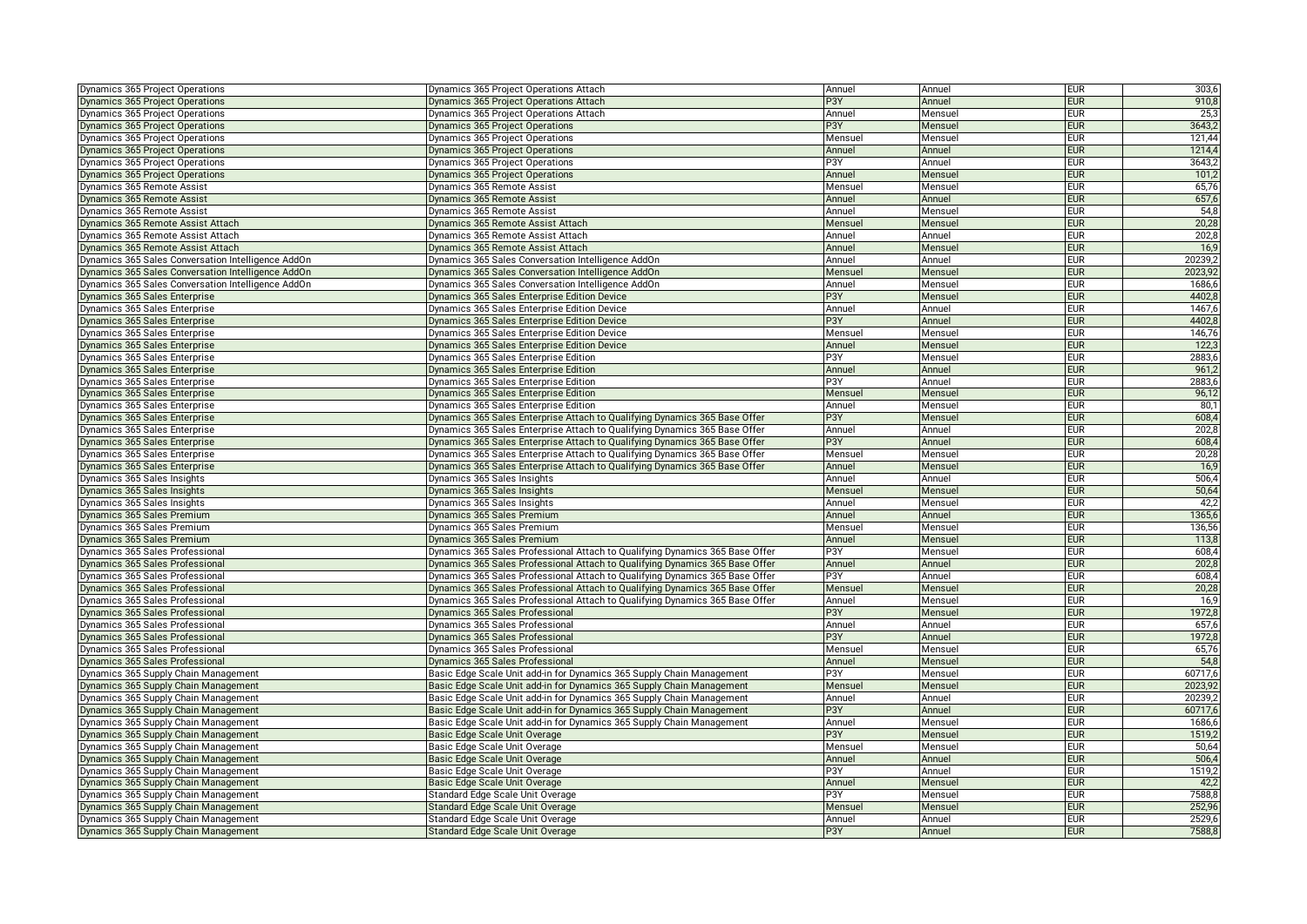| Dynamics 365 Supply Chain Management                                        | Standard Edge Scale Unit Overage                                                                                                                               | Annuel           | Mensuel | <b>EUR</b> | 210,8           |
|-----------------------------------------------------------------------------|----------------------------------------------------------------------------------------------------------------------------------------------------------------|------------------|---------|------------|-----------------|
| Dynamics 365 Supply Chain Management                                        | Standard Cloud Scale Unit Overage                                                                                                                              | P3Y              | Mensuel | <b>EUR</b> | 15181,2         |
| Dynamics 365 Supply Chain Management                                        | Standard Cloud Scale Unit Overage                                                                                                                              | Mensuel          | Mensuel | <b>EUR</b> | 506,04          |
| Dynamics 365 Supply Chain Management                                        | <b>Standard Cloud Scale Unit Overage</b>                                                                                                                       | Annuel           | Annuel  | <b>EUR</b> | 5060,4          |
| Dynamics 365 Supply Chain Management                                        | Standard Cloud Scale Unit Overage                                                                                                                              | P3Y              | Annuel  | <b>EUR</b> | 15181,2         |
| Dynamics 365 Supply Chain Management                                        | Standard Cloud Scale Unit Overage                                                                                                                              | Annuel           | Mensuel | <b>EUR</b> | 421,7           |
| Dynamics 365 Supply Chain Management                                        | Standard Cloud Scale Unit add-in for Dynamics 365 Supply Chain Management                                                                                      | P3Y              | Mensuel | <b>EUR</b> | 364305,6        |
| Dynamics 365 Supply Chain Management                                        | Standard Cloud Scale Unit add-in for Dynamics 365 Supply Chain Management                                                                                      | Mensuel          | Mensuel | <b>EUR</b> | 12143,52        |
| Dynamics 365 Supply Chain Management                                        | Standard Cloud Scale Unit add-in for Dynamics 365 Supply Chain Management                                                                                      | Annuel           | Annuel  | <b>EUR</b> | 121435,2        |
| Dynamics 365 Supply Chain Management                                        | Standard Cloud Scale Unit add-in for Dynamics 365 Supply Chain Management                                                                                      | P3Y              | Annuel  | <b>EUR</b> | 364305,6        |
| Dynamics 365 Supply Chain Management                                        | Standard Cloud Scale Unit add-in for Dynamics 365 Supply Chain Management                                                                                      | Annuel           | Mensuel | <b>EUR</b> | 10119,6         |
| Dynamics 365 Supply Chain Management                                        | Dynamics 365 Supply Chain Management Attach to Qualifying Dynamics 365 Base Offer                                                                              | P3Y              | Mensuel | <b>EUR</b> | 910,8           |
| Dynamics 365 Supply Chain Management                                        | Dynamics 365 Supply Chain Management Attach to Qualifying Dynamics 365 Base Offer                                                                              | Mensuel          | Mensuel | <b>EUR</b> | 30,36           |
| Dynamics 365 Supply Chain Management                                        | Dynamics 365 Supply Chain Management Attach to Qualifying Dynamics 365 Base Offer                                                                              | Annuel           | Annuel  | <b>EUR</b> | 303,6           |
| Dynamics 365 Supply Chain Management                                        | Dynamics 365 Supply Chain Management Attach to Qualifying Dynamics 365 Base Offer                                                                              | P3Y              | Annuel  | <b>EUR</b> | 910,8           |
| <b>Dynamics 365 Supply Chain Management</b>                                 | Dynamics 365 Supply Chain Management Attach to Qualifying Dynamics 365 Base Offer                                                                              | Annuel           | Mensuel | <b>EUR</b> | 25 <sub>5</sub> |
| Dynamics 365 Supply Chain Management                                        | Standard Edge Scale Unit add-in for Dynamics 365 Supply Chain Management                                                                                       | P3Y              | Mensuel | <b>EUR</b> | 182152,8        |
| Dynamics 365 Supply Chain Management                                        | Standard Edge Scale Unit add-in for Dynamics 365 Supply Chain Management                                                                                       | Mensuel          | Mensuel | <b>EUR</b> | 6071,76         |
| Dynamics 365 Supply Chain Management                                        | Standard Edge Scale Unit add-in for Dynamics 365 Supply Chain Management                                                                                       | Annuel           | Annuel  | <b>EUR</b> | 60717.6         |
| Dynamics 365 Supply Chain Management                                        | Standard Edge Scale Unit add-in for Dynamics 365 Supply Chain Management                                                                                       | P <sub>3</sub> Y | Annuel  | <b>EUR</b> | 182152,8        |
| lynamics 365 Supply Chain Management                                        | Standard Edge Scale Unit add-in for Dynamics 365 Supply Chain Management                                                                                       | Annuel           | Mensuel | <b>EUR</b> | 5059,8          |
| Dynamics 365 Supply Chain Management                                        | Basic Cloud Scale Unit add-in for Dynamics 365 Supply Chain Management                                                                                         | P3Y              | Mensuel | <b>EUR</b> | 121435,         |
| Dynamics 365 Supply Chain Management                                        | Basic Cloud Scale Unit add-in for Dynamics 365 Supply Chain Management                                                                                         | Mensuel          | Mensuel | <b>EUR</b> | 4047,84         |
| Dynamics 365 Supply Chain Management                                        | Basic Cloud Scale Unit add-in for Dynamics 365 Supply Chain Management                                                                                         | Annuel           | Annuel  | <b>EUR</b> | 40478,4         |
| Dynamics 365 Supply Chain Management                                        | Basic Cloud Scale Unit add-in for Dynamics 365 Supply Chain Management                                                                                         | P3Y              | Annuel  | <b>EUR</b> | 121435,2        |
| Dynamics 365 Supply Chain Management                                        | Basic Cloud Scale Unit add-in for Dynamics 365 Supply Chain Management                                                                                         | Annuel           | Mensuel | <b>EUR</b> | 3373,2          |
| Dynamics 365 Supply Chain Management                                        | Basic Cloud Scale Unit Overage                                                                                                                                 | P3Y              | Mensuel | <b>EUR</b> | 3034,8          |
| Dynamics 365 Supply Chain Management                                        | Basic Cloud Scale Unit Overage                                                                                                                                 | Mensuel          | Mensuel | <b>EUR</b> | 101,16          |
| Dynamics 365 Supply Chain Management                                        | Basic Cloud Scale Unit Overage                                                                                                                                 | Annuel           | Annuel  | <b>EUR</b> | 1011,6          |
| Dynamics 365 Supply Chain Management                                        | Basic Cloud Scale Unit Overage                                                                                                                                 | P <sub>3</sub> Y | Annuel  | <b>EUR</b> | 3034,8          |
| Dynamics 365 Supply Chain Management                                        | Basic Cloud Scale Unit Overage                                                                                                                                 | Annuel           | Mensuel | <b>EUR</b> | 84,3            |
| Dynamics 365 Supply Chain Management                                        | Dynamics 365 Supply Chain Management                                                                                                                           | P3Y              | Mensuel | <b>EUR</b> | 5464,8          |
| Dynamics 365 Supply Chain Management                                        | Dynamics 365 Supply Chain Management                                                                                                                           | Mensuel          | Mensuel | <b>EUR</b> | 182,16          |
| Dynamics 365 Supply Chain Management                                        | Dynamics 365 Supply Chain Management                                                                                                                           | Annuel           | Annuel  | <b>EUR</b> | 1821,6          |
| Dynamics 365 Supply Chain Management                                        | Dynamics 365 Supply Chain Management                                                                                                                           | P3Y              | Annuel  | <b>EUR</b> | 5464,8          |
| Dynamics 365 Supply Chain Management                                        | Dynamics 365 Supply Chain Management                                                                                                                           | Annuel           | Mensuel | <b>EUR</b> | 151,8           |
| Dynamics 365 Team Members                                                   | Dynamics 365 Team Members for Migration                                                                                                                        | Mensuel          | Mensuel | <b>EUR</b> | 4,8             |
| Dynamics 365 Team Members                                                   | Dynamics 365 Team Members                                                                                                                                      | P3Y              | Mensuel | <b>EUR</b> | 241,2           |
| Dynamics 365 Team Members                                                   | Dynamics 365 Team Members                                                                                                                                      | Annuel           | Annuel  | <b>EUR</b> | 80,4            |
| Dynamics 365 Team Members                                                   | Dynamics 365 Team Members                                                                                                                                      | P <sub>3</sub> Y | Annuel  | <b>EUR</b> | 241,2           |
| <b>Dynamics 365 Team Members</b>                                            | Dynamics 365 Team Members                                                                                                                                      | Mensuel          | Mensuel | <b>EUR</b> | 8,04            |
| Dynamics 365 Team Members                                                   | Dynamics 365 Team Members                                                                                                                                      | Annuel           | Mensuel | <b>EUR</b> | 6,7             |
|                                                                             | Dynamics 365 Unified Operations - Additional Database Storage (Qualified Offer Dynamics 365 Unified Operations - Additional Database Storage (Qualified Offer) | Mensuel          | Mensuel | <b>EUR</b> | 5,04            |
|                                                                             | Dynamics 365 Unified Operations - Additional Database Storage (Qualified Offer Dynamics 365 Unified Operations - Additional Database Storage (Qualified Offer) | Annuel           | Annuel  | <b>EUR</b> | 50,4            |
|                                                                             | Dynamics 365 Unified Operations - Additional Database Storage (Qualified Offer Dynamics 365 Unified Operations - Additional Database Storage (Qualified Offer) | Annuel           | Mensuel | <b>EUR</b> | 4,2             |
| Dynamics 365 Unified Operations - Additional File Storage (Qualified Offer) | Dynamics 365 Unified Operations - Additional File Storage (Qualified Offer)                                                                                    | Mensuel          | Mensuel | <b>EUR</b> | 1,01            |
| )ynamics 365 Unified Operations - Additional File Storage (Qualified Offer) | Dynamics 365 Unified Operations - Additional File Storage (Qualified Offer)                                                                                    | Annuel           | Annuel  | <b>EUR</b> | 10,08           |
| Dynamics 365 Unified Operations - Additional File Storage (Qualified Offer) | Dynamics 365 Unified Operations - Additional File Storage (Qualified Offer)                                                                                    | Annuel           | Mensuel | <b>EUR</b> | 0,84            |
| eCommerce                                                                   | Dynamics 365 Commerce Ratings and Reviews                                                                                                                      | P3Y              | Mensuel | <b>EUR</b> | 22770           |
| Commerce                                                                    | Dynamics 365 Commerce Ratings and Reviews                                                                                                                      | Mensuel          | Mensuel | <b>EUR</b> | 759             |
| <b>Commerce</b>                                                             | Dynamics 365 Commerce Ratings and Reviews                                                                                                                      | Annuel           | Annuel  | <b>EUR</b> | 7590            |
| eCommerce                                                                   | Dynamics 365 Commerce Ratings and Reviews                                                                                                                      | P <sub>3</sub> Y | Annuel  | <b>EUR</b> | 22770           |
| eCommerce                                                                   | Dynamics 365 Commerce Ratings and Reviews                                                                                                                      | Annuel           | Mensuel | <b>EUR</b> | 632,5           |
| eCommerce                                                                   | Dynamics 365 Commerce Scale Unit Basic - Cloud                                                                                                                 | P3Y              | Mensuel | <b>EUR</b> | 182152,8        |
| :Commerce                                                                   | Dynamics 365 Commerce Scale Unit Basic - Cloud                                                                                                                 | Mensuel          | Mensuel | <b>EUR</b> | 6071,76         |
| :Commerce                                                                   | Dynamics 365 Commerce Scale Unit Basic - Cloud                                                                                                                 | Annuel           | Annuel  | <b>EUR</b> | 60717.6         |
| eCommerce                                                                   | Dynamics 365 Commerce Scale Unit Basic - Cloud                                                                                                                 | P3Y              | Annuel  | <b>EUR</b> | 182152,8        |
| eCommerce                                                                   | Dynamics 365 Commerce Scale Unit Basic - Cloud                                                                                                                 | Annuel           | Mensuel | <b>EUR</b> | 5059,8          |
| eCommerce                                                                   | Dynamics 365 Commerce Scale Unit Standard - Cloud                                                                                                              | P3Y              | Mensuel | <b>EUR</b> | 516099,6        |
| Commerce:                                                                   | Dynamics 365 Commerce Scale Unit Standard - Cloud                                                                                                              | Mensuel          | Mensuel | <b>EUR</b> | 17203,32        |
| eCommerce                                                                   | Dynamics 365 Commerce Scale Unit Standard - Cloud                                                                                                              | Annuel           | Annuel  | <b>EUR</b> | 172033,2        |
| eCommerce                                                                   | Dynamics 365 Commerce Scale Unit Standard - Cloud                                                                                                              | P3Y              | Annuel  | <b>EUR</b> | 516099,6        |
|                                                                             |                                                                                                                                                                |                  |         |            |                 |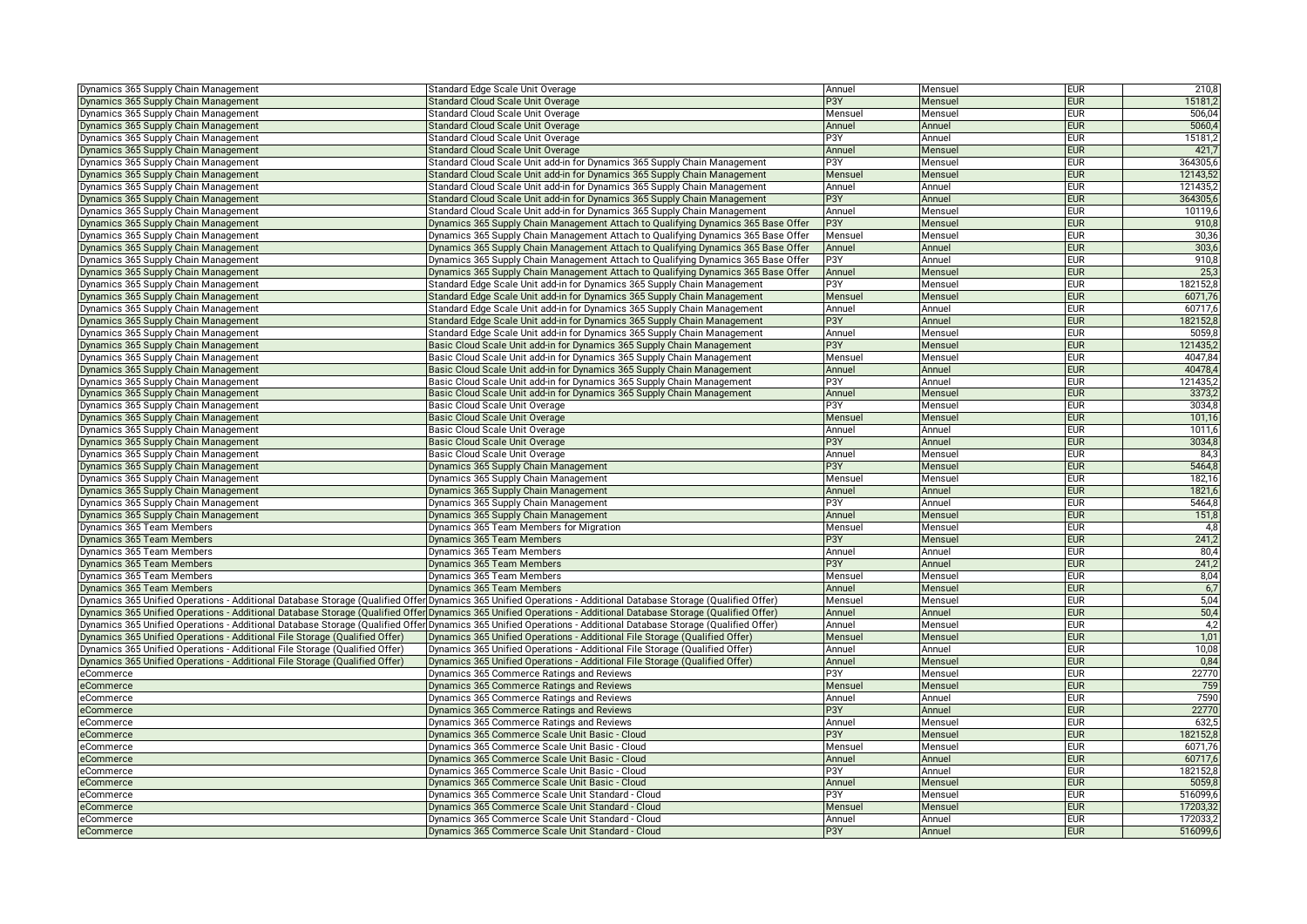| eCommerce                                     | Dynamics 365 Commerce Scale Unit Standard - Cloud                                               | Annuel           | Mensuel | <b>EUR</b> | 14336,1   |
|-----------------------------------------------|-------------------------------------------------------------------------------------------------|------------------|---------|------------|-----------|
| eCommerce                                     | Dynamics 365 Commerce Scale Unit Premium - Cloud                                                | P3Y              | Mensuel | <b>EUR</b> | 1123275,6 |
| eCommerce                                     | Dynamics 365 Commerce Scale Unit Premium - Cloud                                                | Mensuel          | Mensuel | <b>EUR</b> | 37442,52  |
| eCommerce                                     | Dynamics 365 Commerce Scale Unit Premium - Cloud                                                | Annuel           | Annuel  | <b>EUR</b> | 374425,2  |
| eCommerce                                     | Dynamics 365 Commerce Scale Unit Premium - Cloud                                                | P <sub>3</sub> Y | Annuel  | eur        | 1123275,6 |
| eCommerce                                     | Dynamics 365 Commerce Scale Unit Premium - Cloud                                                | Annuel           | Mensuel | <b>EUR</b> | 31202,    |
| eCommerce                                     | e-Commerce Tier 3                                                                               | Mensuel          | Mensuel | <b>EUR</b> | 31370,76  |
| eCommerce                                     | e-Commerce Tier 3                                                                               | Annuel           | Annuel  | <b>EUR</b> | 313707,6  |
| eCommerce                                     | e-Commerce Tier 3                                                                               | Annuel           | Mensuel | <b>EUR</b> | 26142,3   |
| eCommerce                                     | e-Commerce Tier 3 Overage                                                                       | Mensuel          | Mensuel | <b>EUR</b> | 556,56    |
| eCommerce                                     | e-Commerce Tier 3 Overage                                                                       | Annuel           | Annuel  | <b>EUR</b> | 5565,6    |
| eCommerce                                     | e-Commerce Tier 3 Overage                                                                       | Annuel           | Mensuel | <b>EUR</b> | 463,8     |
| eCommerce                                     | e-Commerce Tier 1 Overage                                                                       | Mensuel          | Mensuel | <b>EUR</b> | 809,52    |
| eCommerce                                     | e-Commerce Tier 1 Overage                                                                       | Annuel           | Annuel  | <b>EUR</b> | 8095,2    |
| eCommerce                                     | e-Commerce Tier 1 Overage                                                                       | Annuel           | Mensuel | <b>EUR</b> | 674,6     |
| eCommerce                                     | e-Commerce Tier 2                                                                               | Mensue           | Mensuel | <b>EUR</b> | 14673,48  |
| eCommerce                                     | e-Commerce Tier 2                                                                               | Annuel           | Annuel  | <b>EUR</b> | 146734,8  |
| eCommerce                                     | e-Commerce Tier 2                                                                               | Annuel           | Mensuel | <b>EUR</b> | 12227,9   |
| eCommerce                                     | e-Commerce Tier 2 Overage                                                                       | Mensuel          | Mensuel | <b>EUR</b> | 683,04    |
| eCommerce                                     | e-Commerce Tier 2 Overage                                                                       | Annuel           | Annuel  | <b>EUR</b> | 6830,4    |
| eCommerce                                     | e-Commerce Tier 2 Overage                                                                       | Annuel           | Mensuel | <b>EUR</b> | 569,      |
|                                               |                                                                                                 | P3Y              |         | <b>EUR</b> | 91076.4   |
| eCommerce                                     | Dynamics 365 Commerce Recommendations                                                           |                  | Mensuel | <b>EUR</b> | 3035,88   |
| eCommerce                                     | Dynamics 365 Commerce Recommendations                                                           | Mensuel          | Mensuel |            |           |
| eCommerce                                     | Dynamics 365 Commerce Recommendations                                                           | Annuel           | Annuel  | <b>EUR</b> | 30358,8   |
| eCommerce                                     | Dynamics 365 Commerce Recommendations                                                           | P3Y              | Annuel  | <b>EUR</b> | 91076,4   |
| eCommerce                                     | Dynamics 365 Commerce Recommendations                                                           | Annuel           | Mensuel | <b>EUR</b> | 2529,9    |
| Enterprise Mobility + Security E3             | Enterprise Mobility + Security E3                                                               | Annuel           | Annuel  | <b>EUR</b> | 106,8     |
| Enterprise Mobility + Security E3             | Enterprise Mobility + Security E3                                                               | Annuel           | Mensuel | <b>EUR</b> | 8,9       |
| Enterprise Mobility + Security E3             | Enterprise Mobility + Security E3                                                               | Mensuel          | Mensuel | <b>EUR</b> | 10,68     |
| Enterprise Mobility + Security E5             | Enterprise Mobility + Security E5                                                               | Mensuel          | Mensuel | <b>EUR</b> | 16,68     |
| Enterprise Mobility + Security E5             | Enterprise Mobility + Security E5                                                               | Annuel           | Annuel  | EUR        | 166,8     |
| Enterprise Mobility + Security E5             | Enterprise Mobility + Security E5                                                               | Annuel           | Mensuel | <b>EUR</b> | 13,9      |
| Exchange Online (Plan 1)                      | Exchange Online (Plan 1)                                                                        | Annuel           | Annuel  | <b>EUR</b> | 40,8      |
| Exchange Online (Plan 1)                      | Exchange Online (Plan 1)                                                                        | Annuel           | Mensuel | <b>EUR</b> | 3,4       |
| Exchange Online (Plan 1)                      | Exchange Online (Plan 1)                                                                        | Mensue           | Mensuel | <b>EUR</b> | 4,08      |
| Exchange Online (Plan 2)                      | Exchange Online (Plan 2)                                                                        | Annuel           | Annuel  | <b>EUR</b> | 80,4      |
| Exchange Online (Plan 2)                      | Exchange Online (Plan 2)                                                                        | Annuel           | Mensuel | <b>EUR</b> | 6,7       |
| Exchange Online (Plan 2)                      | Exchange Online (Plan 2)                                                                        | Mensuel          | Mensuel | <b>EUR</b> | 8,04      |
| Exchange Online Archiving for Exchange Online | Exchange Online Archiving for Exchange Online                                                   | Annuel           | Annuel  | <b>EUR</b> | 30        |
| Exchange Online Archiving for Exchange Online | Exchange Online Archiving for Exchange Online                                                   | Annuel           | Mensuel | <b>EUR</b> | 2,5       |
| Exchange Online Archiving for Exchange Online | Exchange Online Archiving for Exchange Online                                                   | Mensuel          | Mensuel | <b>EUR</b> | 3         |
| Exchange Online Archiving for Exchange Server | Exchange Online Archiving for Exchange Server                                                   | Annuel           | Annuel  | <b>EUR</b> | 30        |
| Exchange Online Archiving for Exchange Server | Exchange Online Archiving for Exchange Server                                                   | Annuel           | Mensuel | <b>EUR</b> | 2,5       |
| Exchange Online Archiving for Exchange Server | Exchange Online Archiving for Exchange Server                                                   | Mensuel          | Mensuel | <b>EUR</b> |           |
| Exchange Online Kiosk                         | Exchange Online Kiosk                                                                           | Annuel           | Annuel  | <b>EUR</b> | 20,28     |
| <b>Exchange Online Kiosk</b>                  | Exchange Online Kiosk                                                                           | Annuel           | Mensuel | <b>EUR</b> | 1,69      |
| Exchange Online Kiosk                         | Exchange Online Kiosk                                                                           | Mensuel          | Mensuel | <b>EUR</b> | 2,03      |
| <b>Exchange Online Protection</b>             | <b>Exchange Online Protection</b>                                                               | Annuel           | Annuel  | <b>EUR</b> | 10,08     |
| <b>Exchange Online Protection</b>             | Exchange Online Protection                                                                      | Annuel           | Mensuel | eur        | 0,84      |
| <b>Exchange Online Protection</b>             | <b>Exchange Online Protection</b>                                                               | Mensuel          | Mensuel | <b>EUR</b> | 1,01      |
| <b>Extra Graph Connector Capacity</b>         | Extra Graph Connector Capacity                                                                  | Mensuel          | Mensuel | <b>EUR</b> | 1011,96   |
| <b>Extra Graph Connector Capacity</b>         | Extra Graph Connector Capacity                                                                  | Annuel           | Annuel  | <b>EUR</b> | 10119,6   |
| Extra Graph Connector Capacity                | <b>Extra Graph Connector Capacity</b>                                                           | Annuel           | Mensue  | <b>EUR</b> | 843,3     |
| loT Intelligence                              | Sensor Data Intelligence Additional Machines Add-in for Dynamics 365 Supply Chain Manag P3Y     |                  | Mensuel | <b>EUR</b> | 7588,8    |
| loT Intelligence                              | Sensor Data Intelligence Additional Machines Add-in for Dynamics 365 Supply Chain Manag Mensuel |                  | Mensuel | <b>EUR</b> | 252,96    |
| loT Intelligence                              | Sensor Data Intelligence Additional Machines Add-in for Dynamics 365 Supply Chain Manag Annuel  |                  | Annuel  | <b>EUR</b> | 2529,6    |
|                                               |                                                                                                 |                  |         | <b>EUR</b> | 7588,8    |
| loT Intelligence                              | Sensor Data Intelligence Additional Machines Add-in for Dynamics 365 Supply Chain Manag P3Y     |                  | Annuel  | <b>EUR</b> | 210,8     |
| loT Intelligence                              | Sensor Data Intelligence Additional Machines Add-in for Dynamics 365 Supply Chain Manag Annuel  |                  | Mensuel |            |           |
| loT Intelligence                              | Sensor Data Intelligence Scenario Add-in for Dynamics 365 Supply Chain Management               | P3Y              | Mensuel | <b>EUR</b> | 45540     |
| loT Intelligence                              | Sensor Data Intelligence Scenario Add-in for Dynamics 365 Supply Chain Management               | Mensuel          | Mensuel | <b>EUR</b> | 1518      |
| loT Intelligence                              | Sensor Data Intelligence Scenario Add-in for Dynamics 365 Supply Chain Management               | Annuel           | Annuel  | <b>EUR</b> | 15180     |
| loT Intelligence                              | Sensor Data Intelligence Scenario Add-in for Dynamics 365 Supply Chain Management               | P <sub>3</sub> Y | Annuel  | <b>EUR</b> | 45540     |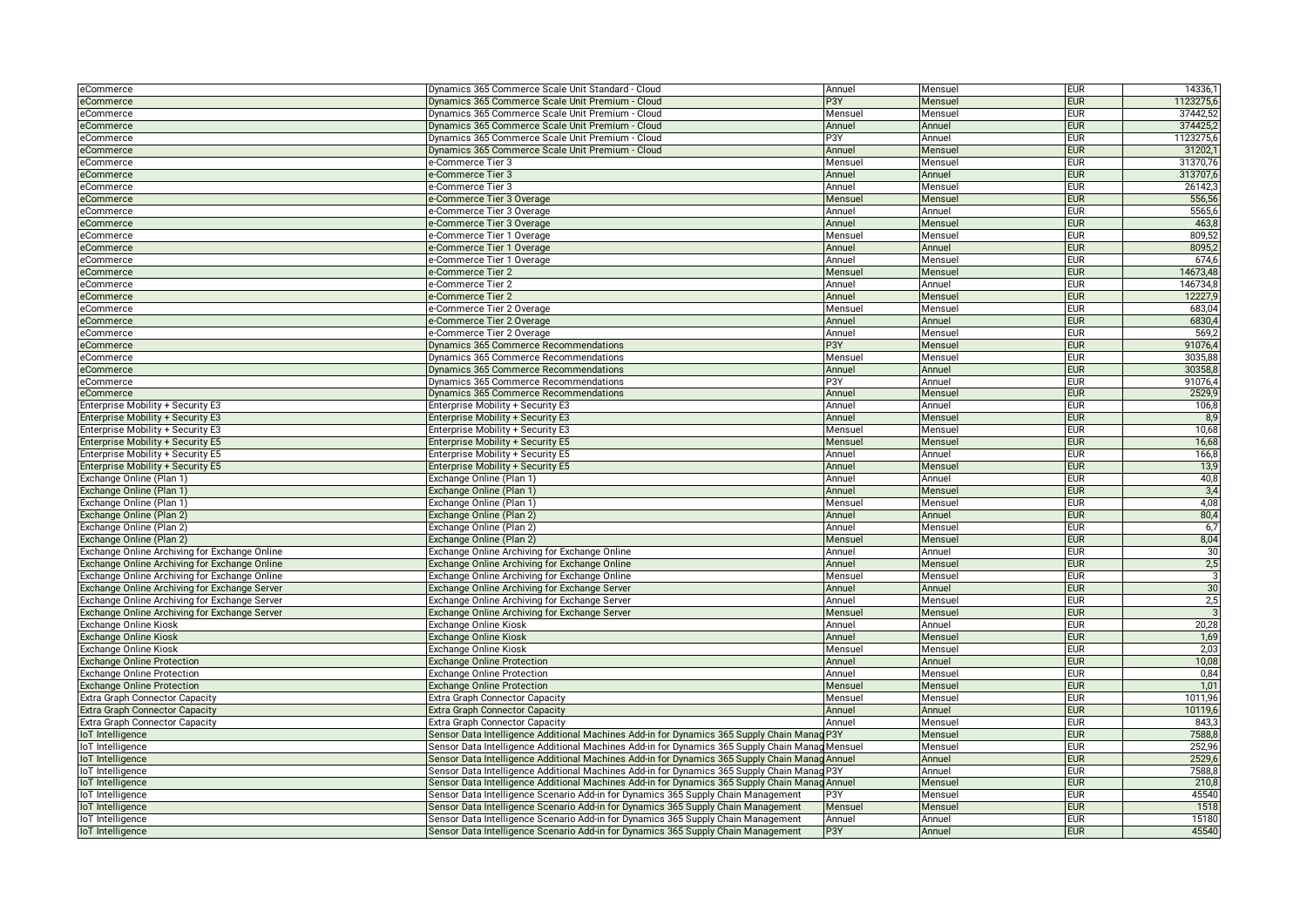| loT Intelligence                                       | Sensor Data Intelligence Scenario Add-in for Dynamics 365 Supply Chain Management | Annuel  | Mensuel | <b>EUR</b> | 1265           |
|--------------------------------------------------------|-----------------------------------------------------------------------------------|---------|---------|------------|----------------|
| Microsoft 365 Apps for business                        | Microsoft 365 Apps for business                                                   | Mensuel | Mensuel | <b>EUR</b> | 10,56          |
| Microsoft 365 Apps for business                        | Microsoft 365 Apps for business                                                   | Annuel  | Annuel  | <b>EUR</b> | 105,6          |
| Microsoft 365 Apps for business                        | Microsoft 365 Apps for business                                                   | Annuel  | Mensuel | <b>EUR</b> | 8,8            |
| Microsoft 365 Apps for enterprise                      | Microsoft 365 Apps for enterprise                                                 | Mensuel | Mensuel | EUR        | 15,36          |
| Microsoft 365 Apps for enterprise                      | Microsoft 365 Apps for enterprise                                                 | Annuel  | Annuel  | <b>EUR</b> | 153,6          |
| Microsoft 365 Apps for enterprise                      | Microsoft 365 Apps for enterprise                                                 | Annuel  | Mensuel | <b>EUR</b> | 12,8           |
| Microsoft 365 Audio Conferencing                       | Microsoft 365 Audio Conferencing                                                  | Annuel  | Annuel  | <b>EUR</b> | 48,96          |
| Microsoft 365 Audio Conferencing                       | Microsoft 365 Audio Conferencing                                                  | Annuel  | Mensuel | <b>EUR</b> | 0,34           |
| Microsoft 365 Audio Conferencing                       | Microsoft 365 Audio Conferencing                                                  | Mensuel | Mensuel | <b>EUR</b> | 4,9            |
| Microsoft 365 Audio Conferencing                       | <b>Operator Connect Conferencing</b>                                              | Mensuel | Mensuel | <b>EUR</b> | $\overline{0}$ |
| Microsoft 365 Audio Conferencing                       | <b>Operator Connect Conferencing</b>                                              | Annuel  | Annuel  | <b>EUR</b> | $\overline{0}$ |
| Microsoft 365 Audio Conferencing                       | <b>Operator Connect Conferencing</b>                                              | Annuel  | Mensuel | <b>EUR</b> | $\overline{0}$ |
| Microsoft 365 Business Basic                           | Microsoft 365 Business Basic                                                      | Mensuel | Mensuel | <b>EUR</b> | 6,12           |
| Microsoft 365 Business Basic                           | Microsoft 365 Business Basic                                                      | Annuel  | Annuel  | <b>EUR</b> | 61,2           |
| Microsoft 365 Business Basic                           | Microsoft 365 Business Basic                                                      | Annuel  | Mensuel | <b>EUR</b> | 5,1            |
| Microsoft 365 Business Premium                         | Microsoft 365 Business Premium                                                    | Mensuel | Mensuel | <b>EUR</b> | 22,32          |
| Microsoft 365 Business Premium                         | Microsoft 365 Business Premium                                                    | Annuel  | Annuel  | <b>EUR</b> | 223,2          |
| Microsoft 365 Business Premium                         | Microsoft 365 Business Premium                                                    | Annuel  | Mensuel | <b>EUR</b> | 18,6           |
| Microsoft 365 Business Standard                        | Microsoft 365 Business Standard                                                   | Mensuel | Mensuel | <b>EUR</b> | 12,6           |
| Microsoft 365 Business Standard                        | Microsoft 365 Business Standard                                                   | Annuel  | Annuel  | EUR        | 126            |
| Microsoft 365 Business Standard                        | Microsoft 365 Business Standard                                                   | Annuel  | Mensuel | <b>EUR</b> | 10,5           |
| Microsoft 365 Domestic and International Calling Plan  | Microsoft 365 Domestic and International Calling Plan                             | Annuel  | Annuel  | <b>EUR</b> | 290,88         |
| Microsoft 365 Domestic and International Calling Plan  | Microsoft 365 Domestic and International Calling Plan                             | Annuel  | Mensuel | <b>EUR</b> | 2,02           |
| Microsoft 365 Domestic and International Calling Plan  | Microsoft 365 Domestic and International Calling Plan                             | Mensuel | Mensuel | <b>EUR</b> | 29,09          |
| Microsoft 365 Domestic Calling Plan                    | Microsoft 365 Domestic Calling Plan                                               | Annuel  | Annuel  | <b>EUR</b> | 145,44         |
| Microsoft 365 Domestic Calling Plan                    | Microsoft 365 Domestic Calling Plan                                               | Annuel  | Mensuel | <b>EUR</b> | 1,01           |
| Microsoft 365 Domestic Calling Plan                    | Microsoft 365 Domestic Calling Plan                                               | Mensuel | Mensuel | <b>EUR</b> | 14,54          |
| Microsoft 365 E3                                       | Microsoft 365 E3 - Unattended License                                             | Mensuel | Mensuel | <b>EUR</b> | 42,48          |
| Microsoft 365 E3                                       | Microsoft 365 E3 - Unattended License                                             | Annuel  | Annuel  | <b>EUR</b> | 424,8          |
| Microsoft 365 E3                                       | Microsoft 365 E3 - Unattended License                                             | Annuel  | Mensuel | <b>EUR</b> | 35,4           |
| Microsoft 365 E3                                       | Microsoft 365 E3                                                                  | Mensue  | Mensue  | <b>EUR</b> | 42,48          |
| Microsoft 365 E3                                       | Microsoft 365 E3                                                                  | Annuel  | Annuel  | <b>EUR</b> | 424,8          |
| Microsoft 365 E3                                       | Microsoft 365 E3                                                                  | Annuel  | Mensuel | <b>EUR</b> | 35,4           |
| Microsoft 365 E5                                       | Microsoft 365 E5                                                                  | Mensuel | Mensuel | <b>EUR</b> | 64,44          |
| Microsoft 365 E5                                       | Microsoft 365 E5                                                                  | Annuel  | Annuel  | <b>EUR</b> | 644,4          |
| Microsoft 365 E5                                       | Microsoft 365 E5                                                                  | Annuel  | Mensuel | eur        | 55,36          |
| Microsoft 365 E5 Compliance                            | Compliance Manager Premium Assessment Add-On                                      | Annuel  | Annuel  | <b>EUR</b> | 25299,6        |
| Microsoft 365 E5 Compliance                            | Compliance Manager Premium Assessment Add-On                                      | Annuel  | Mensuel | eur        | 2108,3         |
| Microsoft 365 E5 Compliance                            | Microsoft 365 E5 Compliance                                                       | Annuel  | Annuel  | <b>EUR</b> | 121,2          |
| Microsoft 365 E5 Compliance                            | Microsoft 365 E5 Compliance                                                       | Annuel  | Mensuel | <b>EUR</b> | 10,1           |
| Microsoft 365 E5 Compliance                            | Compliance Manager Premium Assessment Add-On                                      | Mensuel | Mensuel | <b>EUR</b> | 2529,96        |
| Microsoft 365 E5 Compliance                            | Microsoft 365 E5 Compliance                                                       | Mensuel | Mensuel | <b>EUR</b> | 12,12          |
| Microsoft 365 E5 eDiscovery and Audit                  | Microsoft 365 E5 eDiscovery and Audit                                             | Mensuel | Mensuel | <b>EUR</b> | 6,12           |
| Microsoft 365 E5 eDiscovery and Audit                  | Microsoft 365 E5 eDiscovery and Audit                                             | Annuel  | Annuel  | <b>EUR</b> | 61,2           |
| Microsoft 365 E5 eDiscovery and Audit                  | Microsoft 365 E5 eDiscovery and Audit                                             | Annuel  | Mensuel | <b>EUR</b> | 5,1            |
| Microsoft 365 E5 Information Protection and Governance | Microsoft 365 E5 Information Protection and Governance                            | Mensuel | Mensuel | <b>EUR</b> | 7,08           |
| Microsoft 365 E5 Information Protection and Governance | Microsoft 365 E5 Information Protection and Governance                            | Annuel  | Annuel  | <b>EUR</b> | 70,8           |
| Microsoft 365 E5 Information Protection and Governance | Microsoft 365 E5 Information Protection and Governance                            | Annuel  | Mensuel | <b>EUR</b> | 5,9            |
| Microsoft 365 E5 Insider Risk Management               | Microsoft 365 E5 Insider Risk Management                                          | Annuel  | Annuel  | <b>EUR</b> | 61,2           |
| Microsoft 365 E5 Insider Risk Management               | Microsoft 365 E5 Insider Risk Management                                          | Annuel  | Mensuel | <b>EUR</b> | 5,1            |
| Microsoft 365 E5 Insider Risk Management               | Microsoft 365 E5 Insider Risk Management                                          | Mensuel | Mensuel | <b>EUR</b> | 6,12           |
| Microsoft 365 E5 Security                              | Microsoft 365 E5 Security                                                         | Annuel  | Annuel  | <b>EUR</b> | 121,2          |
| Microsoft 365 E5 Security                              | Microsoft 365 E5 Security                                                         | Annuel  | Mensuel | <b>EUR</b> | 10,1           |
| Microsoft 365 E5 Security                              | Microsoft 365 E5 Security                                                         | Mensuel | Mensuel | EUR        | 12,12          |
| Microsoft 365 F1                                       | Microsoft 365 F5 Security + Compliance Add-on                                     | Mensuel | Mensuel | <b>EUR</b> | 13,2           |
| Microsoft 365 F1                                       | Microsoft 365 F5 Security + Compliance Add-on                                     | Annuel  | Annuel  | <b>EUR</b> | 132            |
| Microsoft 365 F1                                       | Microsoft 365 F5 Security + Compliance Add-on                                     | Annuel  | Mensuel | <b>EUR</b> | 11             |
| Microsoft 365 F1                                       | Microsoft 365 F5 Security Add-on                                                  | Mensuel | Mensuel | <b>EUR</b> | 8,04           |
| Microsoft 365 F1                                       | Microsoft 365 F5 Security Add-on                                                  | Annuel  | Annuel  | <b>EUR</b> | 80,4           |
| Microsoft 365 F1                                       | Microsoft 365 F5 Security Add-on                                                  | Annuel  | Mensuel | <b>EUR</b> | 6,7            |
| Microsoft 365 F1                                       | Microsoft 365 F5 Compliance Add-on                                                | Mensuel | Mensuel | <b>EUR</b> | 8,04           |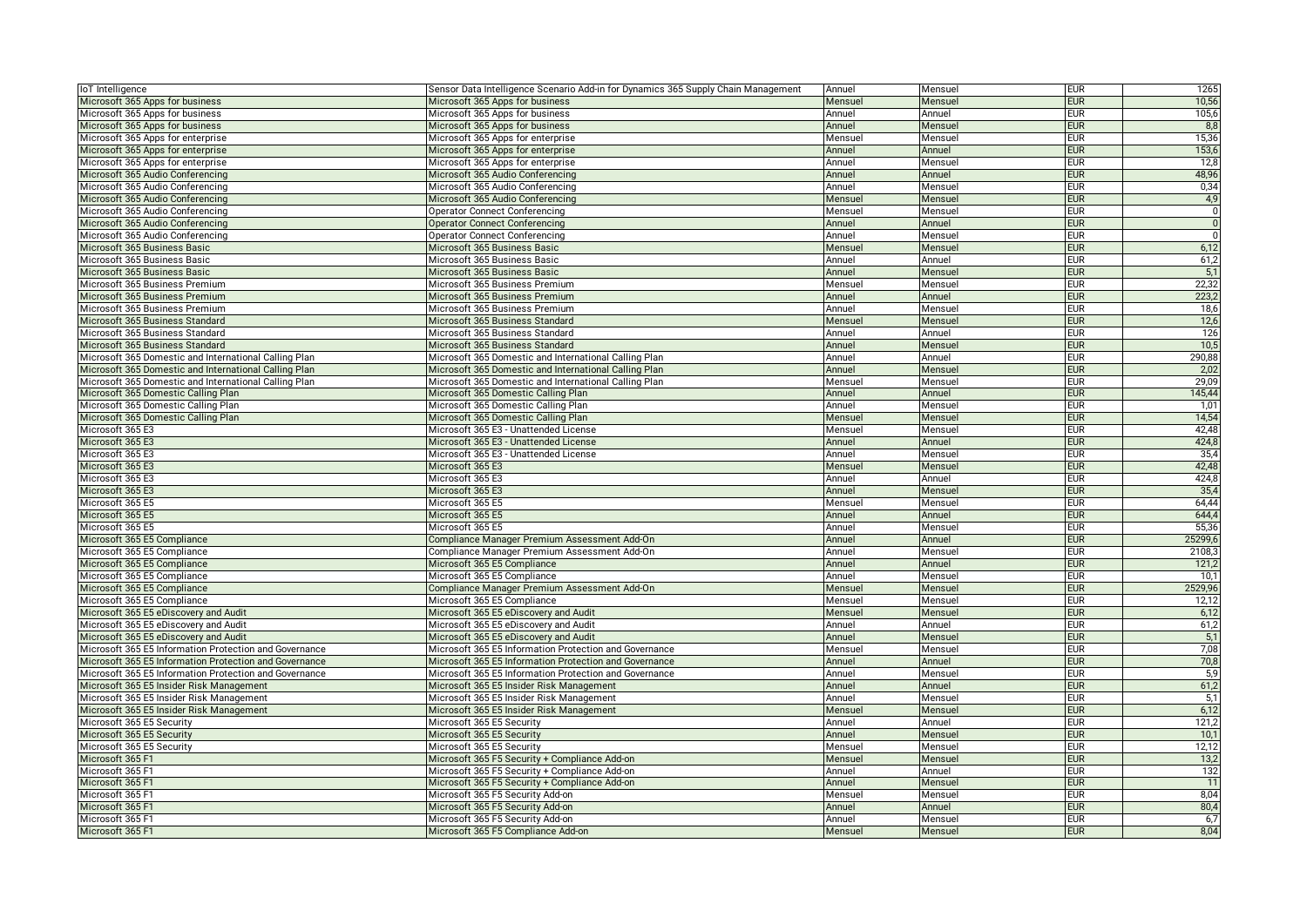| Microsoft 365 F1                                                 | Microsoft 365 F5 Compliance Add-on                        | Annuel  | Annuel  | <b>EUR</b> | 80,4           |
|------------------------------------------------------------------|-----------------------------------------------------------|---------|---------|------------|----------------|
| Microsoft 365 F1                                                 | Microsoft 365 F5 Compliance Add-on                        | Annuel  | Mensuel | <b>EUR</b> | 6,7            |
| Microsoft 365 F1                                                 | Microsoft 365 F1                                          | Mensuel | Mensuel | <b>EUR</b> | 2,28           |
| Microsoft 365 F1                                                 | Microsoft 365 F1                                          | Annuel  | Annuel  | <b>EUR</b> | 22,8           |
| Microsoft 365 F1                                                 | Microsoft 365 F1                                          | Annuel  | Mensuel | <b>EUR</b> | 1,9            |
| Microsoft 365 F3                                                 | Microsoft 365 F3                                          | Mensuel | Mensuel | <b>EUR</b> | 8,04           |
| Microsoft 365 F3                                                 | Microsoft 365 F3                                          | Annuel  | Annuel  | <b>EUR</b> | 80,4           |
| Microsoft 365 F3                                                 | Microsoft 365 F3                                          | Annuel  | Mensuel | <b>EUR</b> | 6,7            |
| Microsoft Cloud App Security - App Governance Add-On             | Microsoft Defender for Cloud Apps - App Governance        | Mensuel | Mensuel | <b>EUR</b> | 4,08           |
| Microsoft Cloud App Security - App Governance Add-On             | Microsoft Defender for Cloud Apps - App Governance        | Annuel  | Annuel  | <b>EUR</b> | 40,8           |
| Microsoft Cloud App Security - App Governance Add-On             | Microsoft Defender for Cloud Apps - App Governance        | Annuel  | Mensuel | <b>EUR</b> | 3,4            |
| Microsoft Defender for Endpoint                                  | Microsoft Defender for Endpoint P1                        | Mensuel | Mensuel | <b>EUR</b> | $\overline{3}$ |
| Microsoft Defender for Endpoint                                  | Microsoft Defender for Endpoint P1                        | Annuel  | Annuel  | <b>EUR</b> | 30             |
| Microsoft Defender for Endpoint                                  | Microsoft Defender for Endpoint P1                        | Annuel  | Mensuel | <b>EUR</b> | 2,5            |
| Microsoft Defender for Endpoint P2                               | Microsoft Defender for Endpoint Server                    | Annuel  | Annuel  | <b>EUR</b> | 52,8           |
| Microsoft Defender for Endpoint P2                               | Microsoft Defender for Endpoint Server                    | Annuel  | Mensue  | <b>EUR</b> | 4,4            |
| Microsoft Defender for Endpoint P2                               | Microsoft Defender for Endpoint P2                        | Annuel  | Annuel  | <b>EUR</b> | 10119,6        |
| Microsoft Defender for Endpoint P2                               | Microsoft Defender for Endpoint P2                        | Annuel  | Mensuel | <b>EUR</b> | 843,3          |
| Microsoft Defender for Endpoint P2                               | Microsoft Defender for Endpoint P2                        | Annuel  | Annuel  | <b>EUR</b> | 52,8           |
| Microsoft Defender for Endpoint P2                               | Microsoft Defender for Endpoint P2                        | Annuel  | Mensuel | <b>EUR</b> | 4,4            |
| Microsoft Defender for Endpoint P2                               | Microsoft Defender for Endpoint P2                        | Mensuel | Mensuel | <b>EUR</b> | 5,28           |
| Microsoft Defender for Endpoint P2                               | Microsoft Defender for Endpoint Server                    | Mensuel | Mensuel | <b>EUR</b> | 5,28           |
| Microsoft Defender for Identity                                  | Microsoft Defender for Identity                           | Mensuel | Mensuel | <b>EUR</b> | 5,52           |
| Microsoft Defender for Identity                                  | Microsoft Defender for Identity                           | Annuel  | Annuel  | <b>EUR</b> | 55,2           |
| Microsoft Defender for Identity                                  | Microsoft Defender for Identity                           | Annuel  | Mensue  | <b>EUR</b> | 4,6            |
| Microsoft Defender for Office 365 (Plan 1)                       | Microsoft Defender for Office 365 (Plan 1)                | Mensuel | Mensuel | <b>EUR</b> | 2,03           |
| Microsoft Defender for Office 365 (Plan 1)                       | Microsoft Defender for Office 365 (Plan 1)                | Annuel  | Annuel  | eur        | 20,28          |
| Microsoft Defender for Office 365 (Plan 1)                       | Microsoft Defender for Office 365 (Plan 1)                | Annuel  | Mensuel | <b>EUR</b> | 1,69           |
| Microsoft Defender for Office 365 (Plan 2)                       | Microsoft Defender for Office 365 (Plan 2)                | Annuel  | Annuel  | <b>EUR</b> | 50,4           |
| Microsoft Defender for Office 365 (Plan 2)                       | Microsoft Defender for Office 365 (Plan 2)                | Annuel  | Mensue  | <b>EUR</b> | 4,2            |
| Microsoft Defender for Office 365 (Plan 2)                       | Microsoft Defender for Office 365 (Plan 2)                | Mensuel | Mensuel | EUR        | 5,04           |
| Microsoft Intune                                                 | Microsoft Intune Device                                   | Annuel  | Annuel  | <b>EUR</b> | 27,6           |
| Microsoft Intune                                                 | Microsoft Intune Device                                   | Annuel  | Mensuel | <b>EUR</b> | 2,3            |
| Microsoft Intune                                                 | Microsoft Intune                                          | Mensuel | Mensuel | <b>EUR</b> | 8,04           |
| Microsoft Intune                                                 | Microsoft Intune                                          | Annuel  | Annuel  | <b>EUR</b> | 80,4           |
| Microsoft Intune                                                 | Microsoft Intune                                          | Annuel  | Mensuel | <b>EUR</b> | 6,7            |
| Microsoft Intune                                                 | Microsoft Intune Storage Add-on                           | Mensuel | Mensuel | eur        | 4,08           |
| Microsoft Intune                                                 | Microsoft Intune Storage Add-on                           | Annuel  | Annuel  | <b>EUR</b> | 40,8           |
| Microsoft Intune                                                 | Microsoft Intune Storage Add-on                           | Annuel  | Mensuel | <b>EUR</b> | 3,4            |
| Microsoft Intune                                                 | Microsoft Intune Device                                   | Mensuel | Mensuel | <b>EUR</b> | 2,76           |
| Microsoft Stream Plan 2                                          | Microsoft Stream Plan 2 for Office 365 Add-On             | Mensuel | Mensuel | <b>EUR</b> | 2,03           |
| Microsoft Stream Plan 2                                          | Microsoft Stream Plan 2 for Office 365 Add-On             | Annuel  | Annuel  | <b>EUR</b> | 20,28          |
| Microsoft Stream Plan 2                                          | Microsoft Stream Plan 2 for Office 365 Add-On             | Annuel  | Mensue  | <b>EUR</b> | 1,69           |
| Microsoft Stream Storage Add-On (500 GB)                         | Microsoft Stream Storage Add-On (500 GB)                  | Annuel  | Annuel  | <b>EUR</b> | 1011,6         |
| Microsoft Stream Storage Add-On (500 GB)                         | Microsoft Stream Storage Add-On (500 GB)                  | Annuel  | Mensuel | <b>EUR</b> | 84,3           |
| Microsoft Stream Storage Add-On (500 GB)                         | Microsoft Stream Storage Add-On (500 GB)                  | Mensuel | Mensuel | <b>EUR</b> | 101,16         |
| Microsoft Teams Essentials (AAD Identity)                        | Microsoft Teams Essentials (AAD Identity)                 | Mensuel | Mensuel | <b>EUR</b> | 4,08           |
| Microsoft Teams Essentials (AAD Identity)                        | Microsoft Teams Essentials (AAD Identity)                 | Annuel  | Annuel  | <b>EUR</b> | 40,8           |
| Microsoft Teams Essentials (AAD Identity)                        | Microsoft Teams Essentials (AAD Identity)                 | Annuel  |         | <b>EUR</b> | 3,4            |
|                                                                  |                                                           |         | Mensuel | <b>EUR</b> | 8,04           |
| Microsoft Teams Phone Standard                                   | Microsoft Teams Phone Standard                            | Mensuel | Mensuel | <b>EUR</b> | 80,4           |
| Microsoft Teams Phone Standard<br>Microsoft Teams Phone Standard | Microsoft Teams Phone Standard                            | Annuel  | Annuel  | <b>EUR</b> | 6,7            |
|                                                                  | Microsoft Teams Phone Standard                            | Annuel  | Mensuel | <b>EUR</b> | $\mathbf 0$    |
| Microsoft Teams Phone Standard - Virtual User                    | Microsoft Teams Phone Standard - Virtual User             | Mensuel | Mensuel |            | ō              |
| Microsoft Teams Phone Standard - Virtual User                    | Microsoft Teams Phone Standard - Virtual User             | Annuel  | Annuel  | <b>EUR</b> |                |
| Microsoft Teams Phone Standard - Virtual User                    | Microsoft Teams Phone Standard - Virtual User             | Annuel  | Mensuel | <b>EUR</b> |                |
| Microsoft Teams Phone with Calling Plan                          | Teams Phone with Calling Plan                             | Annuel  | Annuel  | <b>EUR</b> | 243,36         |
| Microsoft Teams Phone with Calling Plan                          | Teams Phone with Calling Plan                             | Annuel  | Mensuel | <b>EUR</b> | 1,69           |
| Microsoft Teams Phone with Calling Plan                          | Teams Phone with Calling Plan                             | Mensuel | Mensuel | <b>EUR</b> | 24,34          |
| Microsoft Teams Rooms Standard                                   | Microsoft Teams Rooms Standard without Audio Conferencing | Mensuel | Mensuel | <b>EUR</b> | 15,12          |
| Microsoft Teams Rooms Standard                                   | Microsoft Teams Rooms Standard without Audio Conferencing | Annuel  | Annuel  | <b>EUR</b> | 151,2          |
| Microsoft Teams Rooms Standard                                   | Microsoft Teams Rooms Standard without Audio Conferencing | Annuel  | Mensuel | <b>EUR</b> | 12,6           |
| Microsoft Teams Rooms Standard                                   | Microsoft Teams Rooms Standard                            | Mensuel | Mensuel | <b>EUR</b> | 8,04           |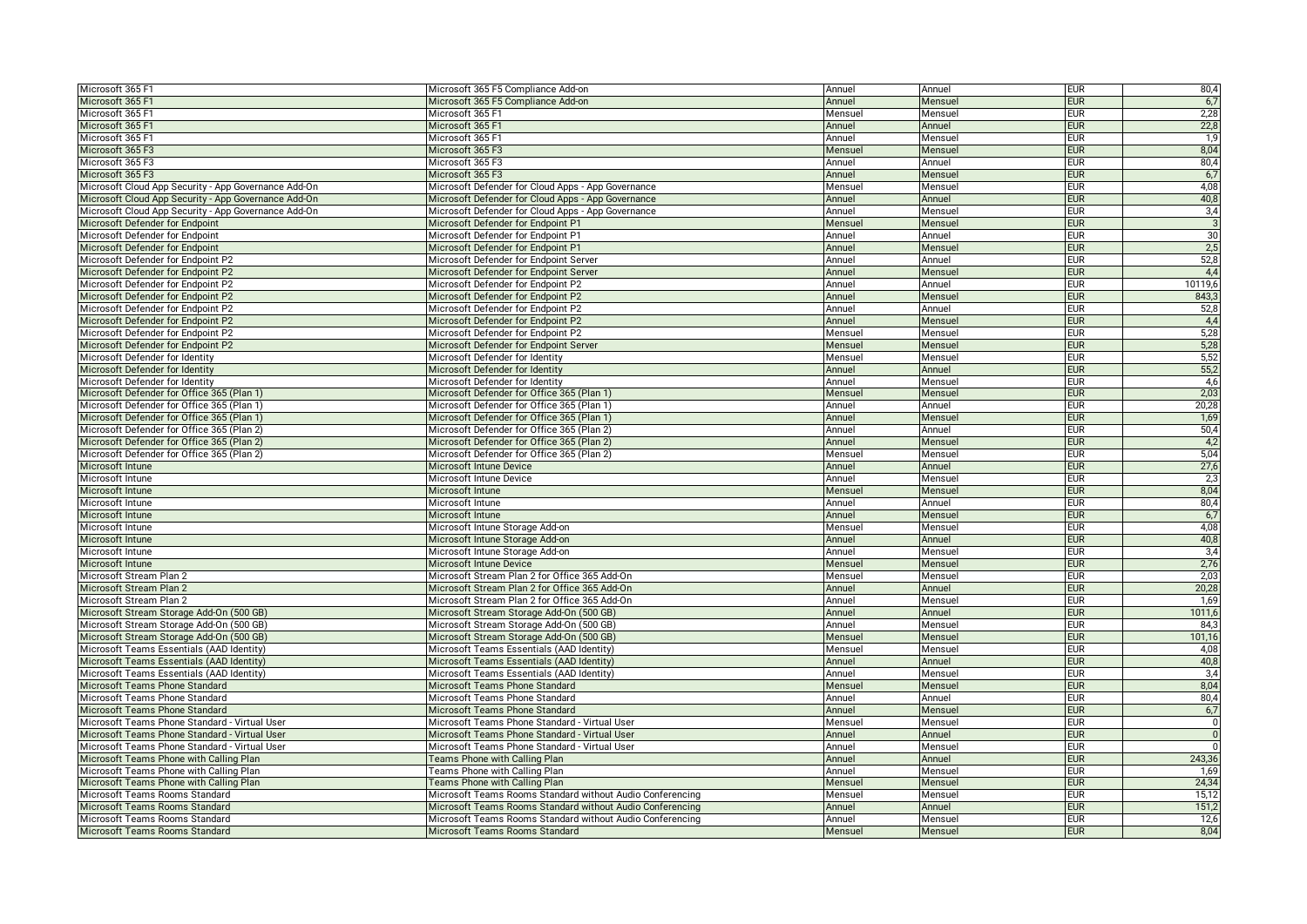| Microsoft Teams Rooms Standard                                                       | Microsoft Teams Rooms Standard                                                       | Annuel           | Annuel            | <b>EUR</b> | 80,4             |
|--------------------------------------------------------------------------------------|--------------------------------------------------------------------------------------|------------------|-------------------|------------|------------------|
| Microsoft Teams Rooms Standard                                                       | Microsoft Teams Rooms Standard                                                       | Annuel           | Mensuel           | <b>EUR</b> | 6,7              |
| Microsoft Viva                                                                       | Microsoft Viva                                                                       | Mensuel          | Mensuel           | <b>EUR</b> | 12,12            |
| Microsoft Viva                                                                       | Microsoft Viva                                                                       | Annuel           | Annuel            | <b>EUR</b> | 121,2            |
| Microsoft Viva                                                                       | Microsoft Viva                                                                       | Annuel           | Mensuel           | <b>EUR</b> | 10,1             |
| Microsoft Viva Insights                                                              | Microsoft Viva Insights Capacity                                                     | Mensue           | Mensuel           | <b>EUR</b> | 5059,8           |
| Microsoft Viva Insights                                                              | Microsoft Viva Insights Capacity                                                     | Annuel           | Annuel            | <b>EUR</b> | 50598            |
| Microsoft Viva Insights                                                              | Microsoft Viva Insights Capacity                                                     | Annuel           | Mensuel           | <b>EUR</b> | 4216,5           |
| Microsoft Viva Insights                                                              | Microsoft Viva Insights                                                              | Mensue           | Mensuel           | <b>EUR</b> | 4,08             |
| Microsoft Viva Insights                                                              | Microsoft Viva Insights                                                              | Annuel           | Annuel            | <b>EUR</b> | 40,8             |
| Microsoft Viva Insights                                                              | Microsoft Viva Insights                                                              | Annuel           | Mensuel           | <b>EUR</b> | 3,4              |
| <b>Microsoft Viva Topics</b>                                                         | <b>Microsoft Viva Topics</b>                                                         | Annuel           | Annuel            | <b>EUR</b> | 40,8             |
| <b>Microsoft Viva Topics</b>                                                         | Microsoft Viva Topics                                                                | Annuel           | Mensuel           | <b>EUR</b> | 3,4              |
| <b>Microsoft Viva Topics</b>                                                         | <b>Microsoft Viva Topics</b>                                                         | Mensue           | Mensuel           | <b>EUR</b> | 4,08             |
| Office 365 Data Loss Prevention                                                      | Office 365 Data Loss Prevention                                                      | Annuel           | Annuel            | <b>EUR</b> | 30               |
| Office 365 Data Loss Prevention                                                      | Office 365 Data Loss Prevention                                                      | Annuel           | Mensuel           | <b>EUR</b> | 2,5              |
| Office 365 Data Loss Prevention                                                      | Office 365 Data Loss Prevention                                                      | Mensuel          | Mensuel           | <b>EUR</b> |                  |
| <b>Office 365 E1</b>                                                                 | Office 365 E1                                                                        | Mensuel          | Mensuel           | <b>EUR</b> | 10,08            |
| Office 365 E1                                                                        | Office 365 E1                                                                        | Annuel           | Annuel            | <b>EUR</b> | 100,8            |
| Office 365 E1                                                                        | Office 365 E1                                                                        | Annuel           | Mensuel           | <b>EUR</b> | 8,4              |
| Office 365 E3                                                                        | Office 365 E3                                                                        | Mensuel          | Mensuel           | <b>EUR</b> | 27,12            |
| Office 365 E3                                                                        | Office 365 E3                                                                        | Annuel           | Annuel            | <b>EUR</b> | 271,2            |
| Office 365 E3                                                                        | Office 365 E3                                                                        | Annuel           | Mensuel           | <b>EUR</b> | 22,6             |
| <b>Office 365 E5</b>                                                                 | Office 365 E5                                                                        | Mensuel          | Mensuel           | <b>EUR</b> | 44,88            |
| Office 365 E5                                                                        | Office 365 E5                                                                        | Annuel           | Annuel            | <b>EUR</b> | 448,8            |
| Office 365 E5                                                                        | Office 365 E5                                                                        | Annuel           | Mensuel           | <b>EUR</b> | 37,4             |
| Office 365 E5                                                                        | Office 365 E5 without Audio Conferencing                                             | Mensuel          |                   | <b>EUR</b> | 44,88            |
|                                                                                      |                                                                                      |                  | Mensuel           | <b>EUR</b> |                  |
| Office 365 E5                                                                        | Office 365 E5 without Audio Conferencing                                             | Annuel           | Annuel            |            | 448,8<br>37,4    |
| Office 365 E5                                                                        | Office 365 E5 without Audio Conferencing                                             | Annuel           | Mensuel           | <b>EUR</b> |                  |
| Office 365 Extra File Storage                                                        | Office 365 Extra File Storage                                                        | Annuel           | Annuel            | <b>EUR</b> | 2,04             |
| Office 365 Extra File Storage                                                        | Office 365 Extra File Storage                                                        | Annuel           | Mensuel           | <b>EUR</b> | 0,17             |
| Office 365 Extra File Storage                                                        | Office 365 Extra File Storage                                                        | Mensuel          | Mensuel           | <b>EUR</b> | 0,2              |
| Office 365 F3                                                                        | Office 365 F3                                                                        | Mensuel          | Mensuel           | <b>EUR</b> | 4,08             |
| Office 365 F3                                                                        | Office 365 F3                                                                        | Annuel           | Annuel            | <b>EUR</b> | 40,8             |
| Office 365 F3                                                                        | Office 365 F3                                                                        | Annuel           | Mensuel           | <b>EUR</b> | 3,4              |
| OneDrive for business (Plan 1)                                                       | OneDrive for business (Plan 1)                                                       | Annuel           | Annuel            | <b>EUR</b> | 50,4             |
| OneDrive for business (Plan 1)                                                       | OneDrive for business (Plan 1)                                                       | Annuel           | Mensuel           | <b>EUR</b> | 4,2              |
| OneDrive for business (Plan 1)                                                       | OneDrive for business (Plan 1)                                                       | Mensue           | Mensuel           | <b>EUR</b> | 5,04             |
| OneDrive for business (Plan 2)                                                       | OneDrive for business (Plan 2)                                                       | Annuel           | Annuel            | <b>EUR</b> | 100,8            |
| OneDrive for business (Plan 2)                                                       | OneDrive for business (Plan 2)                                                       | Annuel           | Mensuel           | <b>EUR</b> | 8,4              |
| OneDrive for business (Plan 2)                                                       | OneDrive for business (Plan 2)                                                       | Mensuel          | Mensuel           | <b>EUR</b> | 10,08            |
| Power Apps and Power Automate capacity add-on                                        | Power Platform Requests add-on                                                       | Mensuel          | Mensuel           | <b>EUR</b> | 50,64            |
| Power Apps and Power Automate capacity add-on                                        | Power Platform Requests add-on                                                       | Annuel           | Annuel            | <b>EUR</b> | 506,4            |
| Power Apps and Power Automate capacity add-on                                        | Power Platform Requests add-on                                                       | Annuel           | Mensuel           | <b>EUR</b> | 42,2             |
| Power Apps Per App (1 app or portal)                                                 | Power Apps per app plan (1 app or portal)                                            | Mensue           | Mensuel           | <b>EUR</b> | 5,04             |
| Power Apps Per App (1 app or portal)                                                 | Power Apps per app plan (1 app or portal)                                            | Annuel           | Annuel            | <b>EUR</b> | 50,4             |
| Power Apps Per App (1 app or portal)                                                 | Power Apps per app plan (1 app or portal                                             | Annuel           | Mensuel           | <b>EUR</b> | 4,2              |
| Power Apps per app plan                                                              | Power Apps per app plan                                                              | Mensue           | Mensuel           | <b>EUR</b> | 10,08            |
| Power Apps per app plan                                                              | Power Apps per app plan                                                              | Annuel           | Annuel            | <b>EUR</b> | 100,8            |
| Power Apps per app plan                                                              | Power Apps per app plan                                                              | Annuel           | Mensuel           | <b>EUR</b> | 8,4              |
| Power Apps per user plan                                                             | Power Apps per user plan                                                             | Mensuel          | Mensuel           | <b>EUR</b> | 20,28            |
| Power Apps per user plan                                                             | Power Apps per user plan                                                             | Annuel           | Annuel            | <b>EUR</b> | 202,8            |
| Power Apps per user plan                                                             | Power Apps per user plan                                                             | Annuel           | Mensuel           | <b>EUR</b> | 16,9             |
| Power Apps Portals login capacity add-on                                             | Power Apps Portals login capacity add-on Tier 3 (50 unit min)                        | Mensue           | Mensuel           | <b>EUR</b> | 70,8             |
| Power Apps Portals login capacity add-on                                             | Power Apps Portals login capacity add-on Tier 3 (50 unit min)                        | Annuel           | Annuel            | <b>EUR</b> | 708              |
| Power Apps Portals login capacity add-on                                             | Power Apps Portals login capacity add-on Tier 3 (50 unit min)                        | Annuel           | Mensuel           | <b>EUR</b> | 59               |
| Power Apps Portals login capacity add-on                                             | Power Apps Portals login capacity add-on Tier 2 (10 unit min)                        | Mensue           | Mensuel           | <b>EUR</b> | 101,16           |
| Power Apps Portals login capacity add-on                                             | Power Apps Portals login capacity add-on Tier 2 (10 unit min)                        | Annuel           | Annuel            | <b>EUR</b> | 1011,6           |
| Power Apps Portals login capacity add-on                                             |                                                                                      |                  |                   |            | 84.3             |
|                                                                                      | Power Apps Portals login capacity add-on Tier 2 (10 unit min)                        | Annuel           | Mensuel           | <b>EUR</b> |                  |
|                                                                                      |                                                                                      |                  |                   | <b>EUR</b> |                  |
| Power Apps Portals login capacity add-on<br>Power Apps Portals login capacity add-on | Power Apps Portals login capacity add-on<br>Power Apps Portals login capacity add-on | Mensue<br>Annuel | Mensuel<br>Annuel | <b>EUR</b> | 202,44<br>2024,4 |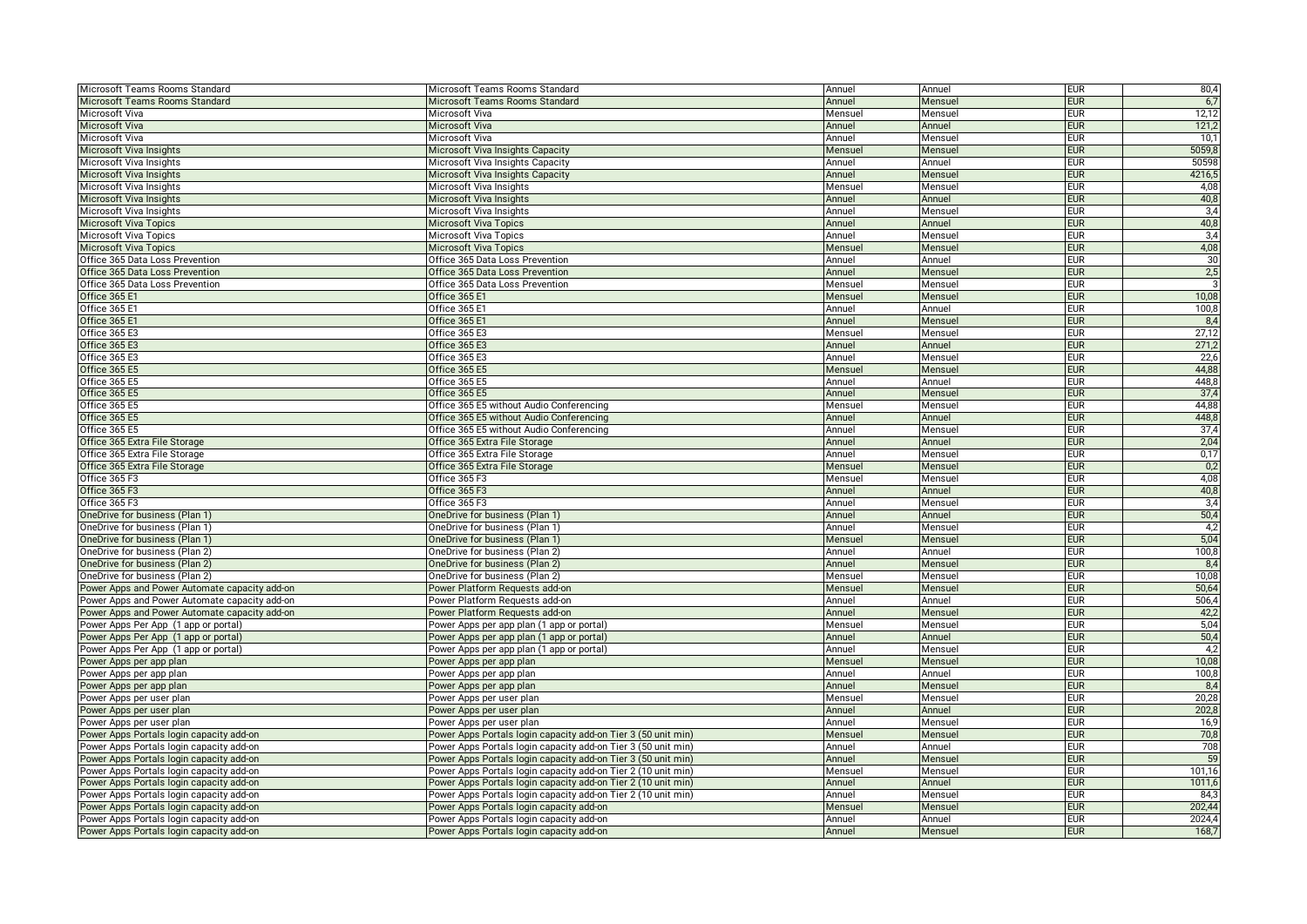| Power Apps Portals page view capacity add-on   | Power Apps Portals page view capacity add-on       | Mensuel          | Mensuel           | <b>EUR</b>               | 101,16                  |
|------------------------------------------------|----------------------------------------------------|------------------|-------------------|--------------------------|-------------------------|
| Power Apps Portals page view capacity add-on   | Power Apps Portals page view capacity add-on       | Annuel           | Annuel            | <b>EUR</b>               | 1011,6                  |
| Power Apps Portals page view capacity add-on   | Power Apps Portals page view capacity add-on       | Annuel           | Mensuel           | <b>EUR</b>               | 84,3                    |
| Power Automate per flow plan                   | Power Automate per flow plan                       | Mensuel          | Mensuel           | <b>EUR</b>               | 101,16                  |
| Power Automate per flow plan                   | Power Automate per flow plan                       | Annuel           | Annuel            | <b>EUR</b>               | 1011,6                  |
| Power Automate per flow plan                   | Power Automate per flow plan                       | Annuel           | Mensuel           | <b>EUR</b>               | 84,3                    |
| ower Automate per user plan                    | Power Automate per user plan                       | Mensuel          | Mensuel           | <b>EUR</b>               | 15,12                   |
| Power Automate per user plan                   | Power Automate per user plan                       | Annuel           | Annuel            | <b>EUR</b>               | 151,2                   |
| Power Automate per user plan                   | Power Automate per user plan                       | Annuel           | Mensuel           | <b>EUR</b>               | 12,6                    |
| Power Automate per user with attended RPA plan | Power Automate per user with attended RPA plan     | Mensuel          | Mensuel           | <b>EUR</b>               | 40,44                   |
| ower Automate per user with attended RPA plan  | Power Automate per user with attended RPA plan     | Annuel           | Annuel            | <b>EUR</b>               | 404,4                   |
| Power Automate per user with attended RPA plan | Power Automate per user with attended RPA plan     | Annuel           | Mensuel           | <b>EUR</b>               | 33,7                    |
| Power Automate unattended RPA add-on           | Power Automate unattended RPA add-on               | Mensuel          | Mensuel           | <b>EUR</b>               | 151,8                   |
| Power Automate unattended RPA add-on           | Power Automate unattended RPA add-on               | Annuel           | Annuel            | <b>EUR</b>               | 1518                    |
| Power Automate unattended RPA add-on           | Power Automate unattended RPA add-on               | Annuel           | Mensuel           | <b>EUR</b>               | 126,5                   |
| Power BI Premium Per User                      | Power BI Premium Per User                          | Mensuel          | Mensuel           | <b>EUR</b>               | 20,28                   |
| Power BI Premium Per User                      | Power BI Premium Per User                          | Annuel           | Annuel            | <b>EUR</b>               | 202,8                   |
| Power BI Premium Per User                      | Power BI Premium Per User                          | Annuel           | Mensuel           | <b>EUR</b>               | 16,9                    |
| Power BI Premium Per User Add-On               | Power BI Premium Per User Add-On                   | Mensuel          | Mensuel           | <b>EUR</b>               | 10,08                   |
| Power BI Premium Per User Add-On               | Power BI Premium Per User Add-On                   | Annuel           | Annuel            | <b>EUR</b>               | 100,8                   |
| ower BI Premium Per User Add-On                | Power BI Premium Per User Add-On                   | Annuel           | Mensuel           | <b>EUR</b>               | 8,4                     |
| Power BI Premium P-series                      | Power BI Premium P4                                | Mensuel          | Mensuel           | <b>EUR</b>               | 40473,36                |
| Power BI Premium P-series                      | Power BI Premium P4                                | Annuel           | Annuel            | <b>EUR</b>               | 404733,6                |
| Power BI Premium P-series                      | Power BI Premium P4                                | Annuel           | Mensuel           | <b>EUR</b>               | 33727,8                 |
| Power BI Premium P-series                      | Power BI Premium P3                                | Mensuel          | Mensuel           | <b>EUR</b>               | 20234,16                |
| Power BI Premium P-series                      | Power BI Premium P3                                | Annuel           | Annuel            | <b>EUR</b>               | 202341,                 |
| Power BI Premium P-series                      | Power BI Premium P3                                | Annuel           | Mensuel           | <b>EUR</b>               | 16861,8                 |
| <b>Power BI Premium P-series</b>               | Power BI Premium P1                                | Mensuel          | Mensuel           | <b>EUR</b>               | 5054,76                 |
| Power BI Premium P-series                      | Power BI Premium P1                                | Annuel           | Annuel            | <b>EUR</b>               | 50547,6                 |
| Power BI Premium P-series                      | Power BI Premium P1                                | Annuel           | Mensuel           | <b>EUR</b>               | 4212,                   |
| Power BI Premium P-series                      | Power BI Premium P2                                | Mensuel          | Mensuel           | <b>EUR</b>               | 10114,56                |
| <b>Power BI Premium P-series</b>               | Power BI Premium P2                                | Annuel           | Annuel            | <b>EUR</b>               | 101145,6                |
| Power BI Premium P-series                      | Power BI Premium P2                                | Annuel           | Mensuel           | <b>EUR</b>               | 8428,8                  |
| Power BI Premium P-series                      | Power BI Premium P5                                | Mensuel          | Mensuel           | <b>EUR</b>               | 80951,76                |
| Power BI Premium P-series                      | Power BI Premium P5                                | Annuel           | Annuel            | <b>EUR</b>               | 809517,6                |
| Power BI Premium P-series                      | Power BI Premium P5                                | Annuel           | Mensuel           | <b>EUR</b>               | 67459,8                 |
| Power BI Pro                                   | Power BI Pro                                       | Mensuel          | Mensuel           | <b>EUR</b>               | 10,08                   |
| Power BI Pro                                   | Power BI Pro                                       | Annuel           | Annuel            | <b>EUR</b>               | 100,8                   |
| Power BI Pro                                   | Power BI Pro                                       | Annuel           | Mensuel           | <b>EUR</b>               | 8,4                     |
| ower Virtual Agent                             | Power Virtual Agent                                | Annuel           | Annuel            | <b>EUR</b>               | 10119,6                 |
| <b>ower Virtual Agent</b>                      | Power Virtual Agent                                | Mensuel          | Mensuel           | EUR                      | 1011.96                 |
| <b>Power Virtual Agent</b>                     | Power Virtual Agent                                | Annuel           | Mensuel           | <b>EUR</b>               | 843,3                   |
| Power Virtual Agent                            | Power Virtual Agent User License                   | Annuel           | Annuel            | <b>EUR</b>               | $\mathbf 0$<br>$\Omega$ |
| Power Virtual Agent                            | Power Virtual Agent User License                   | Mensuel          | Mensuel           | <b>EUR</b>               |                         |
| Power Virtual Agent                            | Power Virtual Agent User License                   | Annuel           | Mensuel           | <b>EUR</b>               |                         |
| Pro Direct Support for Dynamics 365 Operations | Pro Direct Support for Dynamics 365 Operations     | Mensuel          | Mensuel           | <b>EUR</b><br><b>EUR</b> | 9,12<br>91,2            |
| Pro Direct Support for Dynamics 365 Operations | Pro Direct Support for Dynamics 365 Operations     | Annuel           | Annuel            |                          |                         |
| Pro Direct Support for Dynamics 365 Operations | Pro Direct Support for Dynamics 365 Operations     | Annuel           | Mensuel           | <b>EUR</b>               | 7,6                     |
| <b>Project Online Essentials</b>               | <b>Project Online Essentials</b>                   | Mensuel          | Mensuel           | <b>EUR</b>               | 7,08<br>70,8            |
| <b>Project Online Essentials</b>               | <b>Project Online Essentials</b>                   | Annuel           | Annuel            | <b>EUR</b>               |                         |
| <b>Project Online Essentials</b>               | <b>Project Online Essentials</b><br>Project Plan 1 | Annuel           | Mensuel           | <b>EUR</b><br><b>EUR</b> | 5,9<br>10,08            |
| Project Plan 1                                 |                                                    | Mensuel          | Mensuel           |                          | 100,8                   |
| Project Plan 1                                 | Project Plan 1                                     | Annuel<br>Annuel | Annuel<br>Mensuel | <b>EUR</b><br><b>EUR</b> | 8,4                     |
| Project Plan 1<br>Project Plan 3               | Project Plan 1<br>Project Plan 3                   | Annuel           | Annuel            | <b>EUR</b>               | 303,6                   |
| Project Plan 3                                 | Project Plan 3                                     | Annuel           | Mensuel           | <b>EUR</b>               | 25,3                    |
| Project Plan 3                                 | Project Plan 3                                     | Mensuel          | Mensuel           | <b>EUR</b>               | 30,36                   |
| Project Plan 5                                 | Project Plan 5                                     | Annuel           | Annuel            | <b>EUR</b>               | 556,8                   |
| Project Plan 5                                 | Project Plan 5                                     | Annuel           | Mensuel           | <b>EUR</b>               | 46,4                    |
| Project Plan 5                                 | Project Plan 5                                     | Mensuel          | Mensuel           | <b>EUR</b>               | 55,68                   |
| Scheduler                                      | Scheduler                                          | Annuel           | Annuel            | <b>EUR</b>               | 100,8                   |
| Scheduler                                      | Scheduler                                          | Annuel           | Mensuel           | <b>EUR</b>               | 8,4                     |
|                                                |                                                    |                  |                   |                          |                         |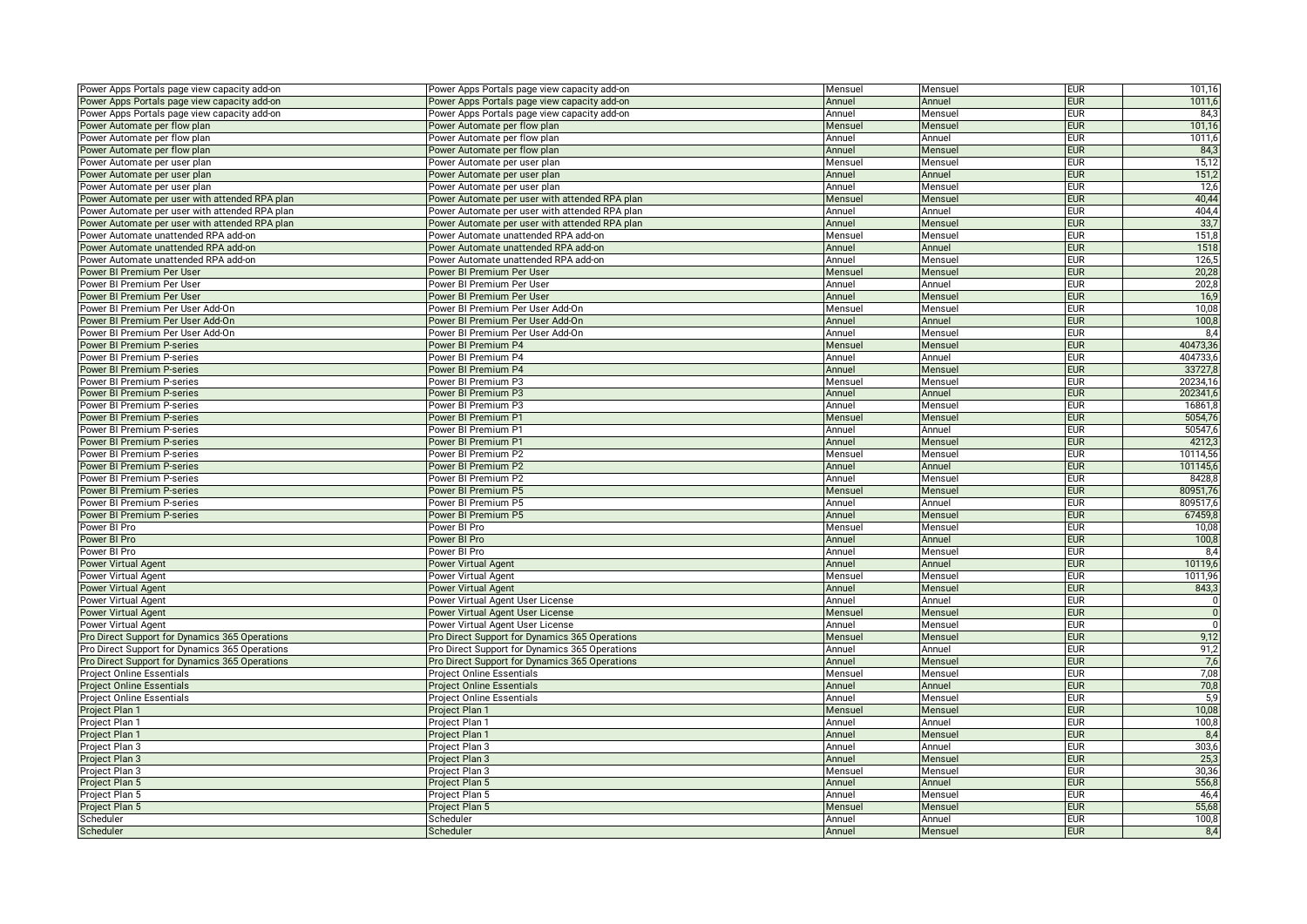| Scheduler                                                  | Scheduler                                                                | Mensuel           | Mensuel          | <b>EUR</b>               | 10,08        |
|------------------------------------------------------------|--------------------------------------------------------------------------|-------------------|------------------|--------------------------|--------------|
| SharePoint (Plan 1)                                        | SharePoint (Plan 1)                                                      | Annuel            | Annuel           | <b>EUR</b>               | 50,4         |
| SharePoint (Plan 1)                                        | SharePoint (Plan 1)                                                      | Annuel            | Mensuel          | <b>EUR</b>               | 4,2          |
| SharePoint (Plan 1)                                        | SharePoint (Plan 1)                                                      | Mensuel           | Mensuel          | <b>EUR</b>               | 5,04         |
| SharePoint (Plan 2)                                        | SharePoint (Plan 2)                                                      | Annuel            | Annuel           | eur                      | 100,8        |
| SharePoint (Plan 2)                                        | SharePoint (Plan 2)                                                      | Annuel            | Mensuel          | <b>EUR</b>               | 8,4          |
| SharePoint (Plan 2)                                        | SharePoint (Plan 2)                                                      | Mensuel           | Mensuel          | EUR                      | 10,08        |
| Skype for Business Plus CAL                                | Skype for Business Plus CAL                                              | Annuel            | Annuel           | <b>EUR</b>               | 20,28        |
| Skype for Business Plus CAL                                | Skype for Business Plus CAL                                              | Annuel            | Mensuel          | <b>EUR</b>               | 1,69         |
| Skype for Business Plus CAL                                | Skype for Business Plus CAL                                              | Mensuel           | Mensuel          | <b>EUR</b>               | 2,03         |
| Teams Rooms Premium                                        | Teams Rooms Premium                                                      | Annuel            | Annuel           | <b>EUR</b>               | 506,4        |
| <b>Teams Rooms Premium</b>                                 | <b>Teams Rooms Premium</b>                                               | Annuel            | Mensuel          | <b>EUR</b>               | 42,2         |
| Teams Rooms Premium                                        | <b>Teams Rooms Premium without Audio Conferencing</b>                    | Annuel            | Annuel           | <b>EUR</b>               | 506,4        |
| <b>Teams Rooms Premium</b>                                 | <b>Teams Rooms Premium without Audio Conferencing</b>                    | Annuel            | Mensuel          | <b>EUR</b>               | 42,2         |
| <b>Teams Rooms Premium</b>                                 | Teams Rooms Premium                                                      | Mensuel           | Mensuel          | eur                      | 50,64        |
| <b>Teams Rooms Premium</b>                                 | Teams Rooms Premium without Audio Conferencing                           | Mensuel           | Mensuel          | <b>EUR</b>               | 50,64        |
| <b>Jniversal Print</b>                                     | Jniversal Print volume add-on (500 jobs) - Windows                       | Annuel            | Annuel           | <b>EUR</b>               | 253,2        |
| <b>Universal Print</b>                                     | Universal Print volume add-on (500 jobs) - Windows                       | Mensuel           | Mensuel          | <b>EUR</b>               | 25,32        |
| <b>Universal Print</b>                                     | Universal Print volume add-on (500 jobs) - Windows                       | Annuel            | Mensuel          | EUR                      | 21,1         |
| <b>Universal Print</b>                                     | Universal Print Additional Capacity (10k) - Windows                      | Annuel            | Annuel           | <b>EUR</b>               | 5060,4       |
| Universal Print                                            | Universal Print Additional Capacity (10k) - Windows                      | Mensuel           | Mensue           | <b>EUR</b>               | 506,04       |
| <b>Universal Print</b>                                     | Universal Print Additional Capacity (10k) - Windows                      | Annuel            | Mensuel          | <b>EUR</b>               | 421,7        |
| <b>Universal Print</b>                                     | Universal Print Additional Capacity 10K                                  | Annuel            | Annuel           | <b>EUR</b>               | 5060,4       |
| <b>Universal Print</b>                                     | Universal Print Additional Capacity 10K                                  | Annuel            | Mensuel          | <b>EUR</b>               | 421,7        |
| <b>Universal Print</b>                                     | Universal Print volume add-on (500 jobs) - Microsoft 365                 | Annuel            | Annuel           | <b>EUR</b>               | 253,2        |
| <b>Jniversal Print</b>                                     | Universal Print volume add-on (500 jobs) - Microsoft 365                 | Annuel            | Mensuel          | <b>EUR</b>               | 21,1         |
| Universal Print                                            | Universal Print Additional Capacity 10K                                  | Mensuel           | Mensuel          | eur                      | 506,04       |
| <b>Universal Print</b>                                     | Universal Print volume add-on (500 jobs) - Microsoft 365                 | Mensuel           | Mensuel          | <b>EUR</b>               | 25,32        |
| Visio Plan 1                                               | Visio Plan 1                                                             | Mensuel           | Mensuel          | <b>EUR</b>               | 5,04         |
| Visio Plan 1                                               | Visio Plan 1                                                             | Annuel            | Annuel           | <b>EUR</b>               | 50,4         |
| Visio Plan 1                                               | Visio Plan 1                                                             | Annuel            | Mensuel          | EUR                      | 4,2          |
| Visio Plan 2                                               | Visio Plan 2                                                             | Mensuel           | Mensuel          | <b>EUR</b>               | 15,12        |
| Visio Plan 2                                               | Visio Plan 2                                                             | Annuel            | Annuel           | <b>EUR</b>               | 151,2        |
| Visio Plan 2                                               | Visio Plan 2                                                             | Annuel            | Mensuel          | <b>EUR</b>               | 12,6         |
|                                                            |                                                                          |                   |                  | <b>EUR</b>               | 4,08         |
| Viva Learning                                              | Microsoft Viva Learning<br>Microsoft Viva Learning                       | Mensuel<br>Annuel | Mensuel          | <b>EUR</b>               | 40,8         |
| Viva Learning                                              | Microsoft Viva Learning                                                  |                   | Annuel           |                          |              |
| Viva Learning                                              |                                                                          | Annuel            | Mensuel          | eur                      | 3,4          |
| Windows 10/11 Enterprise E3<br>Windows 10/11 Enterprise E3 | Windows 10/11 Enterprise E3<br>Windows 10/11 Enterprise E3               | Annuel            | Annuel           | <b>EUR</b><br><b>EUR</b> | 70,8<br>7,08 |
|                                                            |                                                                          | Mensuel           | Mensuel          | <b>EUR</b>               |              |
| Windows 10/11 Enterprise E3                                | Windows 10/11 Enterprise E3                                              | Annuel            | Mensuel          | <b>EUR</b>               | 5,9<br>154,8 |
| Windows 10/11 Enterprise E3<br>Windows 10/11 Enterprise E3 | Windows 10/11 Enterprise E3 VDA                                          | Annuel            | Annuel           |                          |              |
|                                                            | Windows 10/11 Enterprise E3 VDA                                          | Mensuel           | Mensuel          | <b>EUR</b>               | 15,48        |
| Windows 10/11 Enterprise E3                                | Windows 10/11 Enterprise E3 VDA                                          | Annuel            | Mensue<br>Annuel | <b>EUR</b><br><b>EUR</b> | 12,9         |
| Windows 10/11 Enterprise E5                                | Windows 10/11 Enterprise E5                                              | Annuel            |                  |                          | 129,6        |
| Windows 10/11 Enterprise E5                                | Windows 10/11 Enterprise E5                                              | Annuel            | Mensuel          | <b>EUR</b>               | 10,8         |
| Windows 365 Business                                       | Windows 365 Business 4 vCPU, 16 GB, 256 GB                               | Mensuel           | Mensuel          | <b>EUR</b>               | 72           |
| Windows 365 Business                                       | Windows 365 Business 4 vCPU, 16 GB, 128 GB                               | Mensuel           | Mensuel          | <b>EUR</b>               | 63,8         |
| Windows 365 Business                                       | Windows 365 Business 2 vCPU, 8 GB, 256 GB                                | Mensuel           | Mensuel          | <b>EUR</b>               | 49,2         |
| Windows 365 Business                                       | Windows 365 Business 2 vCPU, 8 GB, 128 GB                                | Mensuel           | Mensuel          | eur                      | 41           |
| Windows 365 Business                                       | Windows 365 Business 2 vCPU, 4 GB, 256 GB                                | Mensuel           | Mensuel          | <b>EUR</b>               | 40,1         |
| Windows 365 Business                                       | Windows 365 Business 2 vCPU, 4 GB, 128 GB                                | Mensuel           | Mensuel          | <b>EUR</b>               | 31,9         |
| Windows 365 Business                                       | Windows 365 Business 2 vCPU, 4 GB, 64 GB                                 | Mensuel           | Mensuel          | <b>EUR</b>               | 29,1         |
| Windows 365 Business                                       | Windows 365 Business 8 vCPU, 32 GB, 128 GB                               | Mensuel           | Mensuel          | <b>EUR</b>               | 115,7        |
| Windows 365 Business                                       | Windows 365 Business 8 vCPU, 32 GB, 256 GB                               | Mensuel           | Mensuel          | <b>EUR</b>               | 123,9        |
| Windows 365 Business                                       | Windows 365 Business 8 vCPU, 32 GB, 512 GB                               | Mensuel           | Mensuel          | <b>EUR</b>               | 147,5        |
| Windows 365 Business                                       | Windows 365 Business 4 vCPU, 16 GB, 512 GB                               | Mensuel           | Mensuel          | <b>EUR</b>               | 95,6         |
| Windows 365 Business with Windows Hybrid Benefit           | Windows 365 Business 2 vCPU, 4 GB, 128 GB (with Windows Hybrid Benefit)  | Mensuel           | Mensuel          | <b>EUR</b>               | 28,2         |
| Windows 365 Business with Windows Hybrid Benefit           | Windows 365 Business 2 vCPU, 8 GB, 128 GB (with Windows Hybrid Benefit)  | Mensuel           | Mensuel          | <b>EUR</b>               | 37,3         |
| Windows 365 Business with Windows Hybrid Benefit           | Windows 365 Business 2 vCPU, 8 GB, 256 GB (with Windows Hybrid Benefit)  | Mensuel           | Mensuel          | eur                      | 45,5         |
| Windows 365 Business with Windows Hybrid Benefit           | Windows 365 Business 8 vCPU, 32 GB, 512 GB (with Windows Hybrid Benefit) | Mensuel           | Mensuel          | <b>EUR</b>               | 143,9        |
| Windows 365 Business with Windows Hybrid Benefit           | Windows 365 Business 8 vCPU, 32 GB, 256 GB (with Windows Hybrid Benefit) | Mensuel           | Mensuel          | <b>EUR</b>               | 120,2        |
| Windows 365 Business with Windows Hybrid Benefit           | Windows 365 Business 8 vCPU, 32 GB, 128 GB (with Windows Hybrid Benefit) | Mensuel           | Mensuel          | <b>EUR</b>               | 112          |